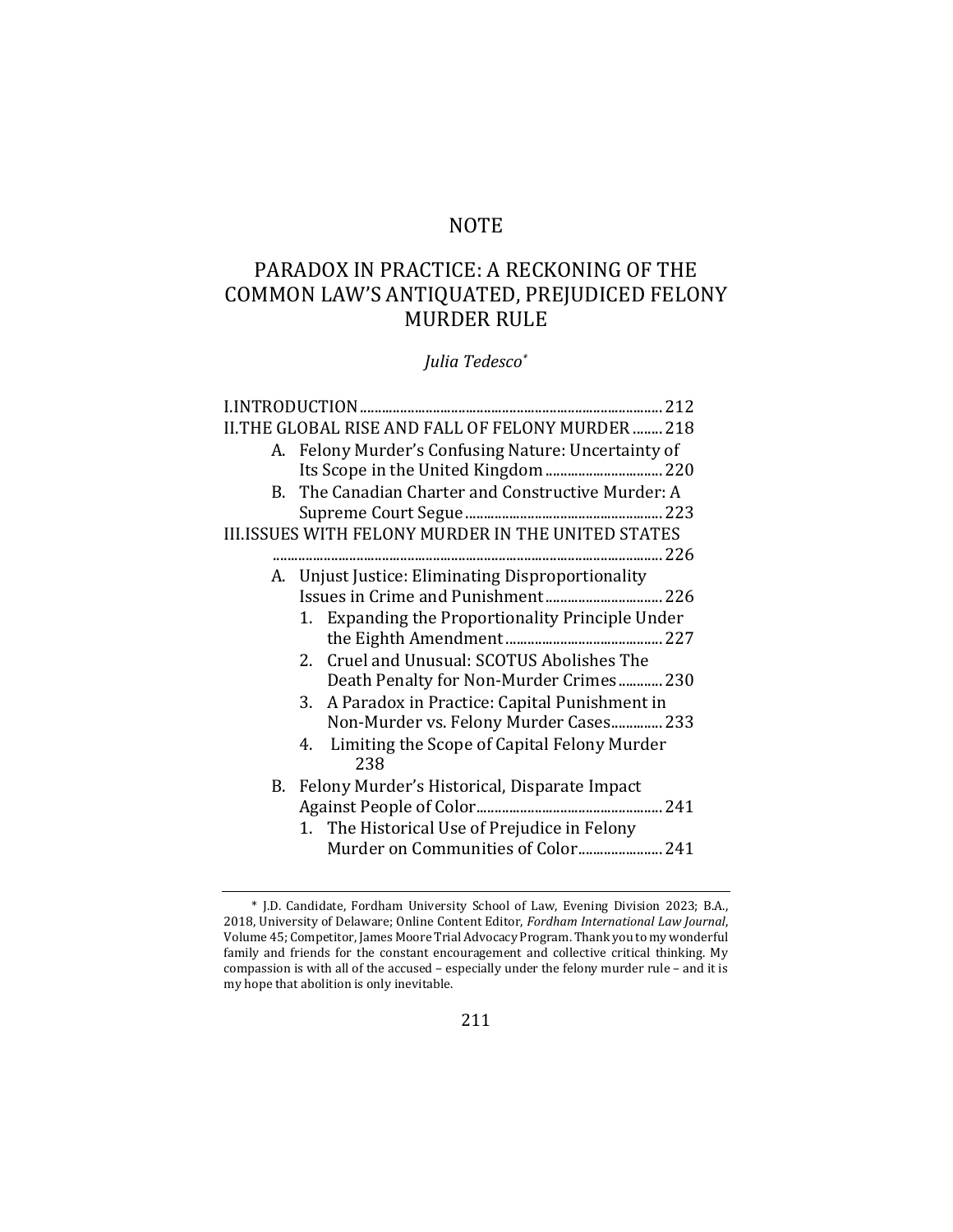|  |  | 2. Felony Murder as a Tool of Historical             |  |  |
|--|--|------------------------------------------------------|--|--|
|  |  |                                                      |  |  |
|  |  | a. Felony Murder in the National and                 |  |  |
|  |  |                                                      |  |  |
|  |  | b. A New Trend: Applying Felony Murder to            |  |  |
|  |  |                                                      |  |  |
|  |  | IV.THE CASE FOR THE UNITED STATES TO ABOLISH FELONY  |  |  |
|  |  |                                                      |  |  |
|  |  |                                                      |  |  |
|  |  | B. Abolishing Felony Murder Through the Federal      |  |  |
|  |  | Government - A Congressional or Judicial Approach    |  |  |
|  |  | 253                                                  |  |  |
|  |  | C. Federalism in Practice – States Abolishing Felony |  |  |
|  |  | 256                                                  |  |  |
|  |  |                                                      |  |  |
|  |  |                                                      |  |  |
|  |  |                                                      |  |  |

"I am what time, circumstance, history, have made of me, certainly, but I am, also, much more than that. So are we all."

## *-James Baldwin1*

#### *I. INTRODUCTION*

In February 2015, a group of five young friends burglarized two homes in Millbrook, Alabama.2 A shootout broke out allegedly between police officers and A'Donte Washington, one of the five

<sup>1.</sup> JAMES BALDWIN, NOTES OF NATIVE SON *xii* (1984)*.*

<sup>2.</sup> *See* Portia Allen-Kyle, *The Lakeith Smith Case Demonstrates the System's Brokenness*, ACLU (Apr. 12, 2018), https://www.aclu.org/blog/smart-justice/lakeithsmith-case-demonstrates-systems-brokenness [https://perma.cc/ATS8-75R8]; *Fact Check: Lakeith Smith was Sentenced to 65 Years in Prison for Murder, Burglary and Theft After his Friend was Killed by Police Officer During Break-in* REUTERS (July 2, 2020), https://www.reuters.com/article/uk-factcheck-lakeith-smith-65-years/fact-checklakeith-smith-was-sentenced-to-65-years-in-prison-for-murder-burglary-and-theftafter-his-friend-was-killed-by-police-officer-during-break-in-idUSKBN243246 [https://perma.cc/DL62-URYE] [hereinafter *Fact Check: Lakeith Smith]*; Krista Johnson, *Accomplice Law Case of Lakeith Smith, Sentenced to 55 Years, Gains Renewed Interest*, MONTGOMERY ADVISER (June 11, 2020), https://www.montgomeryadvertiser.com/story/news/crime/2020/06/11/alabamacase-lakeith-smith-inmate-sentenced-55-years-gains-renewed-interest/5344257002/ [https://perma.cc/2K9C-PCK8].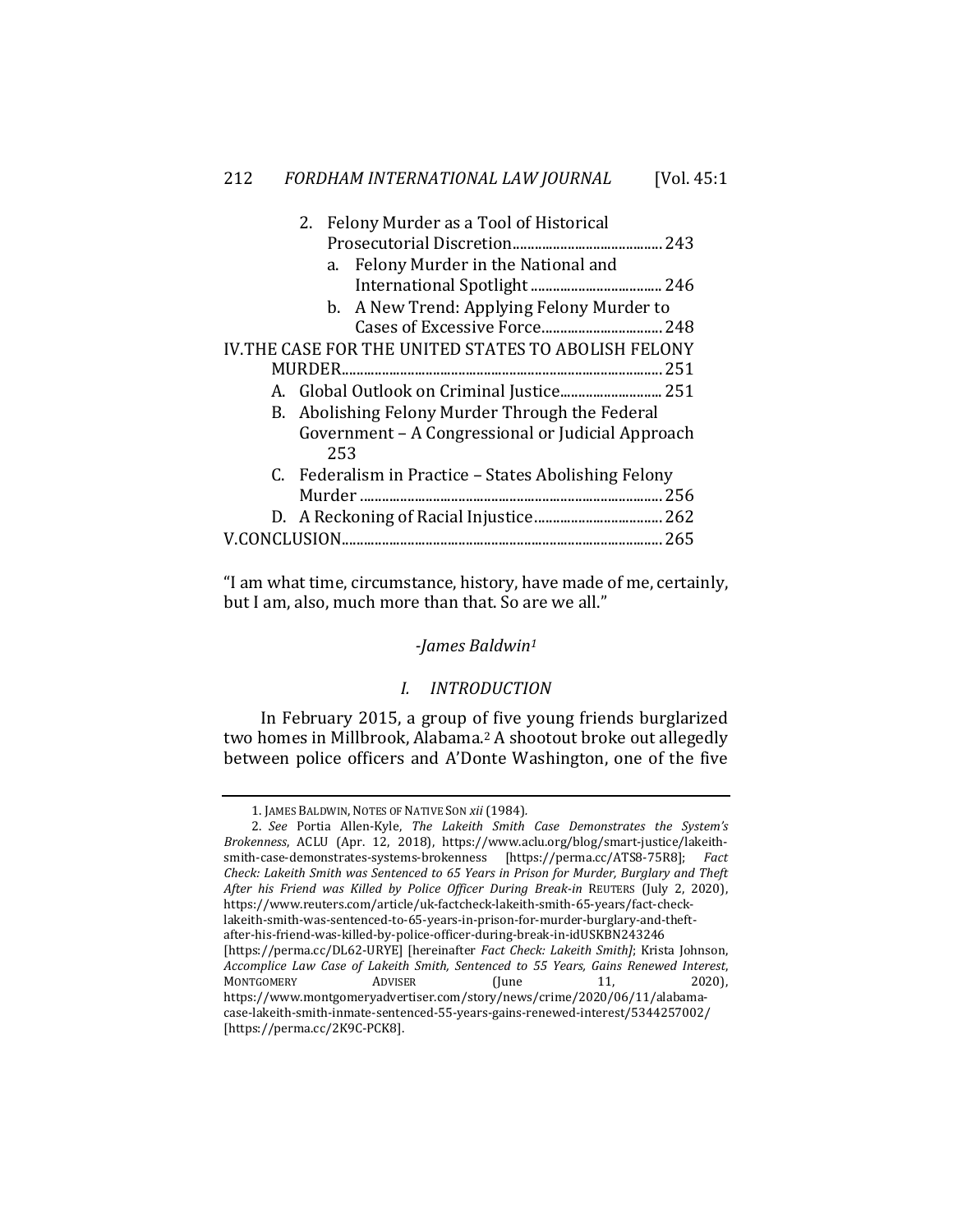friends. 3 Washington's death resulted from an officer's fatal shot.4 Alabama prosecuted the remaining members for Washington's death, three of whom accepted plea deals for a felony murder conviction.5 They received sentences between seventeen to twenty-eight years in prison.6 Three years later, the remaining friend, Lakeith Smith, was tried as an adult and convicted of felony murder, burglary, and theft.7 Smith was only fifteen years old at the time of the burglary8 and the judge sentenced him to sixty-five years in prison.9

Lakeith Smith, like many other defendants, was charged under the doctrine of felony murder.10 There are generally two elements that constitute a crime in common law jurisdictions:11 *actus reus* (the act) and *mens rea* (the thought).12 *Actus reus* is a voluntary act or omission that causes the social harm.13 Just as important, a defendant's *mens rea* describes their mental state or

<sup>3.</sup> *See* Allen-Kyle; Johnson; and *Fact Check: Lakeith Smith*, *supra* note 2.

<sup>4.</sup> *See* Allen-Kyle; Johnson; and *Fact Check: Lakeith Smith*, *supra* note 2.

<sup>5.</sup> *See* Allen-Kyle; Johnson; and *Fact Check: Lakeith Smith*, *supra* note 2.

<sup>6.</sup> *See* Allen-Kyle; Johnson; and *Fact Check: Lakeith Smith*, *supra* note 2; Kirsten Fiscus, *Montgomery Teen Indicted on Robbery, Kidnapping Charges*, MONTGOMERY ADVISER (Oct. 3, 2018),

https://www.montgomeryadvertiser.com/story/news/crime/2018/10/03/teenpreviously-convicted-murder-indicted-robbery-and-kidnapping-charges/1509082002/ [https://perma.cc/5BNA-KZA6].

<sup>7.</sup> *See* Allen-Kyle; Johnson; and *Fact Check: Lakeith Smith*, *supra* note 2.

<sup>8.</sup> *See* Fiscus, *supra* note 6; Allen-Kyle; Johnson; and *Fact Check: Lakeith Smith*, *supra* note 2.

<sup>9.</sup> A judge reduced Lakeith Smith's sentence to 55 years after the Criminal Court of Criminal Appeals ruled that Smith's 10-year theft sentence could not run consecutively with his 15-year first-degree burglary sentence. *See Fact Check: Lakeith Smith*, *supra* note 2.

<sup>10.</sup> *See supra* notes 2-9 discussing the Alabama case against Lakeith Smith.

<sup>11.</sup> Common law jurisdictions are considered "place[s] where the legal system derives fundamentally from the English common-law system" (i.e. Australia, the US, Canada). And "in the absence of a controlling statute, the court exercised common-law jurisdiction over those claims." *See Common Law Jurisdiction*, BLACK'S LAW DICTIONARY (11th ed. 2019). For the purposes of this note, the referenced common law jurisdictions are the United States, Canada, and the United Kingdom. *See* JOSHUA DRESSLER, UNDERSTANDING CRIMINAL LAW 165, 82-83 (8th ed. 2018); CANADA DEPARTMENT OF JUSTICE, GOVERNMENT RESPONSE TO THE FIFTEENTH REPORT OF THE STANDING COMMITTEE ON JUSTICE AND HUMAN RIGHTS, CORPORATE MENS REA, REPORT (Nov. 2002); Serious Crime Act 2015, c. 9, § 45 (Eng.).

<sup>12.</sup> *See* KENT ROACH, CRIMINAL LAW 10 (7th ed. 2017). *See also* DRESSLER,*supra* note 11, at 81-82.

<sup>13.</sup> *See* ROACH,*supra* note 12, at 10. *See also* DRESSLER ,*supra* note 11, at 83*.*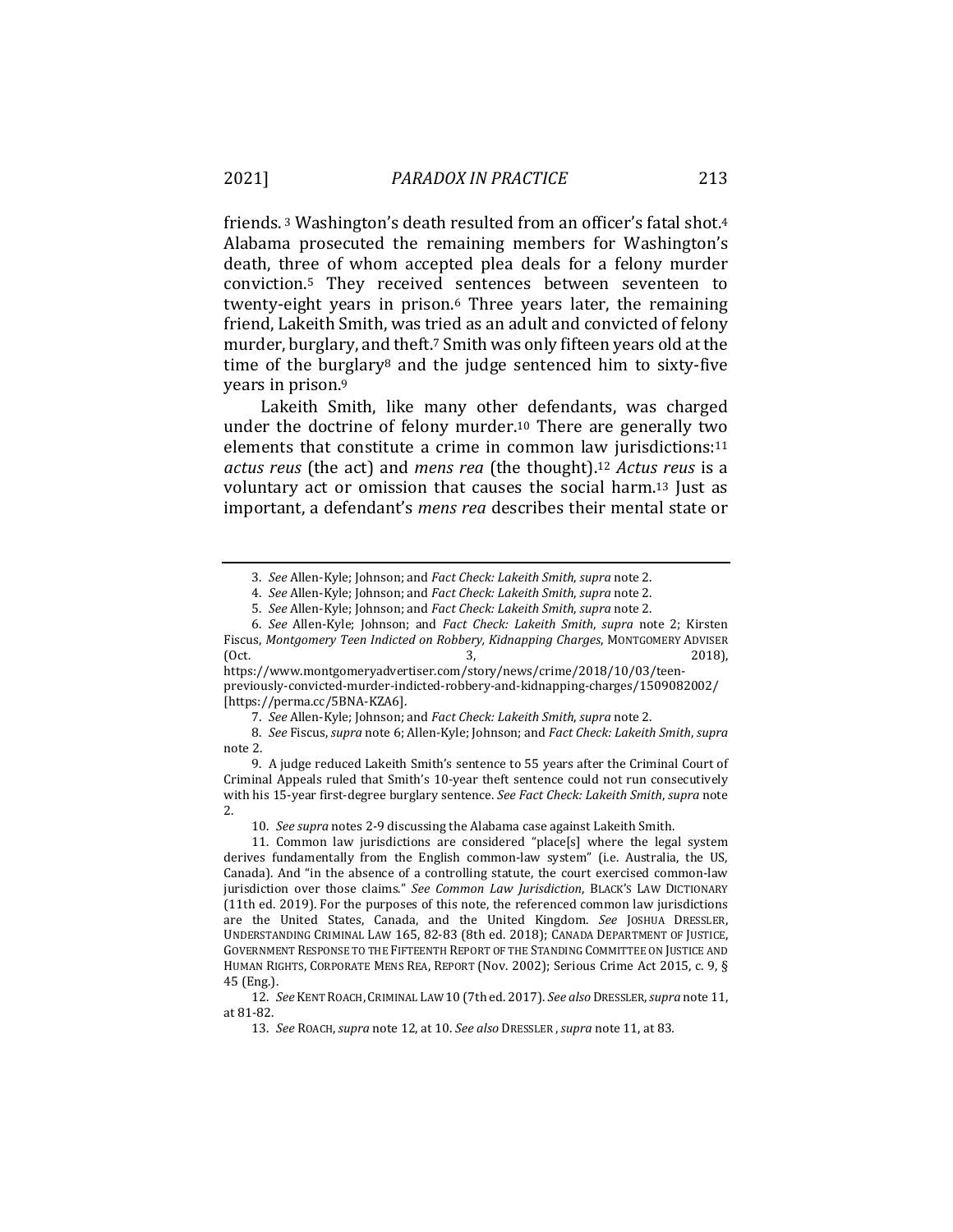intention at the time of the crime.14 *Mens rea* reflects their moral blameworthiness15 and is assigned one of four categories: purpose, knowledge, recklessness, and negligence.16 Common law jurisdictions require the government to prove both the *actus reus*  and *mens rea* elements to convict a defendant of a crime.17 Some crimes, such as homicide, require one additional element, causation (or the connection) between the act and the resulting harm.18

Some statutory offenses—called strict liability crimes however, do not require any *mens rea*.19 Felony murder is a strict liability theory which finds a person guilty of murder if a death results from the commission, attempted commission, or flight from a felony.20 In its broadest form, felony murder holds the accused accountable under just these circumstances, however many jurisdictions introduced components that "limit" its application.<sup>21</sup> These include: *causation* and the *foreseeability* of death,22 that the act causing death be *in furtherance* of the felony, including the doctrine of merger,23 and that the underlying felony be *inherently* 

20. *See* George P. Fletcher, *Reflections on Felony-Murder*, 12 Sw. U. L. REV. 413 (1981); DRESSLER, *supra* note 11, at 488.

21. *See* Fletcher, *supra* note 20, at 413; DRESSLER, *supra* note 11, at 492-97.

22. In deciphering causation, courts have concluded that "there must be a causal – actual and proximate – relationship between the felony and homicide." DRESSLER, *supra* note 11, at 497. Some courts utilize a "proximate cause" test in order to determine whether "the act im-poses a foreseeable danger of death." GUYORA BINDER, FELONY MURDER 13 (Stanford Law Books, 8th ed. 2012). For more on causation, see CRIMINAL LAW, *supra* note 16, at 51-52; ROACH, *supra* note 12, at 93-94.

23. Felony murder expert Guyoya Binder describes this as a "linkage requirement that the act causing death be in furtherance of the felony." BINDER, FELONY MURDER, *supra* note 22, at 14. The "merger doctrine" holds that the underlying felony murder be "independent" or "collateral" to the homicide. For example, in jurisdictions that recognize the merger doctrine, if the underlying felony is negligent homicide, it merges with the homicide and the felony murder doctrine does not apply. *See* DRESSLER, *supra* note 11, at 493-95.

<sup>14.</sup> *See* ROACH, *supra* note 12, at 10. *See* DRESSLER, *supra* note 11, at 112-13.

<sup>15.</sup> *See* DRESSLER, *supra* note 11, at 114.

<sup>16.</sup> *See* CRIMINAL LAW 5 (Thomas Morawetz ed., 2000).

<sup>17.</sup> *See* DRESSLER, *supra* note 11, at 112-13.

<sup>18.</sup> *See* DRESSLER, *supra* note 11, at 170-71; ROACH, *supra* note 12, at 93-94.

<sup>19.</sup> *See* CRIMINAL LAW, *supra* note 16, at 406. A strict-liability crime is "[a]n offense for which the action alone is enough to warrant a conviction, with no need to prove a mental state." *Crime*, BLACK'S LAW DICTIONARY (11th ed. 2019).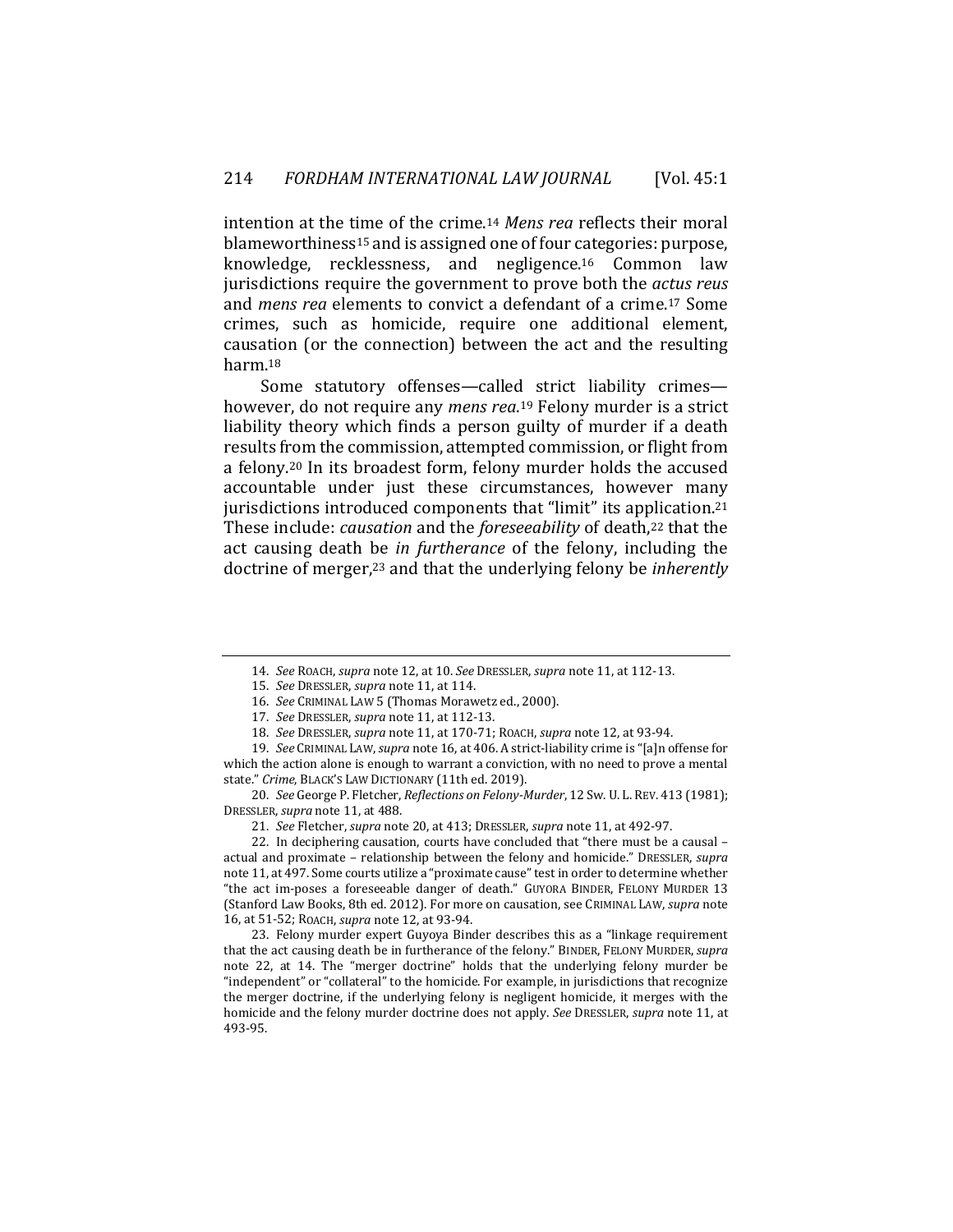*violent*.24 Despite these "limitations," felony murder's application is extremely vast.25

Typically, common law jurisdictions, such as the United States, the United Kingdom, and Canada, attach a high culpability standard of *mens rea* to its murder statutes.26 *Mens rea* for firstdegree murder in the United States, for example, often requires that the act was premediated or done with malice aforethought.27 England also requires malice aforethought or premeditation to prove first-degree murder.28 Canada requires planning and deliberation to prove first-degree murder.29 Felony murder stands apart from these typical statutes by not requiring the prosecution to prove culpable *mens rea*. While causation typically must be present—meaning the felony must cause the death30—culpability results regardless of the accused or accomplice acting negligently, recklessly, or accidentally.31

This logic fundamentally ignores one of the most important aspects of modern criminal law: culpable *mens rea*, or "a guilty mind."32 In the United States, for an act to constitute a crime, the necessity of *mens rea* is not a "provincial or transient notion."33 Rather, it is a universal and consistent element of mature law systems that recognizes independent human will.34 Ignoring *mens* 

- 29. *See* R.S.C., 1985, c C-46.
- 30. *See* DRESSLER, *supra* note 11, at 498.
- 31. *See id.*

<sup>24.</sup> The original doctrine designated *any* underlying felony was applicable for the rule, while many jurisdictions now indicate the underlying felony must be one that is inherently violent. Two tests courts utilize for this determination are the nature of the crime in the abstract (looking at the language of the statute in it of itself) or in the way it was executed in the particular circumstance. *See* DRESSLER, *supra* note 11, at 492-93.

<sup>25.</sup> *See id.* at 488*.*

<sup>26.</sup> For brevity, this note will only cite a few murder statutes and common law definitions in the jurisdictions of the United States, the United Kingdom, and Canada. "Murder is the unlawful killing of a human being with malice aforethought." 18 U.S.C. § 1111. Murder; "Murder is first-degree murder when it is planned and deliberate." R.S.C., 1985, c C-46 (Can.); "the killing shall not amount to murder unless done with the same malice aforethought (express or implied) as is required for a killing to amount to murder. . . ." Homicide Act 1957, 5 & 6 Eliz. 2, ch. 11 § 1 (Eng.).

<sup>27.</sup> *See,* DRESSLER, *supra* note 11, at 481.

<sup>28.</sup> *See* Homicide Act 1957, 5 & 6 Eliz. 2, c. 11 § 1 (Eng.).

<sup>32.</sup> *See* MODEL PENAL CODE § 210.2, cmt. 30 (AM. L. INST. 1980); DRESSLER, *supra* note 11, at 113.

<sup>33.</sup> *See* Morissette v. United States, 342 U.S. 246, 250 (1952).

<sup>34.</sup> *See id.*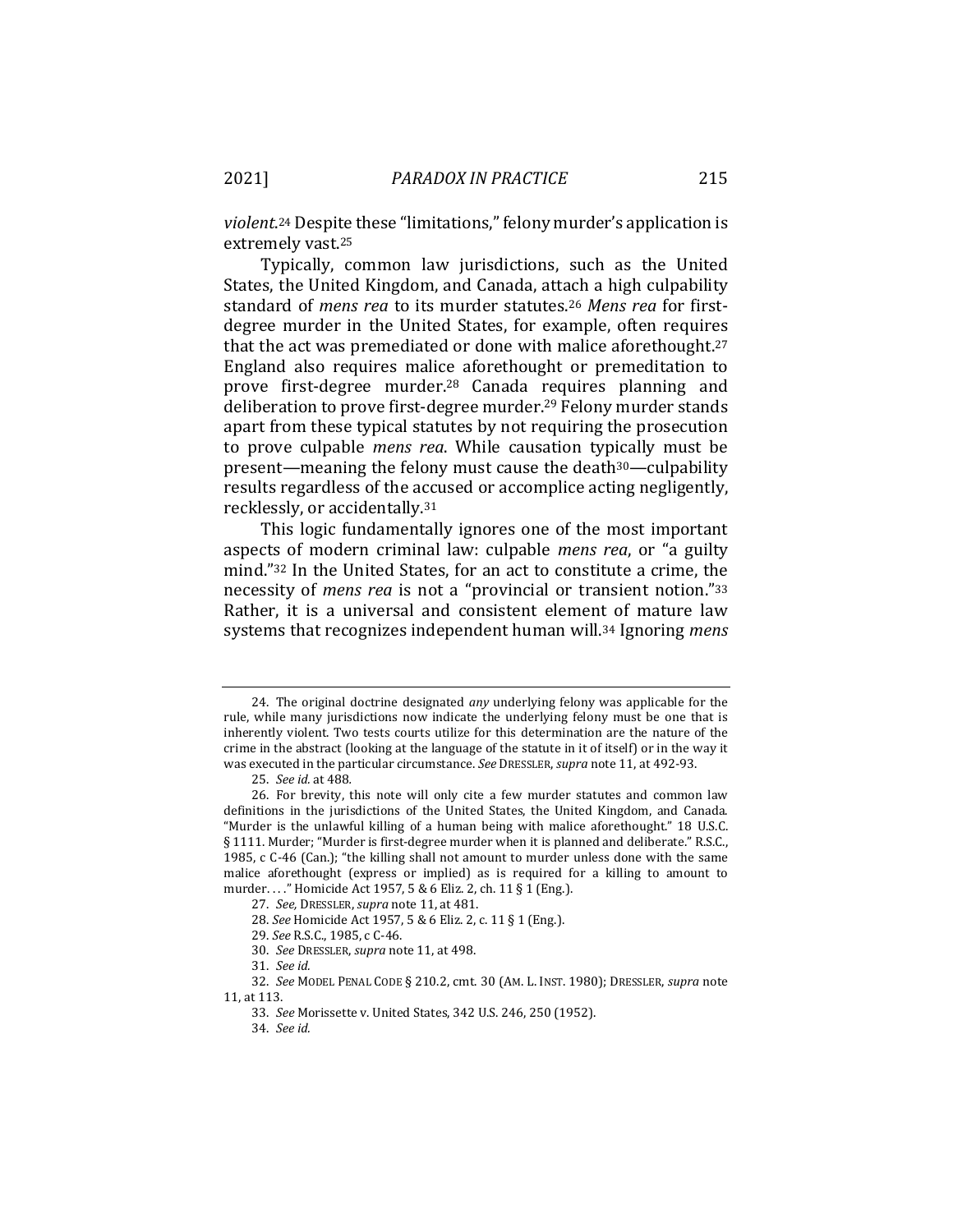*rea* to obtain a murder conviction is intrinsically paradoxical to the bedrock principles of US criminal law.

The doctrine of felony murder applies harsh and disproportionate sentences such as life without parole or capital punishment as a form of strict liability.35 While all other common law jurisdictions worldwide abolished the doctrine, it uniquely survives—and actually flourishes—in the United States.36 These other jurisdictions, including the United Kingdom and Canada, abolished it due to severe issues in the proportionality between crime and punishment.37 They also emphasized the importance of *mens rea* in their criminal law systems.38 The United States recognized these issues in other contexts both legally and diplomatically. This is evidenced by its decision to end capital sentencing for non-murder crimes<sup>39</sup> and its repeated denunciation of non-murder executions in countries such as Iran and North Korea where the practice still exists.40 Yet, curiously, the felony murder rule continues to exist and perpetuate unjust justice throughout the US criminal justice system.41 In the Smith case, without access to the felony murder rule, prosecutors would have been unable to charge any of the four defendants with murder.42 Instead, their charges could have amounted to burglary or theft, which carry sentences between ten to twenty years.<sup>43</sup> Without the

38. *See id.* For a discussion on the importance of *mens rea* in UK criminal law and how the United Kingdom abolished felony murder, *see infra* notes 75-98

<sup>35.</sup> *See* Guyora Binder, *The Origins of American Felony Murder Rules*, 57 Stan. L. Rev. 59 (2004).

<sup>36.</sup> *See* Tayler Green, *When You Didn't Pull the Trigger, Can it Still be Called Murder?,*  THE CRIME REPORT (July 15, 2020), https://thecrimereport.org/2020/07/15/when-youdidnt-pull-the-trigger-can-it-still-be-called-murder/ [https://perma.cc/MFD6-R6ZP] (last visited Sept. 18, 2020).

<sup>37.</sup> *See* Abbie VanSickle, *If He Didn't Kill Anyone, Why Is It Murder?*, N.Y. TIMES (June 27, 2018), https://www.nytimes.com/2018/06/27/us/california-felony-murder.html [https://perma.cc/UQG4-KXEA].

<sup>39.</sup> *See* Coker v. Georgia, 433 U.S. 584 (1977); Kennedy v. Louisiana, 554 U.S. 407 (2008).

<sup>40.</sup> The United States repeatedly condemns countries such as Iran and North Korea for harsh capital sentencing for non-murder crimes as human rights abuses. For examples, see *infra* Part III.A.3.

<sup>41.</sup> *See infra* Part III.B. (detailing the injustices perpetrated by the felony murder rule in the US).

<sup>42.</sup> *See supra* notes 2-9.

<sup>43.</sup> *See id.*; ALA. PRESUMPTIVE AND VOLUNTARY SENT'G STANDARDS (ALA. SENT'G COMM'N 2016) https://sentencingcommission.alacourt.gov/media/1065/2016-presumptivemanual.pdf [https://perma.cc/YT7W-BKTW].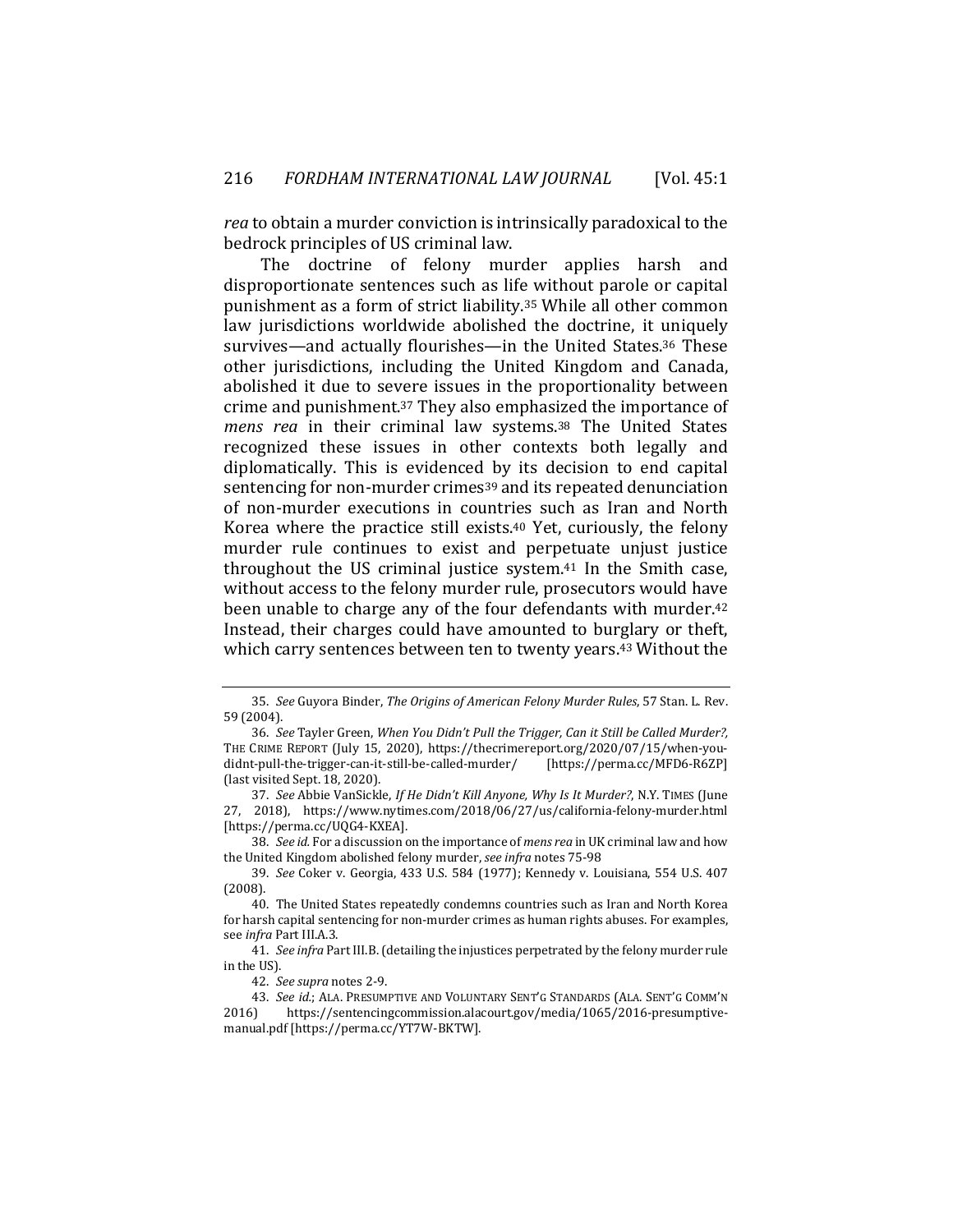doctrine of felony murder, Lakeith Smith would not have been convicted of murder nor sentenced to what amounts to a lifetime in prison.44

This Note analyzes the legislative and judicial history of felony murder in three common law jurisdictions and advocates for three distinct ways that the United States can abolish it entirely. Part II describes the common law consensus to abolish the doctrine of felony murder outside of the United States by recounting its evolution in the United Kingdom and Canada.45 In so doing, it details how these jurisdictions dealt with the lack of proportionality between crime and punishment and the nonexistence of *mens rea*.46 Part III discusses the United States' legal rationale of proportionality rooted in the Eighth Amendment ban against cruel and unusual punishment.47 It argues how US logic behind condemnations of select countries' capital punishment for non-murder crimes48 is inconsistent with its practice of felony murder and therefore delegitimizes these denunciations as empty threats.49 Last, it details the disparate impact of felony murder on Black people across the United States.50 Part IV reflects on the paths to abolition deployed by the United Kingdom and Canada and describes two ways the United States can abolish felony murder by federal action. Similar to the UK model, the US legislature can outright abolish the felony murder doctrine.51 Or, mirroring Canada's approach, it can implement congressional legislation to elevate civil liberties in the penal system.52 This could pave a foundation for the US Supreme Court to abolish felony murder

50. For numerous examples of the felony murder rule's disparate racial impact on people of color, see *id.*

51. *See infra* Part II.A.

<sup>44.</sup> *See supra* notes 2-9; ALA. PRESUMPTIVE AND VOLUNTARY SET'G STNADARDS *supra* note 43.

<sup>45.</sup> *See infra* Parts II.A. and II.B.

<sup>46.</sup> *See* Homicide Act 1957, 5 & 6 Eliz. 2, c. 11 § 1 (Eng.). *See* R. v. Vaillancourt, [1987] 2 S.C.R. 636 (Can.).

<sup>47.</sup> *See Coker*, 433 U.S. at 592 (SCOTUS held that the death penalty for rape of an adult was "grossly disproportionate" finding it to be "excessive punishment). *See Kennedy*, 554 U.S. at 412 (SCOTUS held the death penalty for child rape as disproportional and thus unconstitutional, finding that capital punishment "should not be introduced into the justice system where death has not occurred.").

<sup>48.</sup> *See supra* note 38.

<sup>49.</sup> *See infra* Part III.

<sup>52.</sup> *See infra* Part II.B.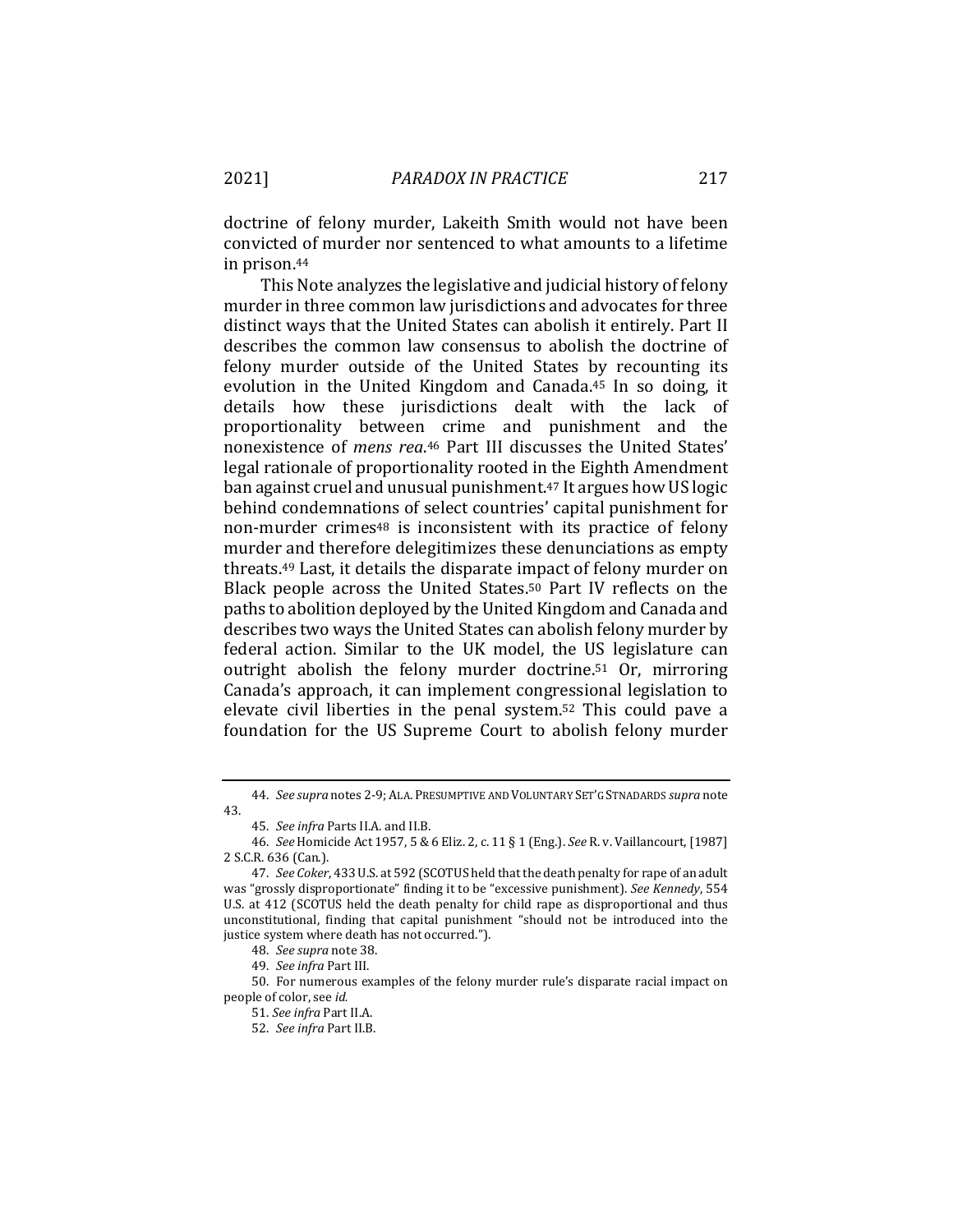similarly to the Canadian Supreme Court.53 Part IV demonstrates the ability and trends of individual US states abolishing felony murder, and advocates for three ways each state should abolish the doctrine through their courts, legislature, or a combination of both.54 Finally, it calls for more open source reporting and tracking of felony murder generally and as it relates to race.55 This would allow the United States to reckon with the racial injustice felony murder perpetrates against people of color, and predominantly Black people.

The proportionality issue is prevalent within the felony murder doctrine because it essentially allows a conviction and sentence for murder when the offender commits another, lesser felony.56 Therefore, there is no sound legal justification to execute people or sentence them to life without parole without the requisite *mens rea* necessary to convict under a typical murder statute. As a legal practice in itself, with the high probability to result in extreme punishment, and accounting for its harsh implications on communities of color, the US stance to preserve felony murder is duplicitous and the practice should be abolished.

#### *II. THE GLOBAL RISE AND FALL OF FELONY MURDER*

The United Kingdom is considered the birthplace of the strict liability theory of felony murder, which permits a murder charge when a death results from a crime.57 Many countries that inherited the English common law system likewise inherited felony murder

<sup>53.</sup> *See infra* Part III.A.1. (detailing SCOTUS' implementation of the proportionality principle in US criminal law).

<sup>54.</sup> For examples on numerous US states abolishing or limiting felony murder, see *infra* Part IV.C.

<sup>55.</sup> *See infra* Part IV.D.

<sup>56.</sup> *See supra* notes 20-31.

<sup>57.</sup> *See* James J. Tomkovicz, *The Endurance of the Felony-Murder Rule: A Study of the Forces that Shape Our Criminal Law*, 51 WASH.&LEE L. REV. 1429 (1994) *citing Lord Dacres' Case*, 72 Eng. Rep. 458 (K.B. 1535); *Mansell and Herbert's Case*, 73 Eng. Rep. 279 (K.B. 1558); EDWARD COKE, THE THIRD PART OF THE INSTITUTES OF THE LAWS OF ENGLAND, 56 (1644). Considering that felony murder is an intrinsic descendant of English common law, its disputed earliest use in the US is not pertinent for the purposes of this note. *See* GEORGE P. FLETCHER, RETHINKING CRIMINAL LAW, 291 (2000) (describing felony murder's earliest presence in the US as a descendant of English common law). *But see* Binder, *The Origins of American Felony Murder Rules*, *supra* note 35 (indicating that the first *use* of felony murder in court occurred in the United States).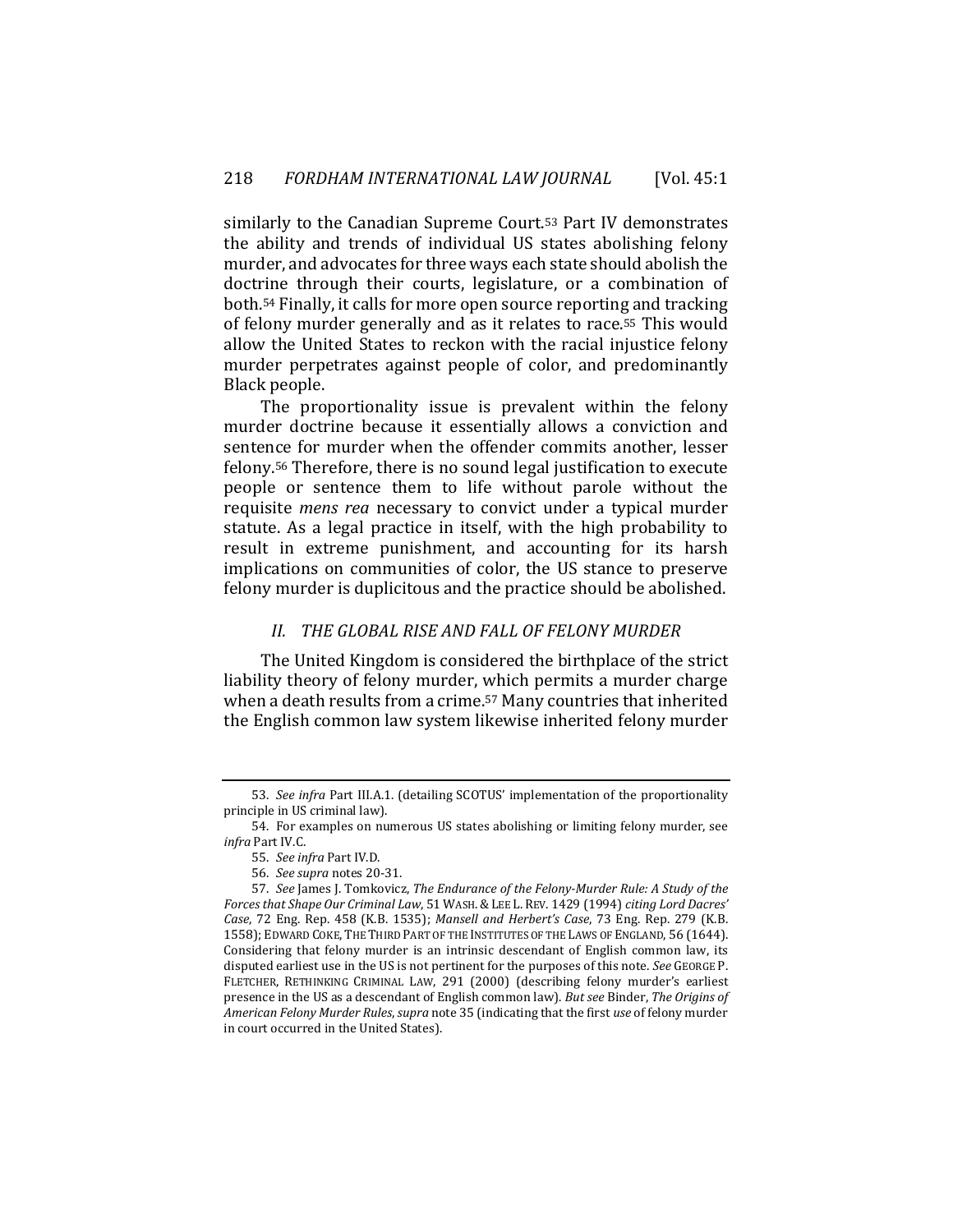in their criminal law, but have since abolished it.58 Their abolition of felony murder was based in logic that a defendant's crime was not proportional to their murder conviction or sentence.59 Two examples to illustrate this dissonance in this Note include the United Kingdom and Canada.60

The rule receives mixed criticism from global scholars, public officials, and the general public; criticism fluctuates between arguments of lack of proportionality and arguments addressing the need for deterrence.61 Opponents of the rule find it inconsistent with principles of criminal law, characterizing it as "abhorren[t],"62 "barbar[ic],"63 and "injudicious"64 in nature. They assert that it is a "modern monstrosity"65 that erodes the relationship between criminal liability and moral culpability.66 Conversely, some proponents argue that the doctrine protects innocent citizens or bystanders and police officers.67 They argue that its abolition would otherwise cause criminals to take more risks and act more violently.68 They assert that the rule deters exceptionally dangerous methods of crime, condemns inherently "wicked" behavior, and allows a form of revenge on behalf of the victim.69 In weighing these critiques, the United Kingdom and Canada ultimately decided the costs far outweighed the benefits and abolished the rule.

<sup>58.</sup> *See* VanSickle, *supra* note 37.

<sup>59.</sup> For example, Ireland got rid of the rule through the passage of the Criminal Justice Act of 1964. Criminal Justice Act, 1964 (Act No. 5/1964) (Ir.). The Australian Capital Territory also abolished the rule through the Crimes Act of 1958, but it still exists in principle in the state of Victoria. *Crimes Act 1958* (pt) I (Austl.).

<sup>60.</sup> *See id.*

<sup>61.</sup> *See infra* notes 61-69, 237, 244 (detailing various criticisms of felony murder).

<sup>62.</sup> *See* Isabel Grant & A. Wayne MacKay, *Constructive Murder and the Charter: In Search of Principle*, 2 ROBERTA L. REV. 129, 157 (1987).

<sup>63.</sup> *See* People v. Burroughs, 678 P.2d 894, 897 (Cal. 1984).

<sup>64.</sup> *See* People v. Aaron, 409 Mich. 672, 686 (1980).

<sup>65.</sup> *See* David Lanham, *Felony Murder-Ancient and Modern*, 7 CRIM. L.J. 90, 90-1 (1983).

<sup>66.</sup> *See* People v. Patterson, 778 P.2d 549, 554 (Cal. 1989)(citing People v. Washington, 402 P.2d 130, 134 (Cal. 1965)).

<sup>67.</sup> *See id.*

<sup>68.</sup> *See id.*

<sup>69.</sup> *See* Paul Weiler, *The Supreme Court of Canada and the Doctrines of Mens Rea,* 49 CAN. B. REV. 280, 336 (1971).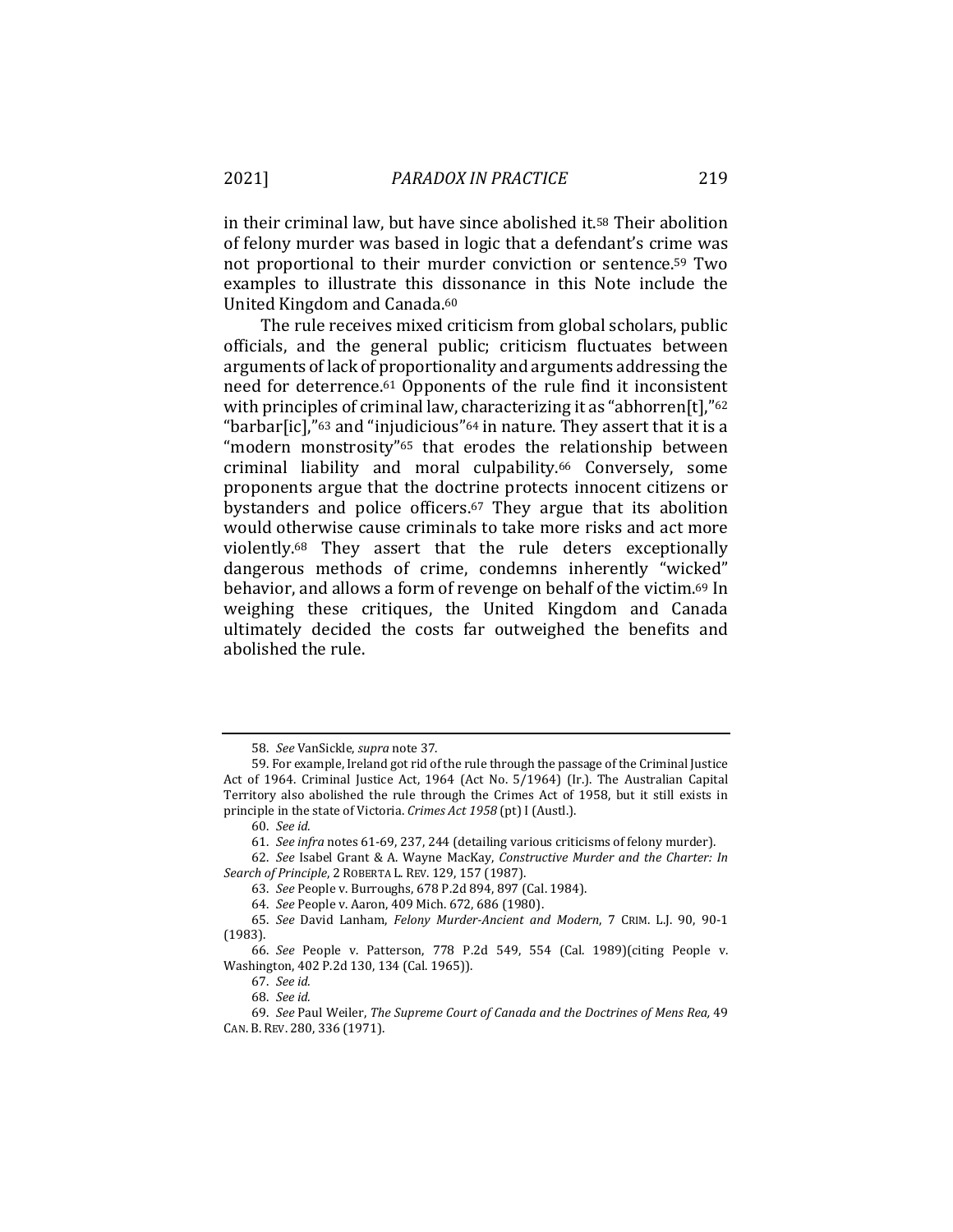## *A. Felony Murder's Confusing Nature: Uncertainty of Its Scope in the United Kingdom*

Until the United Kingdom abolished felony murder in 1957, judges were often uncertain of how to appropriately apply the rule.70 This uncertainty prompted concern from many critics, especially considering the high sentencing stakes of a felony murder conviction, such as the death penalty.71 Many believed that the doctrine only applied to deaths resulting from *inherently*  violent underlying felonies toward a person (i.e. rape), rather than *any* felony (i.e. burglary).72 *R v. Beard*, a 1920 case where a rape resulted in the victim's death, inferred that violent felonies were those that further the act of killing.73 Later decisions—*R v. Jarmain,*74 decided in the same year, and *R v. Stone,*75 in 1937 supplemented *Beard* by finding that an entirely accidental killing during a felony of violence in itself constituted murder.76 *Jarmain* and *Stone* deciphered whether the underlying circumstances in robbery and rape constituted those crimes as inherently violent felonies.77 Thus, felony murder's actual scope was still uncertain as courts adopted different interpretations of what constituted an "inherently" violent felony.

English criminal law requires proof of a defendant's *mens rea*  to establish their moral blameworthiness when convicting them of a crime.78 Yet, *Jarmain* focused on the risk of the defendant's actions by engaging in a felony altogether.79 It ignored the significance of the defendant's *mens rea* in respect to the actual killing.80 *R v. Grant*, a larceny case resulting in the victim's death, affirmed that non-inherently violent felonies are classified as

<sup>70.</sup> *See* Graham Hughes, *The English Homicide Act of 1957: The Capital Punishment Issue, and Various Reforms in the Law of Murder and Manslaughter*, 49 J. CRIM. L. CRIMINOLOGY 522, 522-23 (1958-1959).

<sup>71.</sup> *See id.*

<sup>72.</sup> *See id.*

<sup>73.</sup> *See* REPORT OF THE ROYAL COMMISSION ON CAPITAL PUNISHMENT 1949-53 ¶ 83-6 (UK) (hereinafter "R.C.C.P.") (citing R v. Beard [1920] 14 Crim. App. 110, 159).

<sup>74.</sup> *See* R v. Jarmain [1945] 31 Crim. App. 39.

<sup>75.</sup> *See* R v. Stone [1937] 3 All ER 920.

<sup>76.</sup> *See* R.C.C.P., *supra* note 73, ¶ 83–84 (citing *Jarmain*, 31 Crim. App. 39 and *Stone*, 3 All ER 920).

<sup>77.</sup> *See* Jarmain [1945] at 46-47; *Stone* [1937] at 921.

<sup>78.</sup> *See* Chisholm v. Doulton [1889] 16 Cox CC 675, 679.

<sup>79.</sup> *See generally Jarmain* [1945].

<sup>80.</sup> *See id.*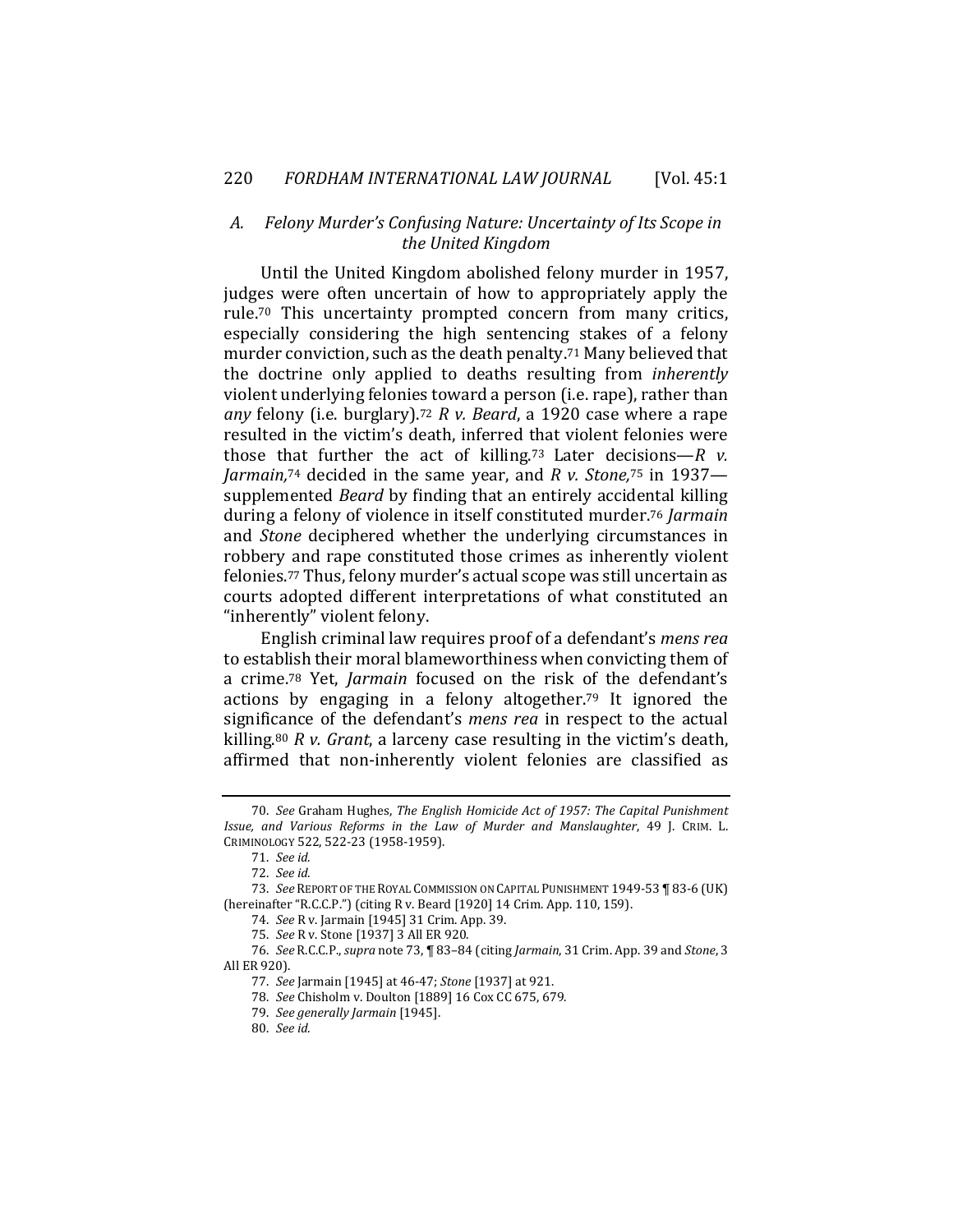inherently violent when a defendant demonstrates a "preconceived intention" to use violence during the course of that felony.81 Here, the defendant's *mens rea* in their intention (or lack thereof) to cause death was immaterial to a charge of murder.82 Therefore, offenses other than robbery and rape (i.e. *Jarmain*<sup>83</sup> and *Stone*84 respectively*)* could be used as felony murder's underlying circumstance.85 While its possible application to extensive underlying felonies was largely theoretical, the rule was nevertheless utilized to "secure [] conviction[s]" when the prosecution was otherwise unable to prove *mens rea* beyond a reasonable doubt.86

The Homicide Act of 1957 abolished felony murder in the United Kingdom after years of debate and recommendations by the legislature.87 First, in 1948, the House of Lords vetoed the outright abolition of the death penalty introduced by the House of Commons.88 Shortly after, a Royal Commission assembled and produced a report in 1953 that examined whether British common law should limit or modify capital punishment for murder statutes.89 It detailed many criticisms of felony murder as "harsh and severe."90 The report acknowledged discrepancies in its

87. *See generally* Homicide Act 1957, 5 & 6 Eliz. 2, c. 11(Eng.). and R.C.C.P., *supra* note 73, for a discussion on the debate of felony murder's abolition in the United Kingdom.

88*. See* Hughes, *supra* note 70, at 521 (citing Criminal Justice Act, 1948, 11 & 12 Geo. 6, ch. 58 ("Criminal Justice Act")). The United Kingdom's parliamentary system is made up of two Houses: the House of Commons and the House of Lords. Their respective roles revolve around legislation, governmental scrutiny, and debate of issues. *See The Two-House System*, UK PARLIAMENT, https://www.parliament.uk/about/how/role/system/ [https://perma.cc/S62U-QGTJ] (last visited Apr. 10, 2021).

89. *See* Hughes, supra note 70, at 522.

90. *See id.* These include the 1839 Fourth Report of the Commissioners on the Criminal Law, the 1866 Report of the Royal Commission on Capital Punishment, and the 1883 book *History of the Criminal Law* written by Judge Sir James Fitzjames Stephens. *But see* R.C.C.P., *supra* note 73, ¶ 96. The 1839 Fourth Report of the Commissioners on the Criminal Law fundamentally outweighed its severity by its deterrence qualities, finding "justifi[cation] by one of the main principles of penal laws, namely, the prevention of crimes of violence attended with danger to the person." Before the expansive interpretations Lord Chief Justice Goddard expresses, the court trends toward a limiting application of the rule between 1862-1911. *See* R.C.C.P., supra note 73, ¶ 80 (discussing R.

<sup>81.</sup> *See* R v. Grant, [1954] 38 Crim. App. 107, 110.

<sup>82.</sup> *See id.*

<sup>83.</sup> *See generally Jarmain* [1945].

<sup>84.</sup> *See generally Stone* [1973].

<sup>85.</sup> *See* R.C.C.P., *supra* note 73, ¶ 100.

<sup>86.</sup> *See* Hughes, *supra* note 70, at 522.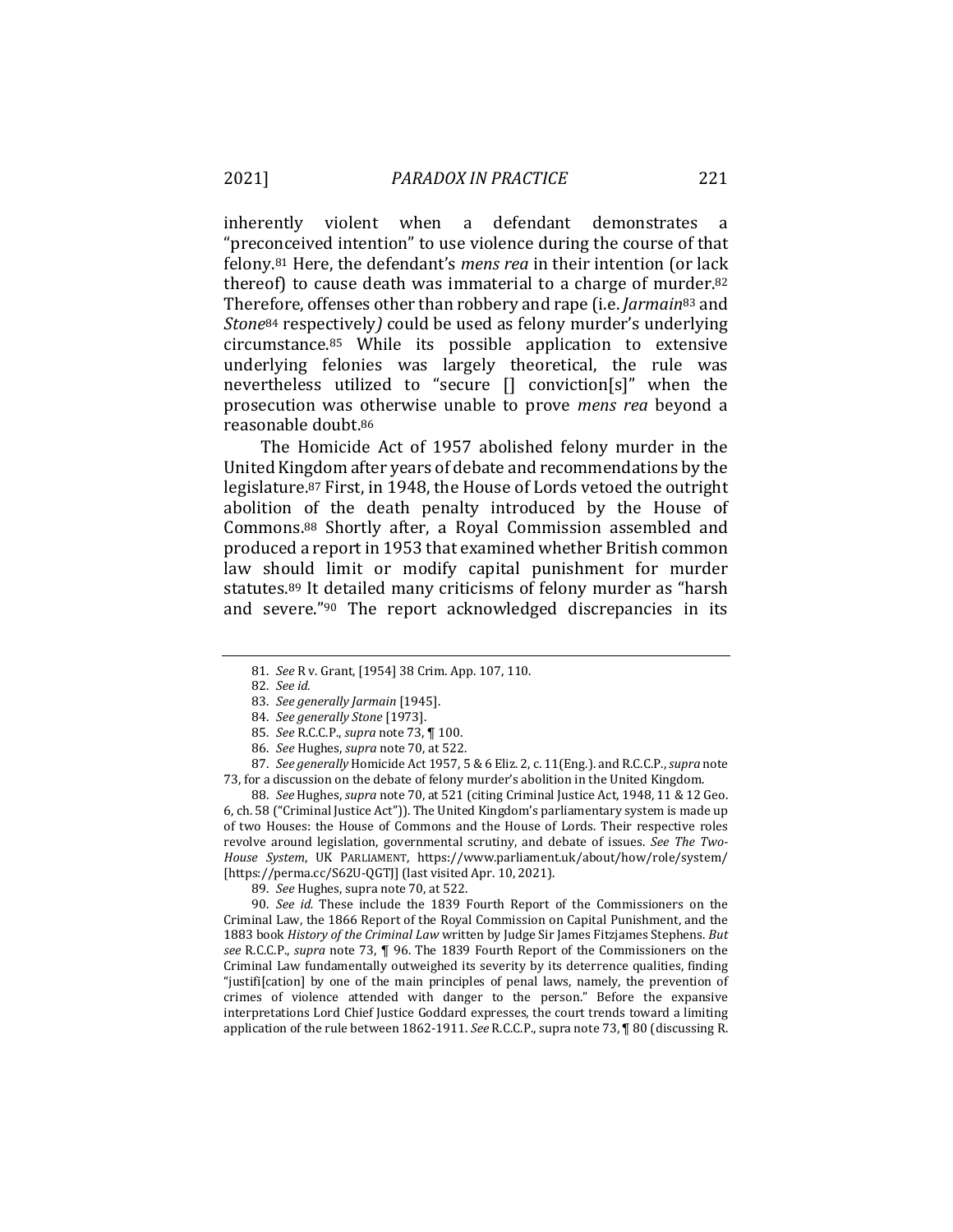application91 and reasserted that *mens rea* is a fundamental principle and necessary ingredient of English law used over the last four centuries. 92 In the same year, the House of Commons experienced a change in leadership who held opposing views on the death penalty.93 The debate on whether felony murder was appropriate was alive, with a House of Commons minority member arguing that the UK government had no right to utilize a method of punishment of such "irrevocable doom."94 In 1956, he introduced a private bill intending to abolish the death penalty once again, though opposing majority members ultimately vetoed it.95 In that same year, the House of Commons failed to pass a motion for the retention of the death penalty.96 One year later, in 1957, the Houses reached a compromise: without abolishing capital punishment explicitly, the resulting Homicide Act of 1957 alternatively abolished felony murder.97 Among other reforms, this abolition partially addressed the harsh nature and lack of evidential deterrence of capital punishment.98 The Homicide Act rejected the felony murder rule by requiring *mens rea* as an element of any murder:

§ I 1) Where a person kills another in the course or furtherance of some other offence, the killing shall not amount to murder unless done with the same malice aforethought (express or implied) as is required for a killing to amount to murder when not done in the course or furtherance of another offence.<sup>99</sup>

The decade-long debate in the UK legislature regarding the lack of *mens rea* in felony murder and the probability of a resulting

v. Horsey [1862] 176 ER 129; R. v. Serné [1887] 16 Cox Crim. Cas. 311; R. v. Whitmarsh [1898] 62 J.P. 711; R. v. Bottomley [1903] 115 L.T. 88; R. v. Lumley [1911] 22 Cox 635).

<sup>91.</sup> *See* R.C.C.P*., supra* note 73, ¶ 100. The report also acknowledged the lack of a Supreme Court definition of a felony involving violence, indicating further confusion in the courts of felony murder's scope.

<sup>92.</sup> *See id.*, ¶ 75, 94.

<sup>93.</sup> *See* Hughes, *supra* note 70, at 522.

<sup>94.</sup> *See* 1 July 1953, HC Deb (1953), col. 410 (UK) https://www.theyworkforyou.com/debates/?id=1953-07-01a.407.0

<sup>[</sup>https://perma.cc/DFA6-AH6H].

<sup>95.</sup> *See* Hughes, *supra* note 70, at 522.

<sup>96.</sup> *See id.* at *521-22.*

<sup>97.</sup> *See* Homicide Act 1957, 5 & 6 Eliz. 2, c. 11 (Eng.).

<sup>98.</sup> *See* R.C.C.P., *supra* note 73, ¶ 80, 94.

<sup>99.</sup> *See* Homicide Act 1957, 5 & 6 Eliz. 2, c. 11 (Eng.).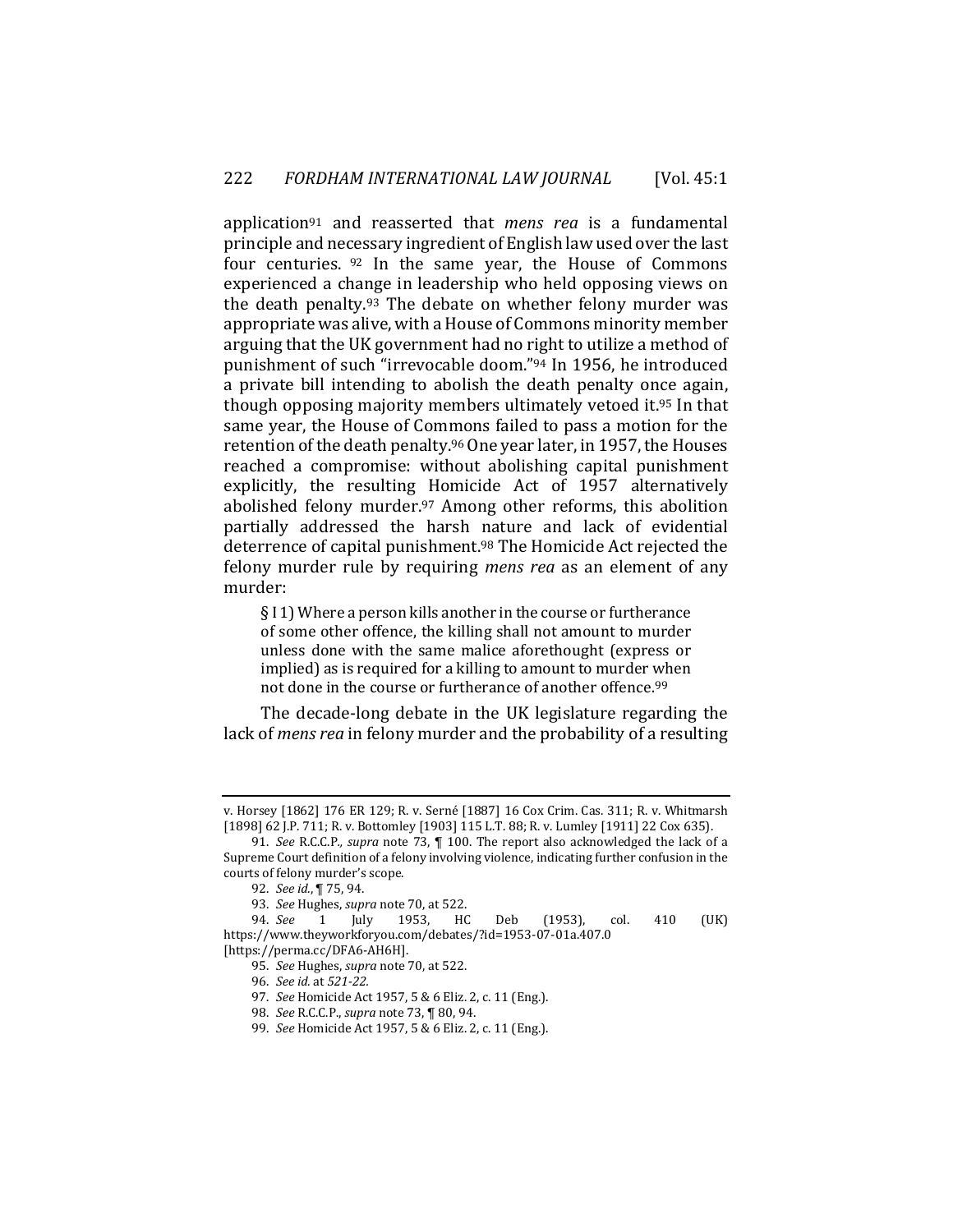death sentence exhibits the controversial nature of the rule.100 *Mens rea* is a bedrock principle in the United Kingdom in determining culpability and subsequent convictions by the state.101 This disproportionality of crime to punishment based in absent *mens rea* caused the abolition of felony murder in England. It died in the place it was born.

### *B. The Canadian Charter and Constructive Murder: A Supreme Court Segue*

Canada incorporated the felony murder rule in its criminal code, as evidenced by the 1955 definition of constructive murder.102 It provided that a crime is murder when a death ensues during the commission or attempted commission of certain, specified felonies if the defendant uses or has a weapon with them.103 This applied whether or not the defendant intended or knew that death is likely.104 Less than thirty-five years later, Canada passed the Charter of Rights and Freedoms as part of the Constitution Act of 1982.105 It states that "[e]veryone has the right to life, liberty and security of the person" and that they should apply in accordance with the principles of fundamental justice.106 Critics of the Charter believed it could only accomplish procedural fairness.107 Yet, in its application, it led to substantive changes in criminal law.108 The Charter provided Canada with a legal foundation to frame the constructive murder provision as

<sup>100.</sup> *See* Hughes, *supra* note 70. *See* VanSickle, *supra* note 37.

<sup>101.</sup> *See* OLIVER WENDELL HOLMES JR., THE COMMON LAW 75-77 (1963); Chisholm v. Doulton [1889] 22 QBD 736 (U.K.).

<sup>102.</sup> Constructive murder is the term for Canada's version of felony murder. *See* Revised Criminal Code, S.C. 1955, § 202 (d) (Can.).

<sup>103.</sup> *See id. See also* J. Li. J. Edwards, *Constructive Murder in Canadian and English Law*, 3 CRIM L.Q. 481, 505 (1961).

<sup>104.</sup> *See* Edwards, *supra* note 103.

<sup>105.</sup> *See* Canadian Charter of Rights and Freedoms, Part I of the Constitution Act, 1982, *being* Schedule B to the Canada Act, 1982, c 11 (U.K.) [hereinafter Canadian Charter]. Canada's 1982 Constitution Act changed its original Constitution, instituted with many acts of British Parliament, of 1867. For more, *see Constitution Act, 1982*, THE CANADIAN ENCYCLOPEDIA, https://www.thecanadianencyclopedia.ca/en/article/constitution-act-1982 [https://perma.cc/5VGU-HR7G] (last visited Dec. 19, 2020).

<sup>106.</sup> *See* Canadian Charter, *supra* note 105, § 7.

<sup>107.</sup> *See* Kent Roach, *Canada's Experience with Constitutionalism and Criminal Justice*, 25 SAcLJ 656, 677 (2013).

<sup>108.</sup> *See id.*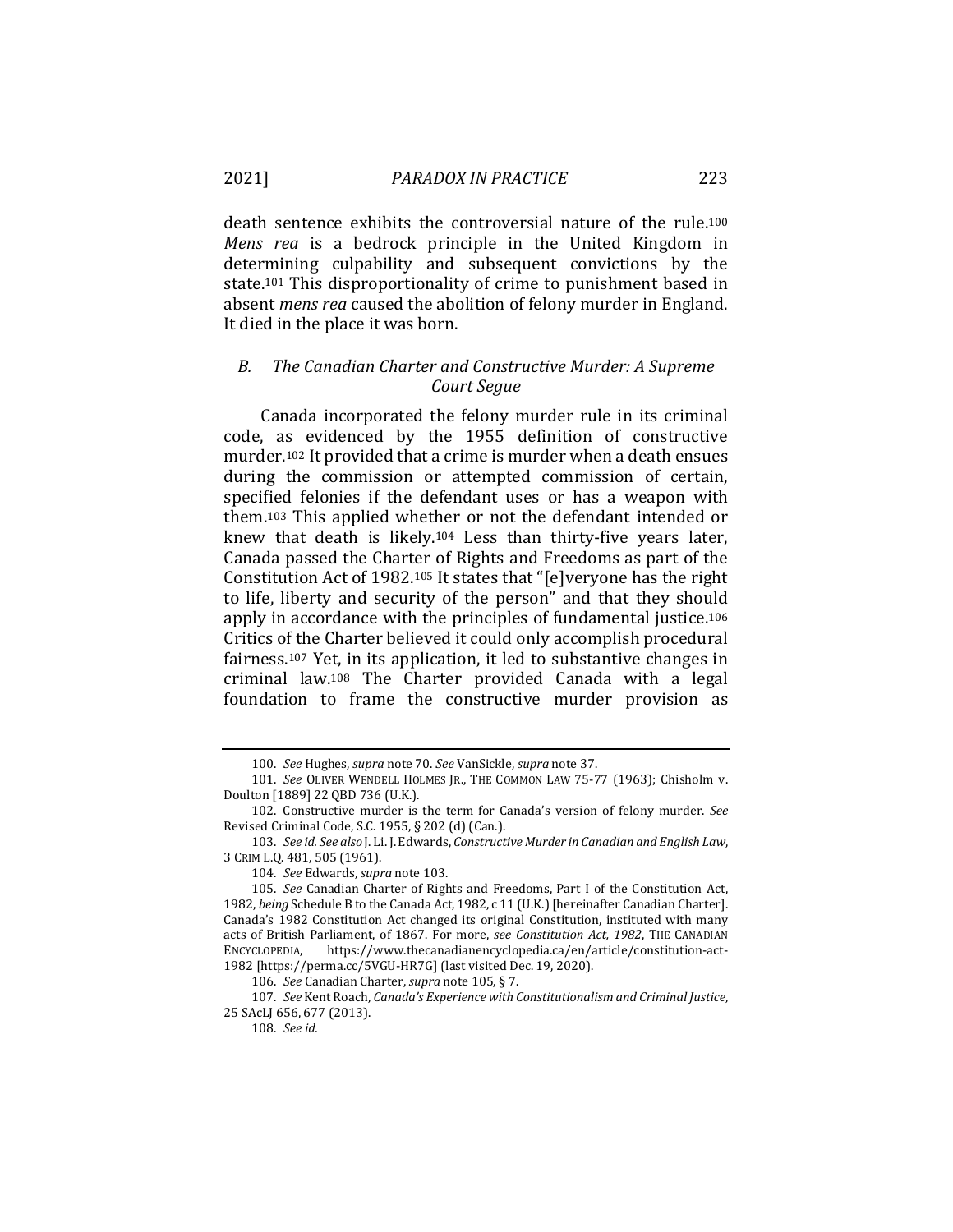promoting "fundamental *in*justice."109 It permitted Canadian courts to analyze and decipher whether constructive murder violated the principles of fundamental justice,110 the presumption of innocence,111 and constituted cruel and unusual punishment when combined with the respective penalty.<sup>112</sup>

Canada based its decision to abolish constructive murder on concepts of proportionality and moral blameworthiness to achieve justice.113 In a highly determinative case, *R. v. Vaillancourt*114 dealt with constructive murder's constitutionality under Canada's new Charter.115 The defendant, convicted under the doctrine, participated in an armed robbery where his accomplice fatally shot someone.116 Ultimately, *Vaillancourt* held that due to the special stigma that results from a murder conviction, a defendant's *mens rea* must reflect the "particular nature of that crime" to uphold the principles of fundamental justice.117 A defendant's mental state is the distinguishing element between murder and manslaughter.118 Therefore, because murder is society's most severe crime, some "special mental element" of their *mens rea* must be present to achieve this conviction.119 Canada classifies culpable homicide as murder when the accused "means" to cause a death.120 It reduces the charge to manslaughter when the accused commits a homicide in the heat of passion.121 Accordingly, *Vaillancourt* concluded that there cannot be a murder conviction without minimally objective foresight under the principles of fundamental justice.122 Thus, it effectively abolished constructive murder across Canada.123 Descriptions of a special mental element, mental state, and

<sup>109.</sup> *See* Grant & MacKay, *supra* note 62, at 157 (emphasis added).

<sup>110.</sup> *See* Canadian Charter, *supra* note 105, § 7.

<sup>111.</sup> *See id.* § 11(d).

<sup>112.</sup> *See id.* § 12.

<sup>113.</sup> *See* Bruce P. Archibald, *Crime and Punishment: The Constitutional Requirements for Sentencing Reform in Canada*, 22 R.J.T. 307 (1988).

<sup>114.</sup> *See generally Vaillancourt*, [1987] 2 SCR 636.

<sup>115.</sup> *See id.*

<sup>116.</sup> *See id.* at 636.

<sup>117.</sup> *See id.* 

<sup>118.</sup> *See id.*

<sup>119.</sup> *See id.*

<sup>120.</sup> *See* Criminal Code, R.S.C., 1985, c C-46 (Can.), https://lawslois.justice.gc.ca/eng/acts/C-46/page-52.html#docCont [https://perma.cc/5HTP-3Q4M].

<sup>121.</sup> *See id.*

<sup>122.</sup> *See Vaillancourt*, [1987] at 654.

<sup>123.</sup> *See id.*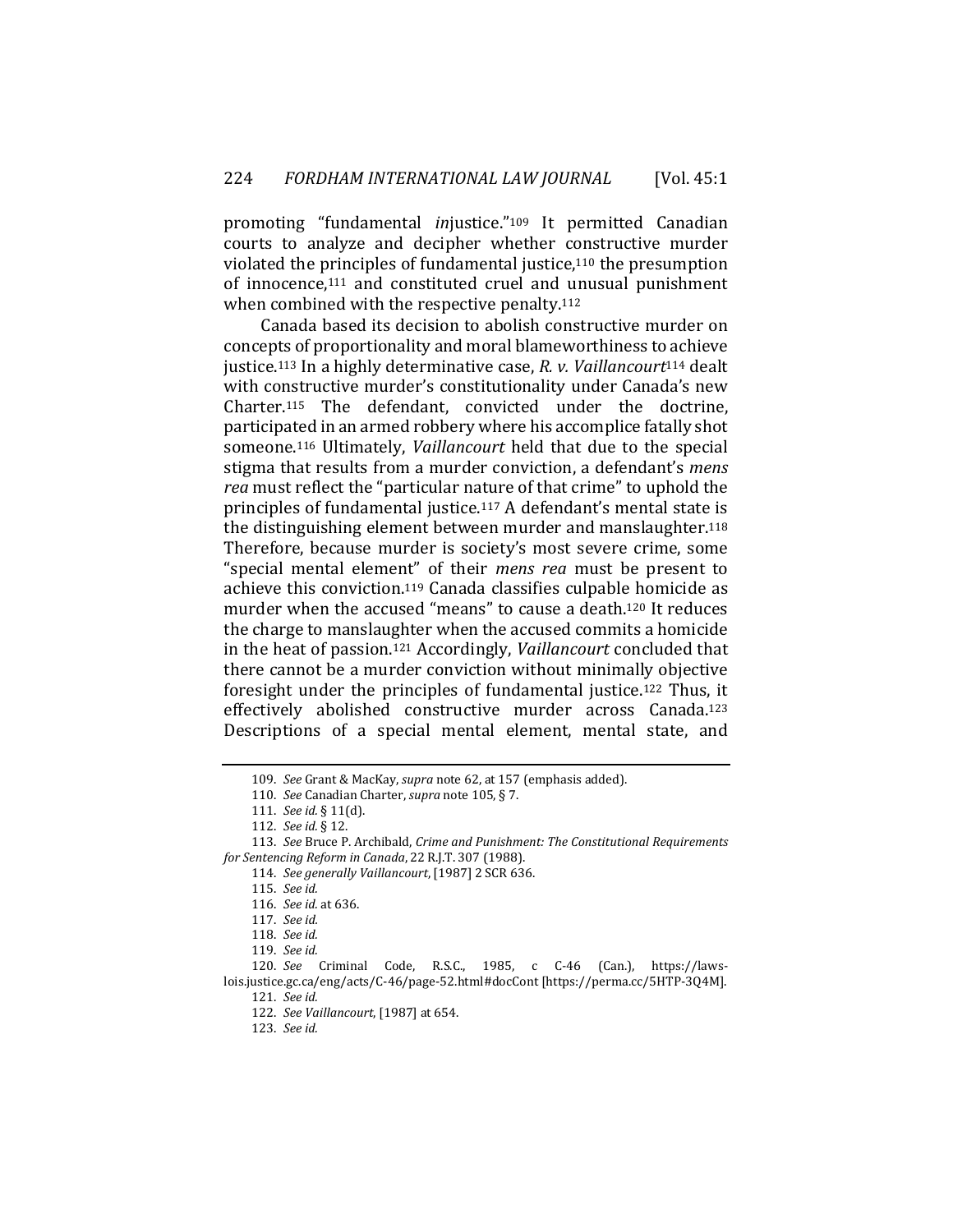objective foreseeability refer to the defendant's *mens rea* during the course of a killing to distinguish murder from another crime*.*<sup>124</sup> Without it, the justice system is left with a paradoxical exertion of itself.

*R. v. Martineau*125 confirmed this decision three years later, but the scope of the court's analysis and conclusions extends beyond those of *Vaillancourt*.126 Canada convicted the *Martineau* defendant as an accomplice to an armed robbery that resulted in the deaths of two people.127 The court held that free and democratic societies that recognize an individual's free will should only employ a murder conviction—and its subsequent stigma and punishment—for those who intentionally choose to cause death or bodily harm knowing death is likely to occur.128 The subjective foresight of death is the *only* way to maintain the proportionality between a murder conviction's stigma and punishment to the defendant's moral blameworthiness.129 Additionally, the requirement of proportionality between stigma and punishment is not solely based on *mens rea* alone, but correlates to the combination of both the *physical* and mental elements of a murder.130 This conclusion broadened the argument against constructive murder beyond *mens rea* by extending it to the *actus reus* portion of crime, which was also not necessary to prove for a constructive murder conviction.131 *Martineau* necessitates proof of *mens rea* and *actus reus* in a murder statute, essentially eliminating the prospect of secondary statutes accomplishing the same stigma and punishment of a murder conviction.132

<sup>124.</sup> *See supra* notes 114-124 (discussing the necessity of a "special mental element," a defendant's "mental state," and "objective foreseeability" in order to distinguish a murder conviction in *Vaillancourt*).

<sup>125.</sup> *See generally* R. v. Martineau, [1990] 2 S.C.R. 633.

<sup>126.</sup> *See generally Vaillancourt*, [1987]; *Martineau*, [1990].

<sup>127.</sup> *See generally Martineau*, [1990].

<sup>128.</sup> *See id.* at 634. (emphasis added).

<sup>129.</sup> *See id.*; Roach, *Canada's Experience with Constitutionalism and Criminal Justice*, *supra* note 107.

<sup>130.</sup> *See generally Martineau* [1990] (emphasis added).

<sup>131.</sup> *See id.*

<sup>132.</sup> *See id.*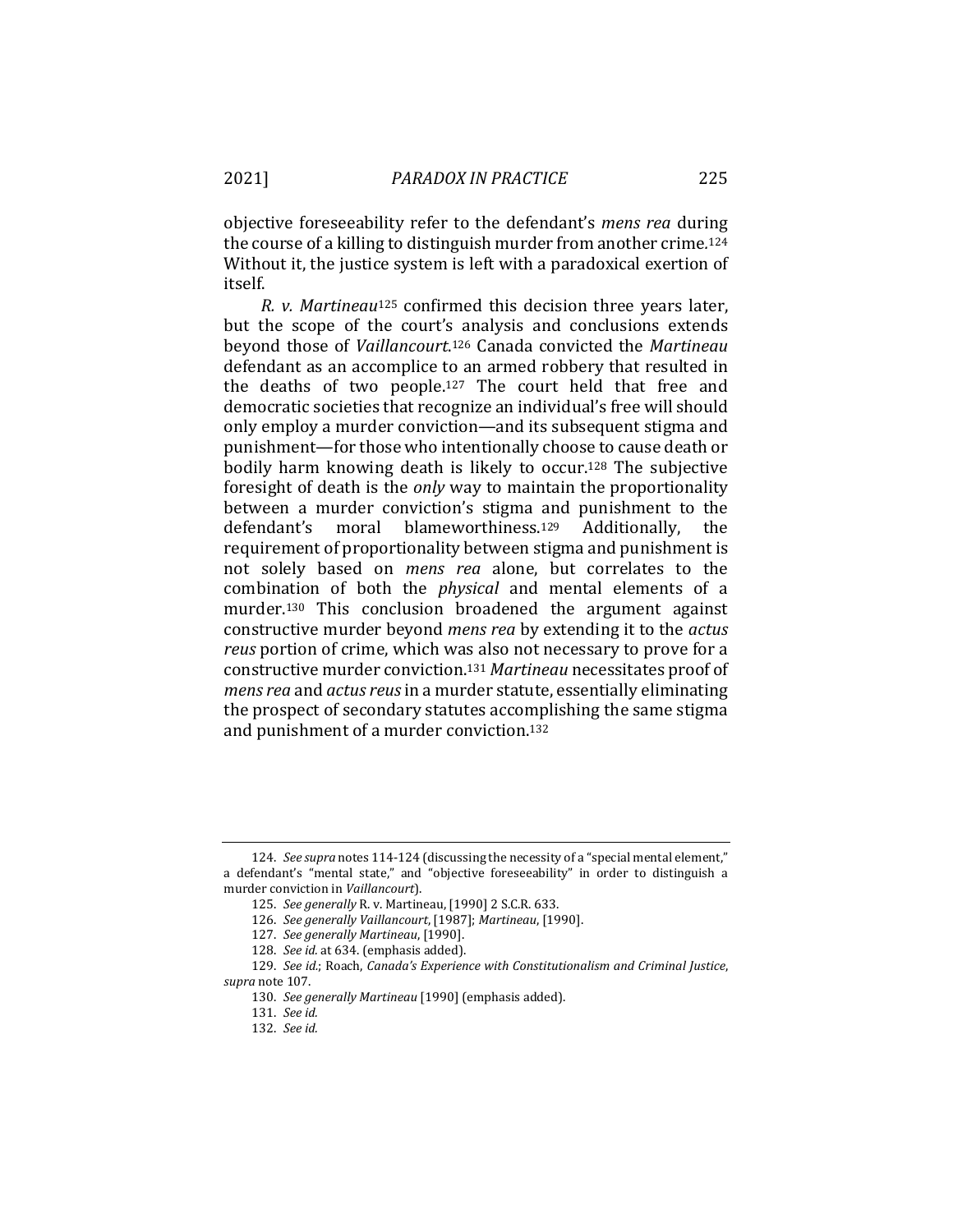#### *III. ISSUES WITH FELONY MURDER IN THE UNITED STATES*

# *A. Unjust Justice: Eliminating Disproportionality Issues in Crime and Punishment*

Felony murder's application in the United States is far broader than that of the United Kingdom and Canada.133 It often includes instances where a third party or law enforcement kills an accomplice—such as in the Lakeith Smith case.134 Consequently, its continued use undergoes extensive criticism in the United States.135 On the state level, California's Supreme Court described it as "highly artificial."136 In a dissent to an opinion upholding accomplice felony murder, US Supreme Court Justice William J. Brennan called it a "living fossil."137 The proportionality argument used to abolish felony murder in the United Kingdom and Canada also applies to the United States.138 Accordingly, this section details US caselaw that exemplifies the proportionality principle within US criminal law, which is almost solely based in its interpretation of the Eighth Amendment ban on cruel and unusual punishment.139 It also describes the inconsistencies of the United States upholding proportionality in its diplomacy, but disregarding it within its own borders.140 Independently from the United Kingdom and Canada, there is a legitimate concern that the endurance of deeply ingrained racial biases within the US legal system disproportionately impacts the outcomes of felony murder cases.141 This section therefore details the overarching racial imbalance of felony murder against Black people and the impact of felony murder on prosecutorial discretion.142 It describes

<sup>133.</sup> *Compare* Guyora Binder, *Making the Best of Felony Murder*, 91 BUFF.UNIV. L. Rev. 403, 404 (2011), *with* Hughes, *supra* note 70.

<sup>134.</sup> *See* Binder, *Making the Best of Felony Murder*, *supra* note 133, at 404; *see also*  Hughes, *supra* note 70; *see also supra* notes 2-9 discussing the Lakeith Smith case.

<sup>135.</sup> *See Vaillancourt*, [1987]; *Martineau*, [1990]. *See also* cases cited *infra* notes 242, 245, and 390-91.

<sup>136.</sup> People v. Phillips, 414 P.2d 353, 359-61 (1966).

<sup>137.</sup> Tison v. Arizona, 481 U.S. 137, 159 (1987).

<sup>138.</sup> *See supra* Section II and accompanying text.

<sup>139.</sup> *See* Vicki C. Jackson, *Constitutional Law in an Age of Proportionalit*y, 124 YALE L.J., 3094, 3098 (2015).

<sup>140.</sup> *See* discussion *infra* Sections III.A.1, III.A.3.

<sup>141.</sup> *See* discussion *infra* Section III.B.

<sup>142.</sup> *See* discussion *infra* Section III.B.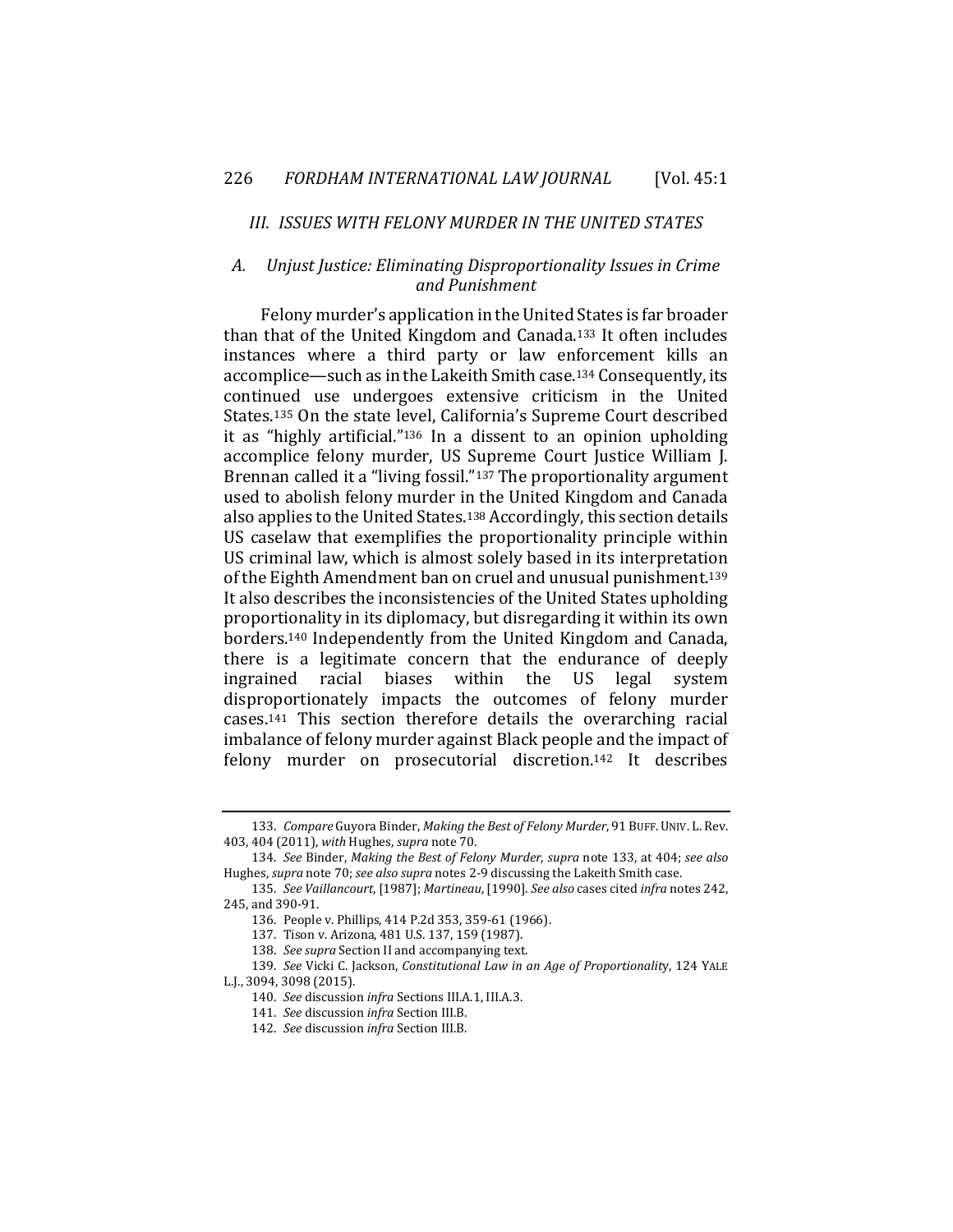contemporary instances of felony murder, including its use in cases of excessive force by law enforcement and civilians.143

## 1. Expanding the Proportionality Principle Under the Eighth Amendment

Proportionality is a critical factor in deciphering punishment in US law, especially when sentencing a person to death or life without parole.144 In 1910, in *Weems v. United States*,145 the Supreme Court considered the constitutionality of a fifteen year sentence imposed by the Philippine government (then a US colony) on a US Coast Guard official.146 The Philippines convicted him of falsifying a public document.147 The Court interpreted the Eighth Amendment to mean that a crime's punishment would be graduate and proportional to a defendant's offense to uphold the principles of justice.148 While the Supreme Court's interpretation of the Eighth Amendment does not designate capital punishment as cruel and unusual altogether, it currently requires a proportionality analysis in its application.149 Over the past five decades, the United States Supreme Court ("SCOTUS") applied the principle of proportionality in cases involving low-level offenders, juvenile delinquents, and people with limited mental capacities.150

On numerous occasions, the US Supreme Court ruled on the proportionality of punishment for low-level offenders. In *Solem v. Helm*,151 SCOTUS granted habeas corpus relief for a defendant

<sup>143.</sup> *See infra* notes 258-275.

<sup>144.</sup> *See* Youngjae Lee, *Why Proportionality Matters,* 160 UNIV. PA. L. REV. 1835, 1836, 1840-41 (2012). For a discussion on the proportionality of sentencing in the US criminal justice system more broadly, *see generally* Gregory S. Schneider, Sentencing Proportionality in the States (Dec. 12, 2011) (unpublished note) (on file with University of Arizona Law Review), Arizona L. R.), http://www.arizonalawreview.org/pdf/54- 1/54arizlrev241.pdf [https://perma.cc/V8EC-7A6Q].

<sup>145.</sup> Weems v. United States, 217 U.S. 349 (1910).

<sup>146.</sup> *See id.*

<sup>147.</sup> *See id.* at 357.

<sup>148.</sup> *See id.* at 367.

<sup>149.</sup> *See id.*; *see also* Bucklew v. Precythe, 139 S. Ct. 1112, 1119-20 (2019) (finding that "[t]he Eighth Amendment forbids 'cruel and unusual' methods of capital punishment but does not guarantee a prisoner a painless death."). SCOTUS briefly suspended the death penalty for four years in 1972 after striking it down altogether, but then reinstated it in 1976. *See generally* Furman v. Georgia, 408 U.S. 238 (1972); Gregg v. Georgia, 428 U.S. 153 (1976).

<sup>150.</sup> S*ee infra* notes 151-174.

<sup>151.</sup> Solem v. Helm, 463 U.S. 277 (1983).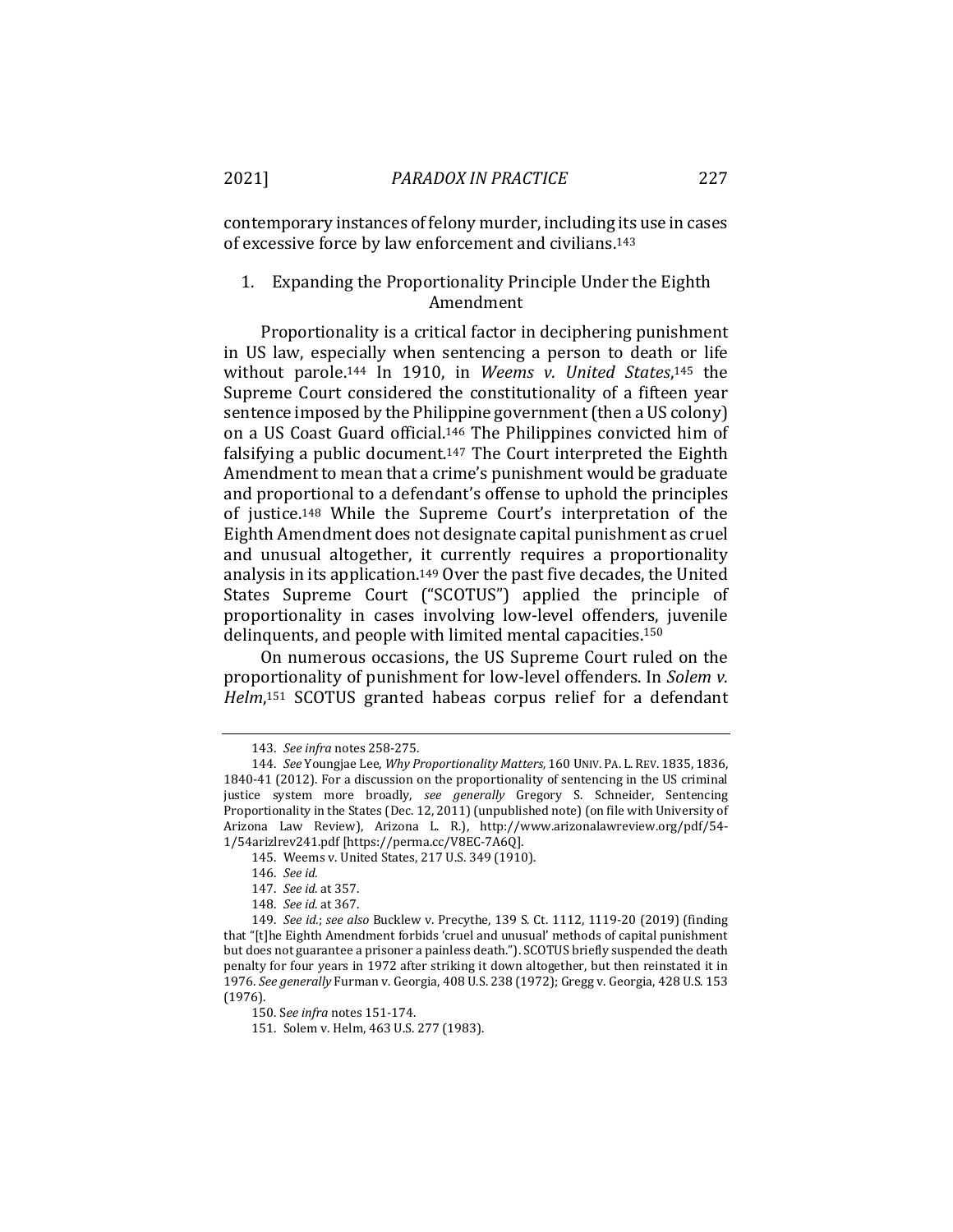sentenced to life in prison without the possibility of parole for obtaining one hundred dollars under false pretenses.152 The Court took into account his prior, non-violent felonies at sentencing.153 SCOTUS held that the sentence of life without parole was significantly disproportionate to the defendant's low level crime and, thus, unconstitutional because society viewed it as a less severe offense.154 SCOTUS then limited *Solem* with its later decision, *Harmelin v. Michigan*,155 which upheld the constitutionality of a life without parole sentence for a drug possession conviction.156 Writing for the Court, Justice Scalia determined that a life sentence alone is not inherently disproportionate unless it is both cruel *as well as* unusual.157 SCOTUS refused to classify this method of punishment for a drug crime as unusual.158 This idea of proportionality seeks a balance between an offense's gravity and its perspective punishment, and thus, limits the availability of the "second most severe penalty" in the criminal justice system.159

Nearly twenty years later, SCOTUS established important guidelines in sentencing juveniles. In *Graham v. Florida*,160 the court considered the constitutionality of a life without parole sentence for violating the probation of a nonhomicide crime committed as a juvenile.161 SCOTUS determined the sentence was unconstitutional based on the Eighth Amendment's central concept of proportionality.162 It referred to tools historically used by the court—i.e. weighing the proportionality of crime to sentence, restricting extreme sentences that are grossly disproportionate, and considering the gravity and nature of the offense as well as the characteristics of the offender—to make this

160. Graham v. Florida, 560 U.S. 48 (2010).

161. *See id.* The crime perpetrated by the defendant was burglary. A juvenile is considered "[s]omeone who has not reached the age (usu. 18) at which one should be treated as an adult by the criminal-justice system." *Juvenile*, BLACK'S LAW DICTIONARY (11th ed. 2019).

<sup>152.</sup> *See id.* at 280.

<sup>153.</sup> *See id.*

<sup>154.</sup> *See id.* at 292-93, 303.

<sup>155.</sup> Harmelin v. Michigan, 501 U.S. 957 (1991).

<sup>156.</sup> *See id.* at 996.

<sup>157.</sup> *See id.* at 967.

<sup>158.</sup> *See id.* at 994-96.

<sup>159.</sup> *See id.* at 960.

<sup>162.</sup> *See Graham*, 560 U.S. at 959.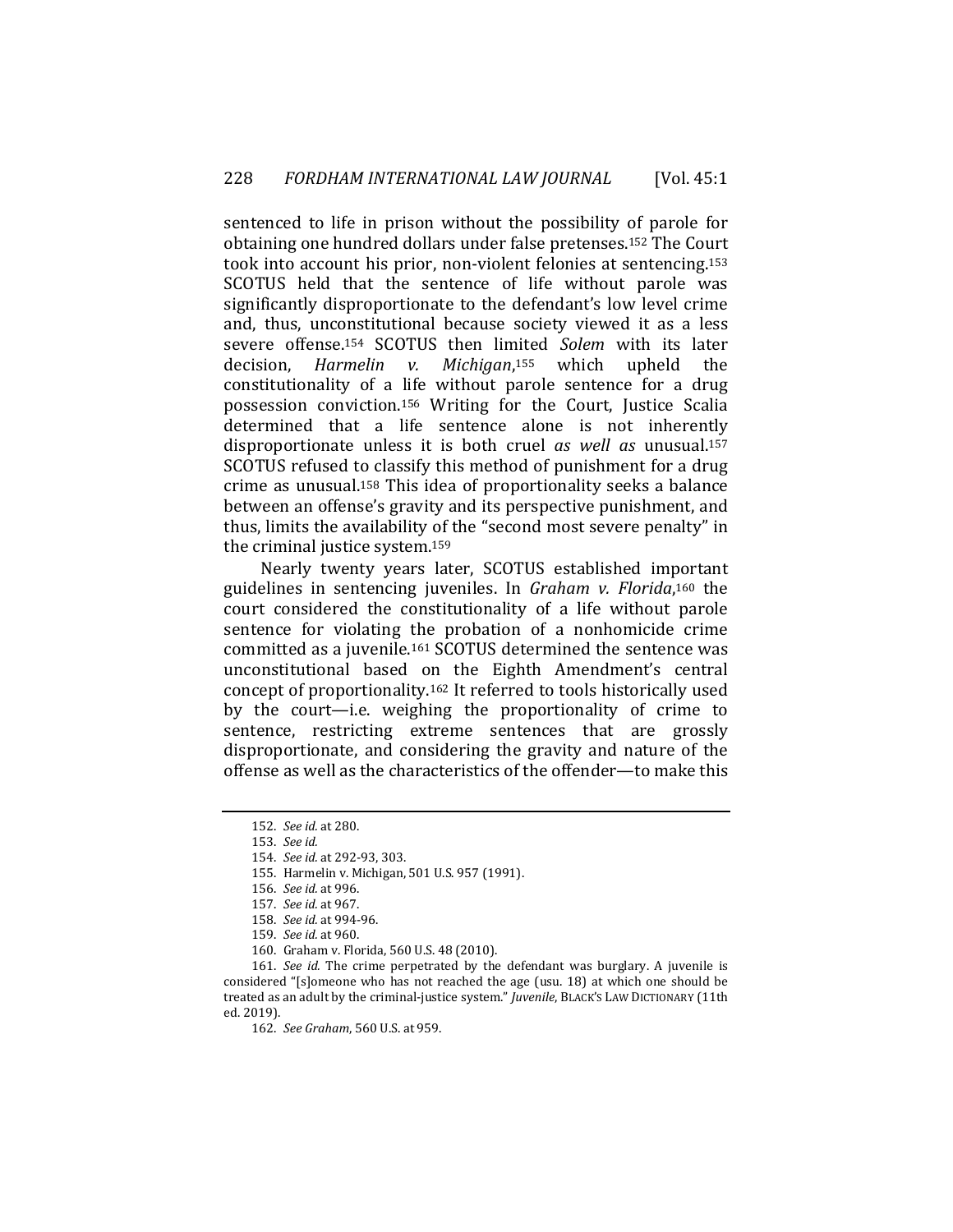determination.163 SCOTUS expanded this juvenile protection two years later in *Miller v. Alabama*,164 where a fourteen-year-old homicide defendant received a mandatory sentence of life in prison without the possibility of parole.165 SCOTUS ruled that the *mandate* of this sentence for juvenile homicide offenders also violated the proportionality principle of the Eighth Amendment.166 These holdings focused on the juvenile offenders as an entire class of people—children—prosecuted in the criminal justice system.167 The court asserted that the blanket severity of life in prison is cruel and unusual.168

The Supreme Court previously barred death sentences for insane169 and "mentally retarded"170 defendants, as well as those with severe mental illness who do not have a "rational understanding" of their execution.171 Recently, *Madison v. Alabama*172 considered the constitutionality a defendant's death sentence for an individual who suffered from multiple strokes, dementia, disorientation, and memory loss*.173 Madison* found that the Eighth Amendment may *permit* a person's execution if they cannot *remember* committing a crime, and it may *prohibit* the

167. *See* cases cited *supra* notes 155-164.

168. The Supreme Court abolished the death penalty for juvenile offenders in 2005. The Court's analysis took into account the national consensus against and the majority of state's rejection of juvenile capital punishment. It also highlighted the "stark reality" that the US was the sole country in the world that officially used capital punishment against juveniles. *See Roper v. Simmons*, 543 U.S. 551, 564-68, 575 (2005).

169. *See generally* Ford v. Wainwright, 477 U.S. 399 (1986). In *Ford* a prisoner on death row manifested changes in behavior indicating his insanity while in prison and challenged the constitutionality of his sentence. *Id.* In its ruling, SCOTUS solidified the centuries old norm barring the death penalty for insane defendants and expanded it to death row prisoners who become insane while in prison after their sentencing. *Id.*

170. *See* Atkins v. Virginia, 536 U.S. 304, 321 (2002). The use of the term "mentally r\*tarded" reflects the language of the court and not the preferred language of the author. In *Atkins* a forensic psychologist deemed the defendant as "mentally retarded," but the jury convicted him of abduction, armed robbery, and capital murder. SCOTUS' ruling – barring capital punishment for those it considered mentally r\*tarded – was consistent with the position of state legislatures. *Id.*

171. *See generally* Panetti v. Quarterman, 551 U.S. 930 (2007) (ruling on the constitutionality of a death row defendant with extensive mental illness that only allowed him the basic awareness of his execution).

172. Madison v. Alabama, 139 S. Ct. 718 (2019).

<sup>163.</sup> *See id.* at 959-61.

<sup>164.</sup> Miller v. Alabama, 567 U.S. 460 (2012).

<sup>165.</sup> *See id.* at 465*.* 

<sup>166.</sup> *See id.* at 489.

<sup>173.</sup> *See id.* at 723.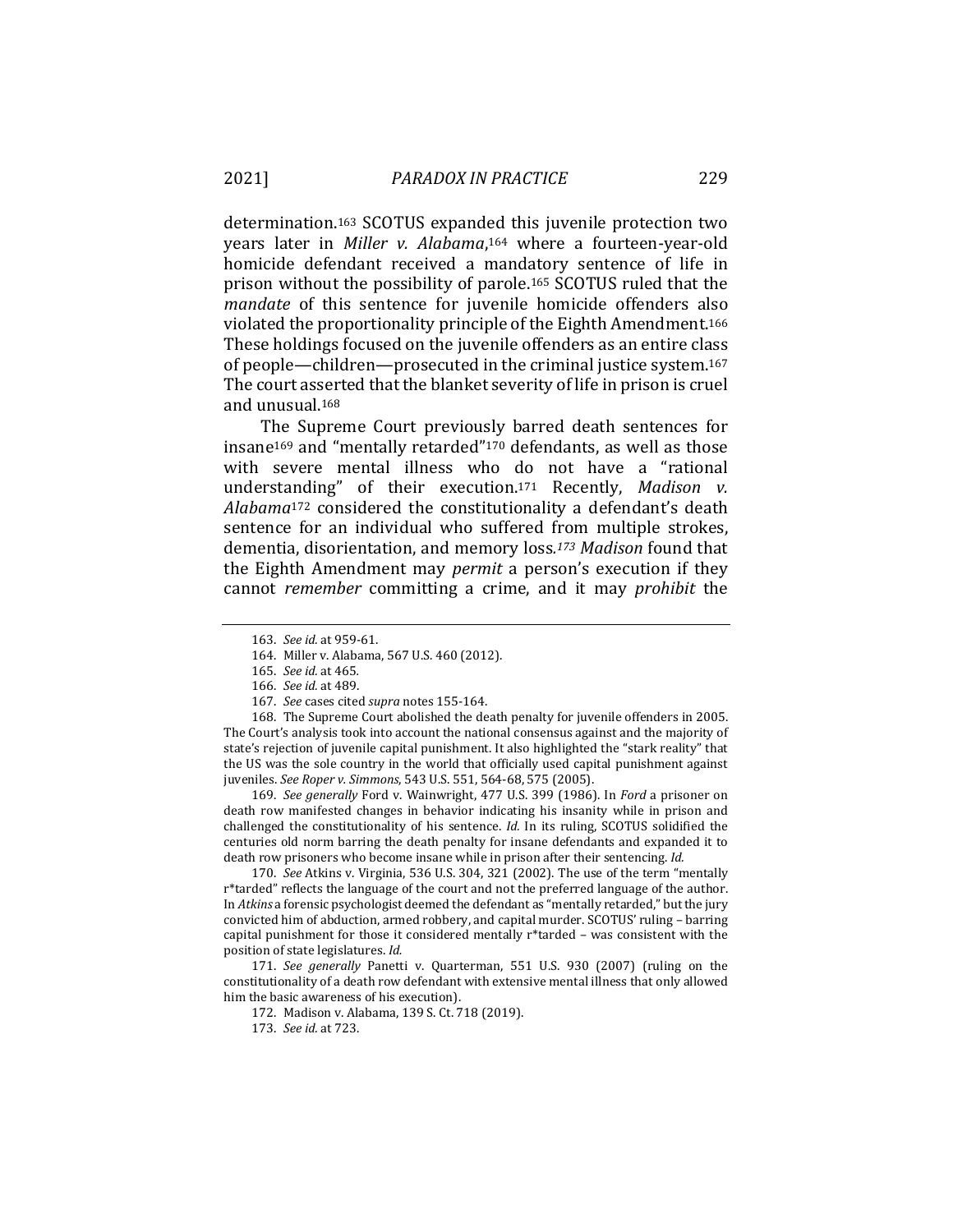execution of a person that suffers from *dementia*.174 SCOTUS' focus on these various mental standards speaks to its acceptance of the proportionality principle generally and its recognition of the mental state of a defendant.

#### 2. Cruel and Unusual: SCOTUS Abolishes The Death Penalty for Non-Murder Crimes

The abolition of capital punishment for non-murder crimes did not fully materialize in the United States until 2008.175 More than forty years prior, the Supreme Court considered in *Coker v. Georgia*176 the constitutionality of a death sentence for a defendant convicted of raping an adult, among other crimes.177 SCOTUS concluded that a death sentence for a rape conviction of an adult was grossly disproportionate and therefore excessive punishment under the Eighth Amendment.178 SCOTUS took guidance from historical and contemporary legal trends around the United States in its decision;179 it found that the majority of states did not institute capital sentences for rape in the prior fifty years and that many legislatures rejected it altogether.180 SCOTUS also identified a disagreement with the practice through the analysis of jury trends, which showed that juries did not impose a death sentence for rape in a vast majority of cases.181

<sup>174.</sup> *See id.* at 726-27.

<sup>175.</sup> The roots of non-murder death sentences date to the country's birth, mostly within states with a strong history of slavery. *See* Michael S. Brazao, *The Death Penalty in America: Riding the Trojan Horse of the Civil War*, 4 THE MODERN AMERICAN 27 (2008) (citing MATTHEW B. ROBINSON, DEATH NATION: THE EXPERTS EXPLAIN AMERICAN CAPITAL PUNISHMENT 178-83 (2008)).

<sup>176.</sup> Coker v. Georgia, 433 U.S. 584 (1977).

<sup>177.</sup> *See id.* at 586.

<sup>178.</sup> *See id.* at 592.

<sup>179.</sup> *See id.* at 593, 597. In 1972, the Court in *Furman v. Georgia* narrowed the criteria of which the death penalty could be applied for rape cases (because it effectively banned the death penalty for four years). Furman v. Georgia, 408 U.S. 238 (1972); *see The History of the Death Penalty: A Timeline*, DEATH PENALTY INFO. CTR., https://deathpenaltyinfo.org/stories/history-of-the-death-penalty-timeline

<sup>[</sup>https://perma.cc/5RUN-JKXV] (last visited Sept. 28, 2020). It is important to note that the court also stresses that Georgia, subsequent the ruling in *Furman*, was the only jurisdiction left that "authorizes a sentence of death when the rape victim is an adult woman, and only two other jurisdictions provide capital punishment when the victim is a child." *Furman*, 408 U.S. at 596.

<sup>180.</sup> *See supra The History of the Death Penalty*, note 175.

<sup>181.</sup> *See id.* at 597.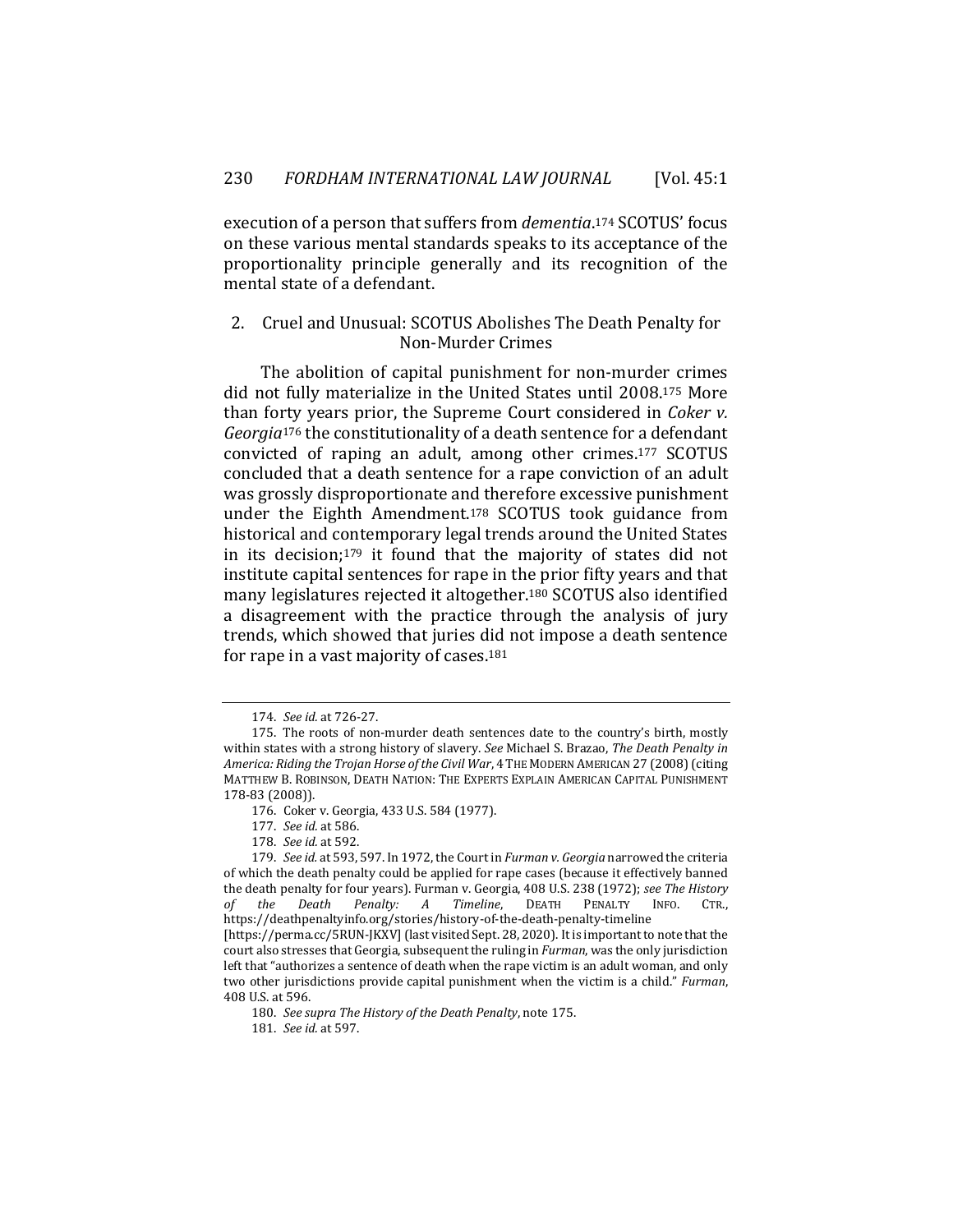In 2008, *Kennedy v. Louisiana*182 deciphered whether nonmurder capital sentences were constitutional in the context of a defendant who raped a juvenile.183 *Kennedy* completely outlawed capital punishment for non-murder crimes against individuals by ruling the death penalty disproportionate and unconstitutional "where death ha[d] not occurred."184 This logic focused on the resulting death, mirroring the reasoning of the Canadian court when it decided *Martineau*.185 *Kennedy* extended the determination of proportionality based on the combination of physical and mental elements of a murder, rather than just a defendant's *mens rea* while committing the crime.186 It limited its application to crimes against *individuals* rather than the *State* such as "treason, espionage, terrorism, and drug kingpin activity."187 While the facts of the *Kennedy* case specifically involved the rape of a child, SCOTUS concluded that states cannot impose a death sentence if a crime against another person, rather than the State, does not result in death, regardless if the victim is an adult or juvenile.188 SCOTUS also took into account the national consensus against using the death penalty in instances of child rape.189 It concluded that in consideration of the ban on cruel and unusual punishment, the State should limit its punishing power "within the limits of civilized standards."190 These two cases legitimize and solidify the United States' implementation of the proportionality principle in capital punishment for crimes that did not result in someone's death.191

<sup>182.</sup> *See* Kennedy v. Louisiana, 554 U.S. 407 (2008).

<sup>183.</sup> *See id.* at 412-13.

<sup>184.</sup> *See id.* at 440.

<sup>185.</sup> *See id.*; *see also Martineau* [1990] 2 S.C.R. at 637.

<sup>186.</sup> *See Kennedy*, 554 U.S. at 437.

<sup>187.</sup> *Id.* at 437. Accordingly, there are several state capital offenses for other crimes against the state such as drug trafficking, espionage, aircraft hijacking etc. *Death Penalty for Offenses* https://deathpenaltyinfo.org/facts-and-research/crimes-punishable-by-death/deathpenalty-for-offenses-other-than-murder [https://perma.cc/2WJB-DK9J] (last visited Sept. 28, 2020). However, the US government has not used the death penalty in these situations of non-murder crimes against the state and no one is currently on death row for these types of crimes. *Id.*

<sup>188.</sup> *Kennedy*, 554 U.S. at 437.

<sup>189.</sup> *Id.* at 434.

<sup>190.</sup> *Id.* at 435.

<sup>191.</sup> *See generally Coker*, 433 U.S. 584; *see generally Kennedy*, 554 U.S. 407.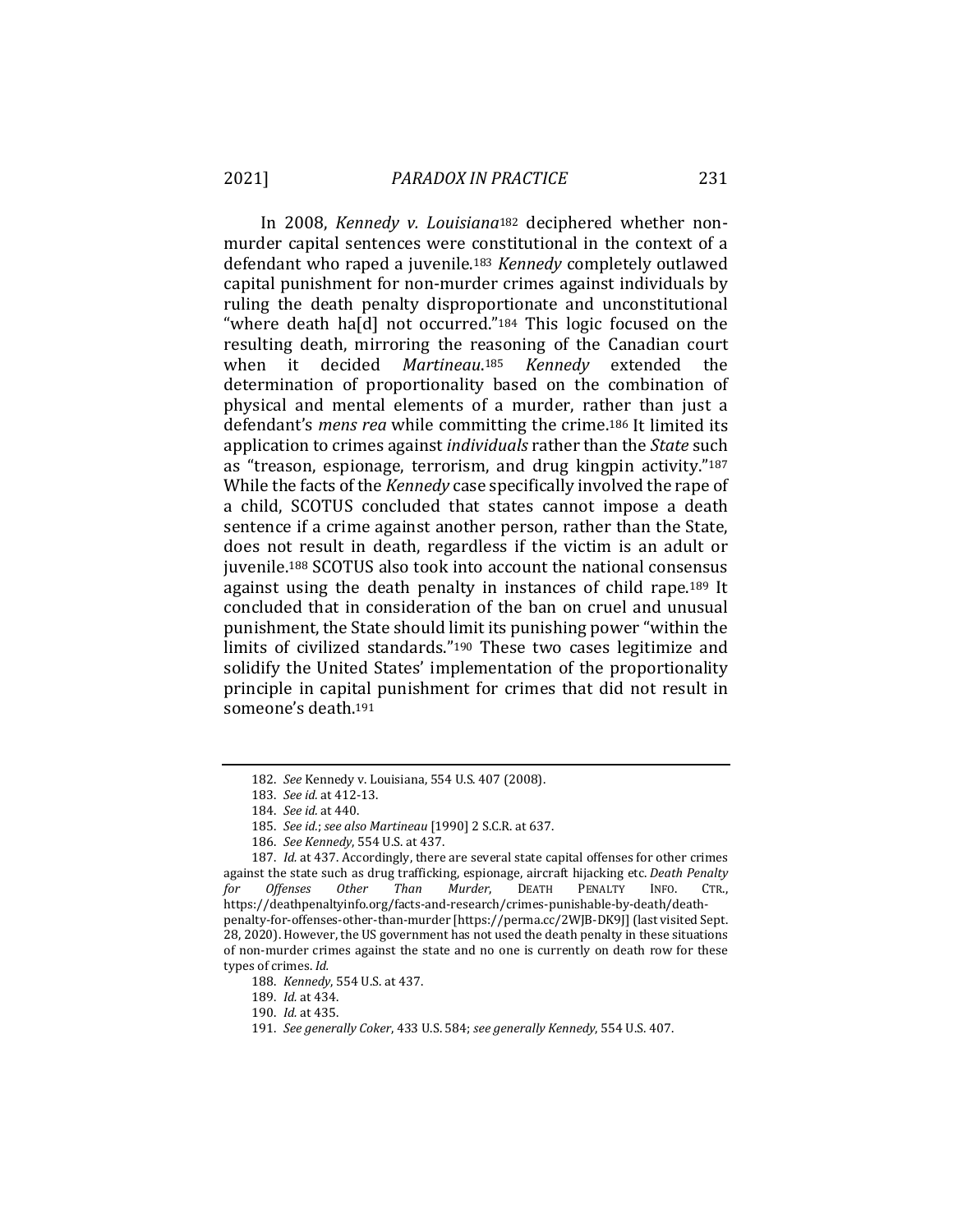It is important to note that US states historically used nonmurder capital punishment predominantly in circumstances of crimes among free Black people, slave insubordination, and even *attempted* rape by a Black person of a white person.192 To paraphrase Justice Thurgood Marshall, perhaps one of the most stunningly consistent and blatant instances of the death penalty's disparate impact on Black people in the United States is that of the execution for rape.193 Between 1930-1972, 405 of the 455 executions for rape that took place were of Black defendants, accounting for 89.1 percent of all rape executions.194 The elements of a rape statute in most common law jurisdictions are the *actus reus*, the act of rape, and *mens rea*, the defendant's state of mind concerning that rape.195 The *actus reus* element in a felony murder statute, as explained above, does not necessarily refer to the act of killing by the defendant themselves.196 Similarly, the *mens rea* element does not refer to the defendant's state of mind concerning the killing, but instead considers that of the underlying felony.197 Yet, while rape is no longer punishable by death, capital felony murder remains. A rapist did not physically or mentally intend to kill but was previously executed for his actions.198 A felony murder defendant does not have the state of mind and often does not commit the physical act of killing, but can still be executed.199 In this way*,* the death penalty for rape as well as felony murder is disproportionate, highlighting the proportionality principle in terms of crime and punishment for both *mens rea* and *actus reus.*

<sup>192.</sup> *See* Brazao, *supra* note 175, at 27 (emphasis added).

<sup>193.</sup> *See* GILBERT KING, DEVIL IN THE GROVE 48, 50 (2012) (citing a 1949 memo written by Thurgood Marshall).

<sup>194.</sup> Brief for American Civil Liberties Union, et al. as Amici Curiae Supporting Petitioner, *Kennedy v. Louisiana*, 554 U.S. 407 (2008) (No. 07-3343), 2008.

<sup>195.</sup> *See* DRESSLER, *supra* note 11, at 548, 561.

<sup>196.</sup> *See supra* notes 20-31 for a discussion of the elements of the felony murder doctrine.

<sup>197.</sup> *See supra* notes 20-31 for a discussion of the elements of the felony murder doctrine.

<sup>198.</sup> *See* discussion *supra* Section II.A.1.

<sup>199.</sup> *See supra* notes 20-31 (explaining of felony murder and its elements); *see infra*  Section III.A.4 (discussing capital felony murder and its scope).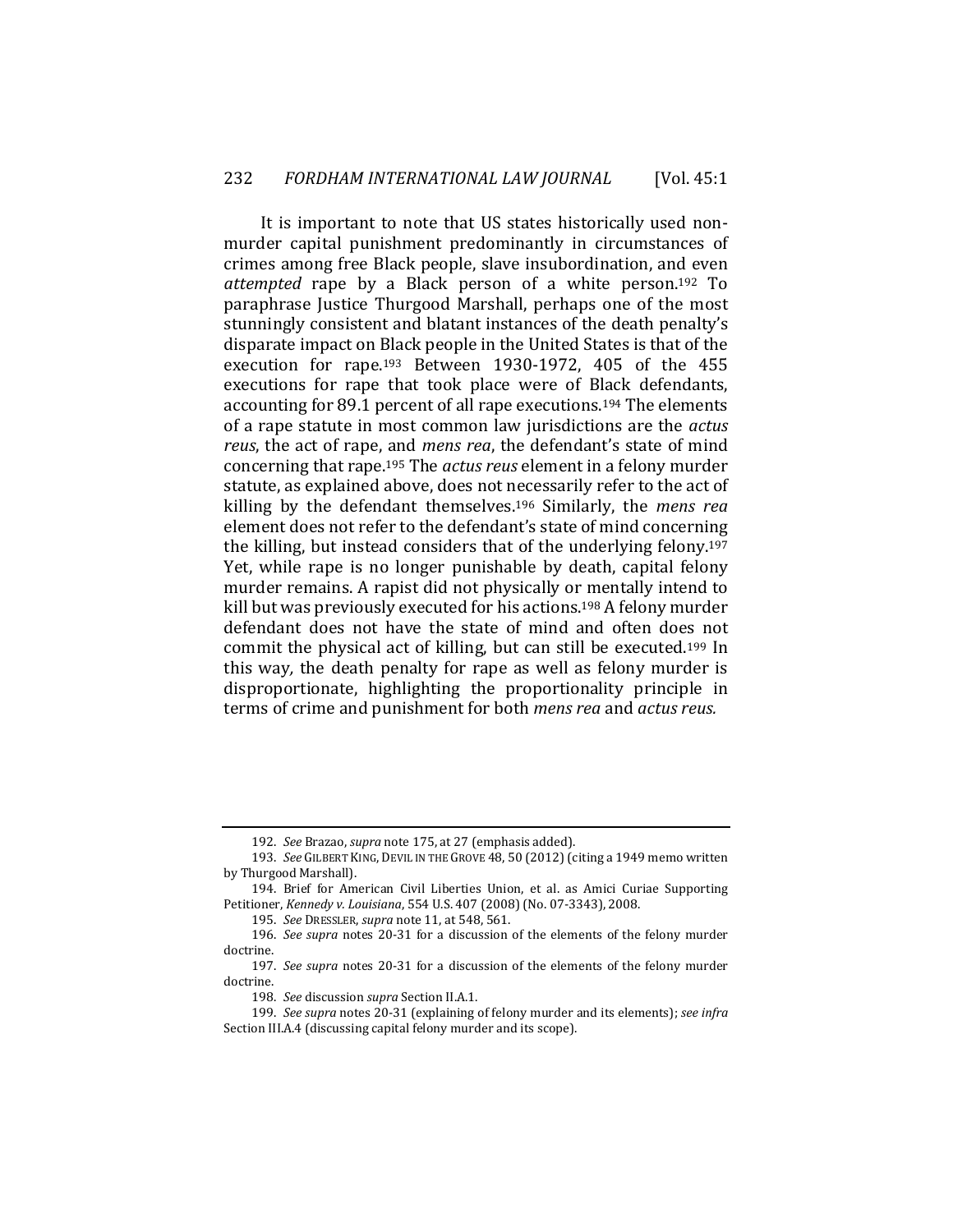## 3. A Paradox in Practice: Capital Punishment in Non-Murder vs. Felony Murder Cases

The United States still employs the death penalty precipitously despite abolishing it for non-murder crimes. Worldwide, as of July 2018, 106 countries fully abolished the death penalty, 56 utilize it generally,200 and at least 35 employ it for crimes not resulting in death.201 The United States repeatedly condemns countries such as Iran and North Korea for harsh capital sentencing of non-murder crimes.202 It suggests that these executions violate due process and lack a deterring impact.203 Simultaneously, the United States sentences defendants to death for felony murder.204 In these cases, the intention to commit homicide and at times, the physical perpetration of killing, are not present.205 Therefore the basis for these condemnations by the United States—rooted in proportionality, human rights, and due process violations—continues to paradoxically take place via felony murder cases within US borders.206 The implications of

206. *See generally Kennedy,* 554 U.S. 407; s*ee infra* notes 131-97. For the purposes of this section it is important to highlight the differences between the following: 1) capital punishment – a "criminal penalty" of "killing the perpetrator" or sentencing them to "death for a serious crime," versus 2) extrajudicial killing – defined as "killings 'committed, condoned or acquiesced by governments.'" *Capital Punishment*, BLACK'S LAW DICTIONARY (11th ed. 2019); *The Right Not To Be Arbitrarily Killed by the State*, ICELANDIC HUMAN RIGHTS CTR., http://www.humanrights.is/en/human-rights-education-project/comparativeanalysis-of-selected-case-law-achpr-iachr-echr-hrc/the-right-to-life/the-right-not-to-bearbitrarily-killed-by-the-state [https://perma.cc/WC3D-J3ZU] (last visited Sept. 18, 2020) (In describing the death penalty, this source uses the term justified due to the exceptions mentioned within Article 2 of the ECHR and do not reflect the opinions or use of the term justified killing by the author); *see* Convention for the Protection of Human Rights and Fundamental Freedoms, Nov. 4, 1950, 213 U.N.T.S. 221, https://www.echr.coe.int/Documents/Convention\_Eng.pdf [https://perma.cc/9QRN-

<sup>200.</sup> *Abolitionist and Retentionist Countries as of July 2018*, AMNESTY INT'L, https://www.amnesty.org/download/Documents/ACT5066652017ENGLISH.pdf

<sup>[</sup>https://perma.cc/2VY4-6CJ2] (last visited Sept. 18, 2020). 201. *Death Penalty Database*, CORNELL UNIV. SCH. L., https://deathpenaltyworldwide.org/database [https://perma.cc/88XA-36QK] (last visited Sept. 18, 2021) [hereinafter *Death Penalty Database*]. While capital punishment for non-murder crimes "exists" as a formal rule in these countries, some such as Russia have adopted moratoriums on executions. Russia has subsequently not formally executed anyone since 1999 – not including extrajudicial killings.

<sup>202.</sup> *See infra* notes 208-27 for examples of these condemnations.

<sup>203.</sup> *See infra* notes 208-27 for examples of these suggestions.

<sup>204.</sup> *See infra* Section III.A.4 for examples of capital felony murder.

<sup>205.</sup> *See infra* Section III.A.4 for a detailed analysis of these instances of capital felony murder.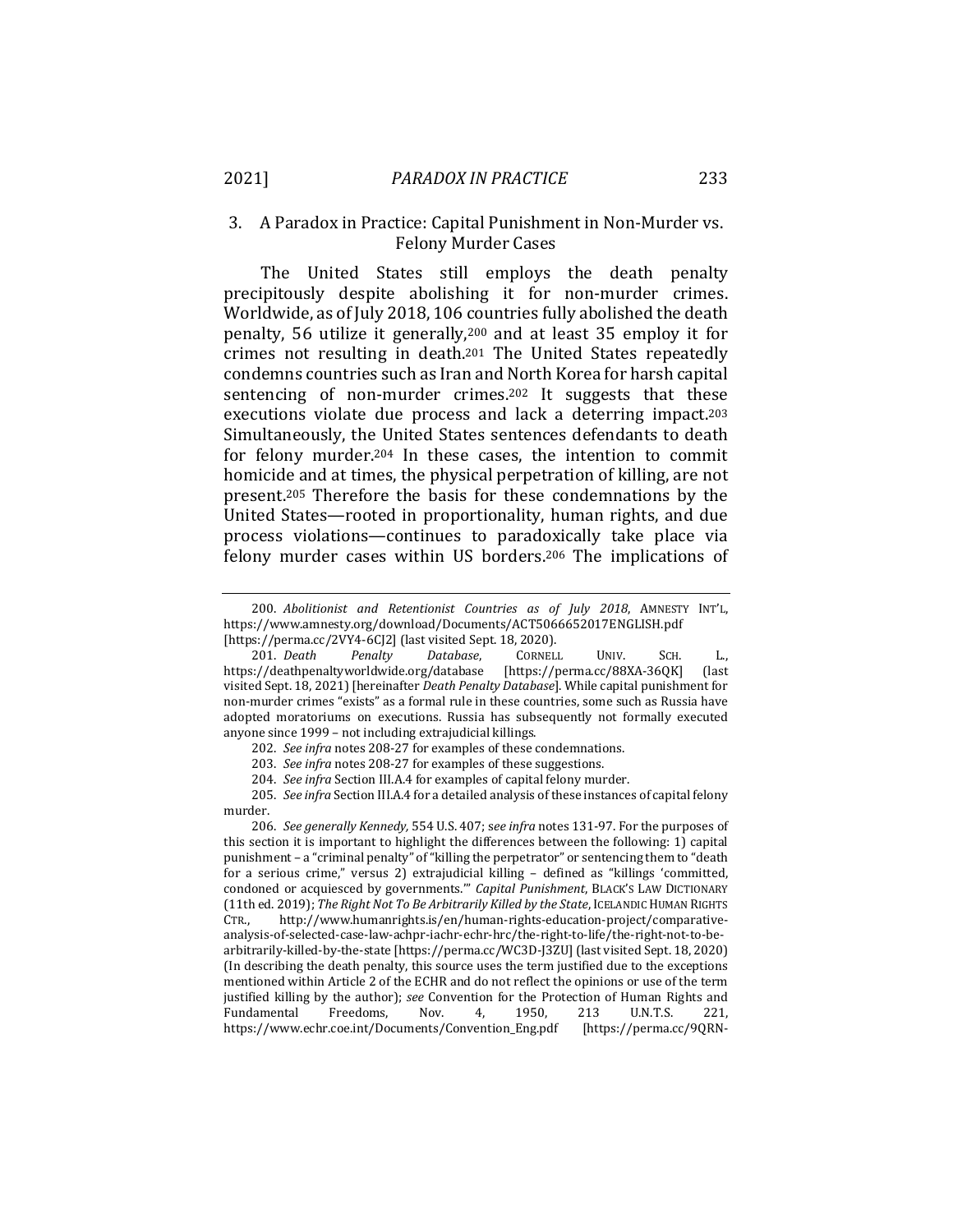contradictory rhetoric by the US as it condemns selected rival countries for categorical injustices while similar actions still take place within its borders further deter worldwide progress in human rights.207

The history of tension and political rivalry between the United States and the Islamic Republic of Iran is complex and longestablished.208 As part of this tenuous relationship, the United States frequently condemns Iran's use of capital punishment for non-murder crimes. Under the Obama administration, officials labeled executions of political defendants Mohammad Reza Ali Zamani and Arash Rahmanipour as unjust.209 The Iranian government convicted them of "trying to topple" the regime and sentenced them to death by hanging.210 The Obama White House "condemn[ed] in the strongest terms the Government of Iran's apparent plans to move forward" 211 with the planned execution of

A975] (last visited Nov. 16. 2020). This section specifically addresses issues around capital punishment, not extrajudicial killings. Finally, there is of course a difference in capital punishment as it applies to cases resulting in death (the felony murder rule) versus those not resulting in death (non-murder capital punishment). The commonality between the two is that they both lack the proportionality principle in their justification. *See Death Penalty Database*, *supra* note 201.

<sup>207.</sup> *See infra* Section III.A.3 (discussing US condemnation of international nonmurder capital punishment). *But see infra* Part IV.B. (illustrating the use of the felony murder doctrine in the US).

<sup>208.</sup> *See US-Iran relations: A brief history*, BBC NEWS (Jan. 6, 2020), https://www.bbc.com/news/world-middle-east-24316661 [https://perma.cc/FMN2- VSR5]; *U.S. Relations With Iran, 1953 – 2020*, COUNCIL ON FOREIGN RELATIONS, https://www.cfr.org/timeline/us-relations-iran-1953-2020 [https://perma.cc/MR3M-N9PT] (last visited Sept. 28, 2020).

<sup>209.</sup> *See* Golnaz Esfandiari, *Iran Hangs Two Sentenced In Postelection Trials*, RADIO FREE EUROPE (Jan. 28, 2010), https://www.rferl.org/a/Iran\_Executes\_Two\_Over\_Election\_Unrest/1941862.html [https://perma.cc/4J9A-T8DR]; Spencer Magloff, *White House Condemns Iran Executions*, CBS NEWS (Jan. 28, 2010), https://www.cbsnews.com/news/white-house-condemnsiran-executions/ [https://perma.cc/3L3H-44GA]; *Iranian Election Protesters Executed*, WALL ST. J. (Jan. 28, 2010), https://www.wsj.com/articles/SB10001424052748704878904575030483299887178 [https://perma.cc/7AAC-FEYZ].

<sup>210.</sup> *Iranian Election Protesters Executed*, WALL ST. J. (Jan. 28, 2010), https://www.wsj.com/articles/SB10001424052748704878904575030483299887178 [https://perma.cc/ZFM3-T62W].

<sup>211.</sup> *See Statement by the Press Secretary on the Case of Ms. Sakineh Mohammadi Ashtiani*, The White House (Nov. 2, 2010), https://obamawhitehouse.archives.gov/thepress-office/2010/11/02/statement-press-secretary-case-ms-sakineh-mohammadiashtiani [https://perma.cc/ZZ34-N9SW]; *see also U.S. Condemns Iran's Planned Execution of Woman*, REUTERS (Nov. 2, 2010), https://www.reuters.com/article/us-iran-execution-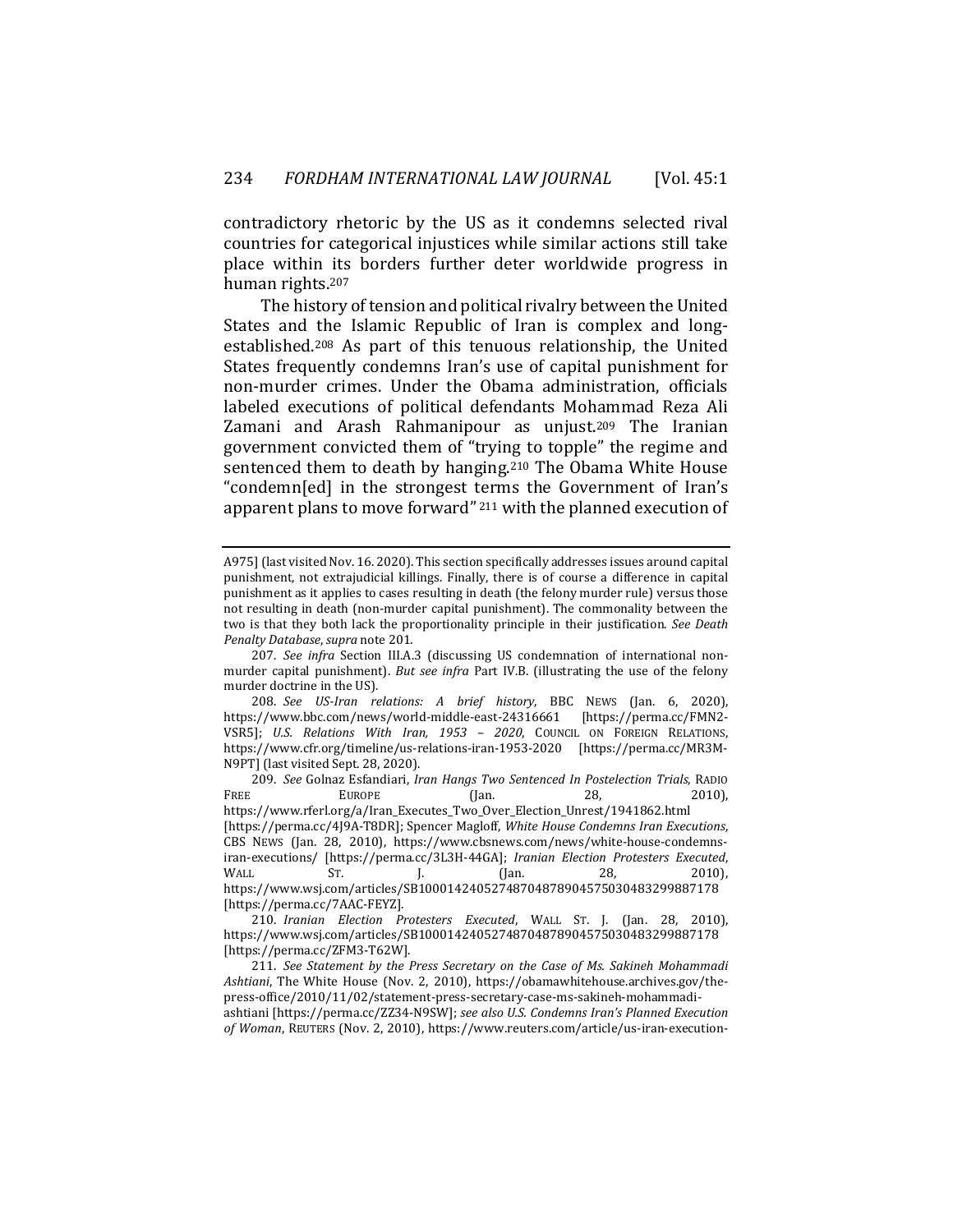Sakineh Mohammadi Ashtiani for adultery by stoning.212 The statement also cited a lack of due process in her case.213

This trend continued under the Trump Administration. In 2017, Iran convicted and sentenced to death fifteen-year-olds Mehdi Sohrabifar and Amin Sedaghat and reportedly executed them in 2019.214 The US State Department responded that although the US was "appalled" by the executions, they reflected "Iran's egregious overall human rights record."215 In June 2020, Iran's Supreme Court upheld the death sentences of three protesters—Amir-Hossein Moradi, Saeed Tamjidi, and Mohammad Rajabi—prompting a strong condemnation from the US State Department with a call for Iran to respect human rights.216 The administration also retroactively condemned a 1980 execution of Albert Danielpour – a Jewish Iranian convicted of spying for and aiding the stabilization of the Israeli government.217 These

213. *See* sources cited *supra* note 211.

214. *See 'Execution' of Iranian Teenage Boys cCndemned*, BBC NEWS (May 2, 2019), https://www.bbc.com/news/world-middle-east-48133641 [https://perma.cc/23FL-7LSV]; *Iran: Two 17-year-old Boys Flogged and Secretly Executed in Abhorrent Violation of International Law*, AMNESTY INT'L (Apr. 29, 2019), https://www.amnesty.org/en/latest/news/2019/04/iran-two-17yearold-boys-floggedand-secretly-executed-in-abhorrent-violation-of-international-law/ [https://perma.cc/L3AU-9TSP].

215. *See* Morgan Ortagus, U.S. Dep't of State, *Unconscionable Reports of Secret Executions of Minors in Iran* (May 1, 2019), https://www.state.gov/unconscionablereports-of-secret-executions-of-minors-in-iran/ [https://perma.cc/H46U-TVE3].

216. *See US Condemns Iran's Death Sentence For Three November Protesters*, RADIO FARDA (June 26, 2020), https://en.radiofarda.com/a/us-condemns-iran-s-death-sentencefor-three-november-protesters/30692119.html [https://perma.cc/MJ37-DZJ3]; Ned Price (@statedeptspox), TWITTER (June 25, 2020, 5:05 PM), https://twitter.com/statedeptspox/status/1276260317069221888?s=20 [https://perma.cc/356D-PTEK].

217. *See* Benjamin Weinthal, *US Condemns Islamic Republic for Execution of Iranian Jew in 1980*, JERUSALEM POST (June 7, 2020), https://www.jpost.com/middle-east/uscondemns-islamic-republic-for-execution-of-iranian-jew-in-1980-630662

[https://perma.cc/7GSE-CBQ9]; Ned Price (@statedeptspox) TWITTER (June 7, 2020, 7:05

usa/u-s-condemns-irans-planned-execution-of-woman-idUSTRE6A16D220101102 [https://perma.cc/P6AQ-PEB8].

<sup>212.</sup> Jim Sciutto, *Death by Stoning: Sakineh Mohammadi-Ashtiani Faces Brutal Death, Sparking International Outrage*, ABC NEWS (July 9, 2010), https://abcnews.go.com/WN/sakineh-mohammadi-ashtiani-faces-brutal-death-stoningiran/story?id=11129429 [https://perma.cc/B3Y3-HA95]; Saeed Kamali Dehghan, *Sakineh Mohammadi Ashtiani could be hanged in Iran*, THE GUARDIAN (Dec. 26, 2011), https://www.theguardian.com/world/2011/dec/26/sakineh-mohammadi-ashtianihang-iran [https://perma.cc/YS87-ZZUN].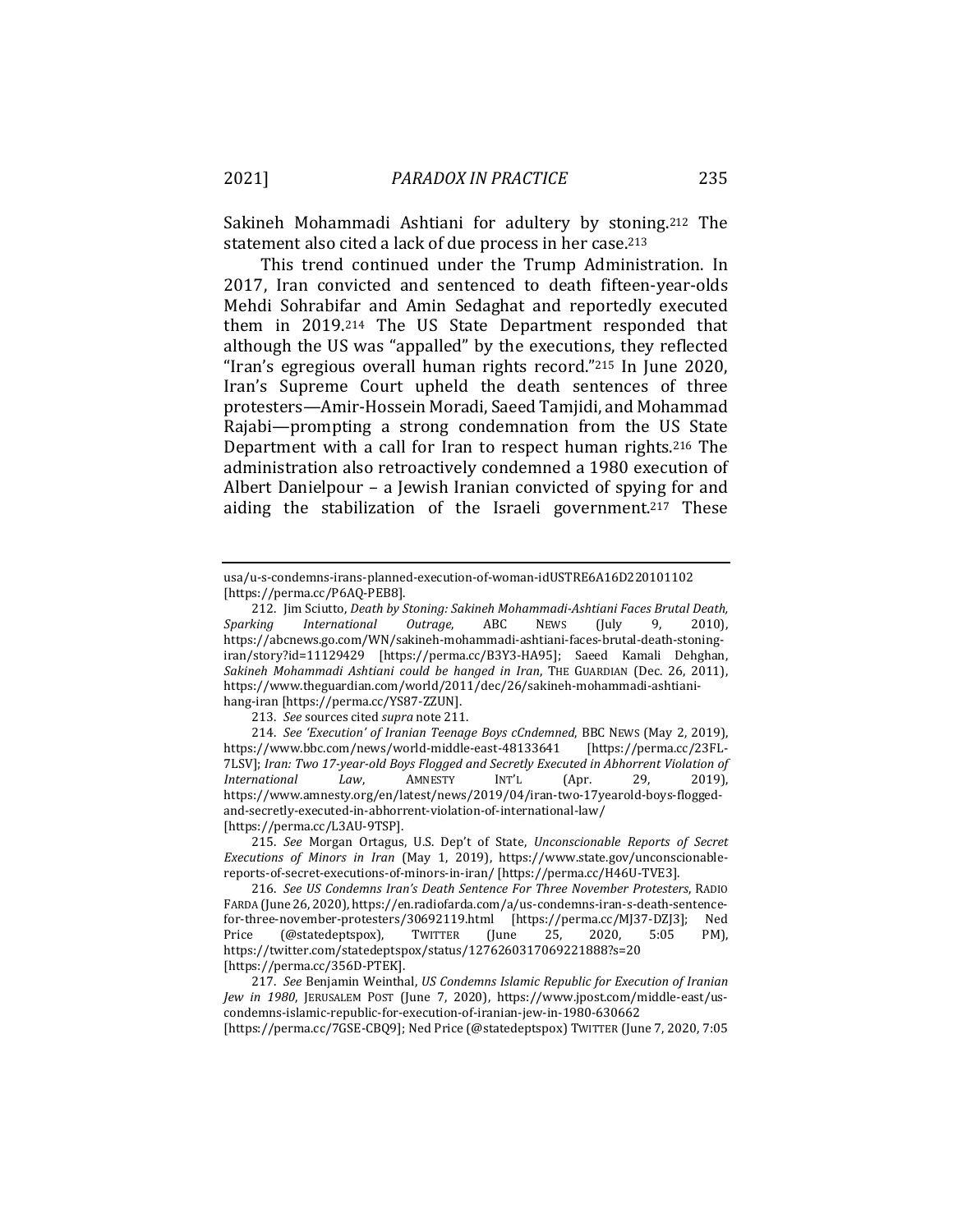condemnations by the US government align with federal caselaw where SCOTUS prohibited the use of capital punishment for all non-murder crimes, including rape.218

In a similar fashion, the historical rapport between the United States and the Democratic People's Republic of Korea ("North Korea") is contentious.219 Across various administrations, the US consistently denounces North Korea for its human rights abuses including non-murder capital punishment—and occasionally imposes sanctions and soft power threats.220 US Secretary of State John Kerry labeled the 2015 "executions" of the North Korean defense minister as "grotesque, grisly, [and] horrendous," and that the government displays one of the most "reckless disregard for human rights" in the world.<sup>221</sup> In December 2018, the US State Department produced a report detailing executions of defectors, foreign media listeners, and government critics, 222 and initiated an executive order sanctioning the regime.223 It followed with broad sanctions on individuals who "perpetrate the regime's brutal statesponsored censorship activities, human rights violations and abuses, and other abuses that suppress and control the

220. *See* Press Release, U.S. Dep't. of Treasury, Treasury Sanctions North Korean Officials and Entities in Response to the Regime's Serious Human Rights Abuses and Censorship (Dec. 10, 2018), https://home.treasury.gov/news/press-releases/sm568 [https://perma.cc/L5GB-NCN5] (detailing the United States' stance and intentions to impose sanctions on North Korea for human rights abuses) [Press Release on North Korean Sanctions]. *See infra* notes 221-227 for examples directly related to capital punishment for non-murder crimes.

221. *See* Jaime Fuller, *John Kerry on Execution in North Korea: 'Grotesque, Grisly, Horrendous*,*'* NEW YORKER (May 18, 2015), https://nymag.com/intelligencer/2015/05/john-kerry-discusses-north-korea.html [https://perma.cc/K3VH-XBSE]. *See also* Black Law's Dictionary defines an execution in the context of criminal law as "[t]he carrying out of a death sentence." *Execution*, BLACK'S LAW DICTIONARY (11th ed. 2019). Considering this definition and the high probability based on new reporting that the defense minister was likely not formally charged and convicted by a court, this was probably an extrajudicial killing rather than an instance of capital punishment.

AM), https://twitter.com/statedeptspox/status/1269586321208741890 [https://perma.cc/J8YU-V8TP].

<sup>218.</sup> *See generally Kennedy*, 554 U.S. 407.

<sup>219.</sup> *See U.S.-North Korea Relations*, CTR. FOR STRATEGIC & INT'L STUD., https://www.csis.org/programs/korea-chair/us-north-korea-relations

<sup>[</sup>https://perma.cc/PJC7-6LJ3] (last visited Sept. 18, 2020); *see also* EMMA CHANLETT-AVERY & MARK E. MANYIN, CONG. RSCH. SERV., IF10246, U.S.-NORTH KOREA RELATIONS (2020).

<sup>222.</sup> *See* Press Release on North Korean Sanctions, *supra* note 220.

<sup>223.</sup> Exec. Order No. 13687, 80 Fed. Reg. 817, "Imposing Additional Sanctions With Respect to North Korea" (Jan. 2, 2015).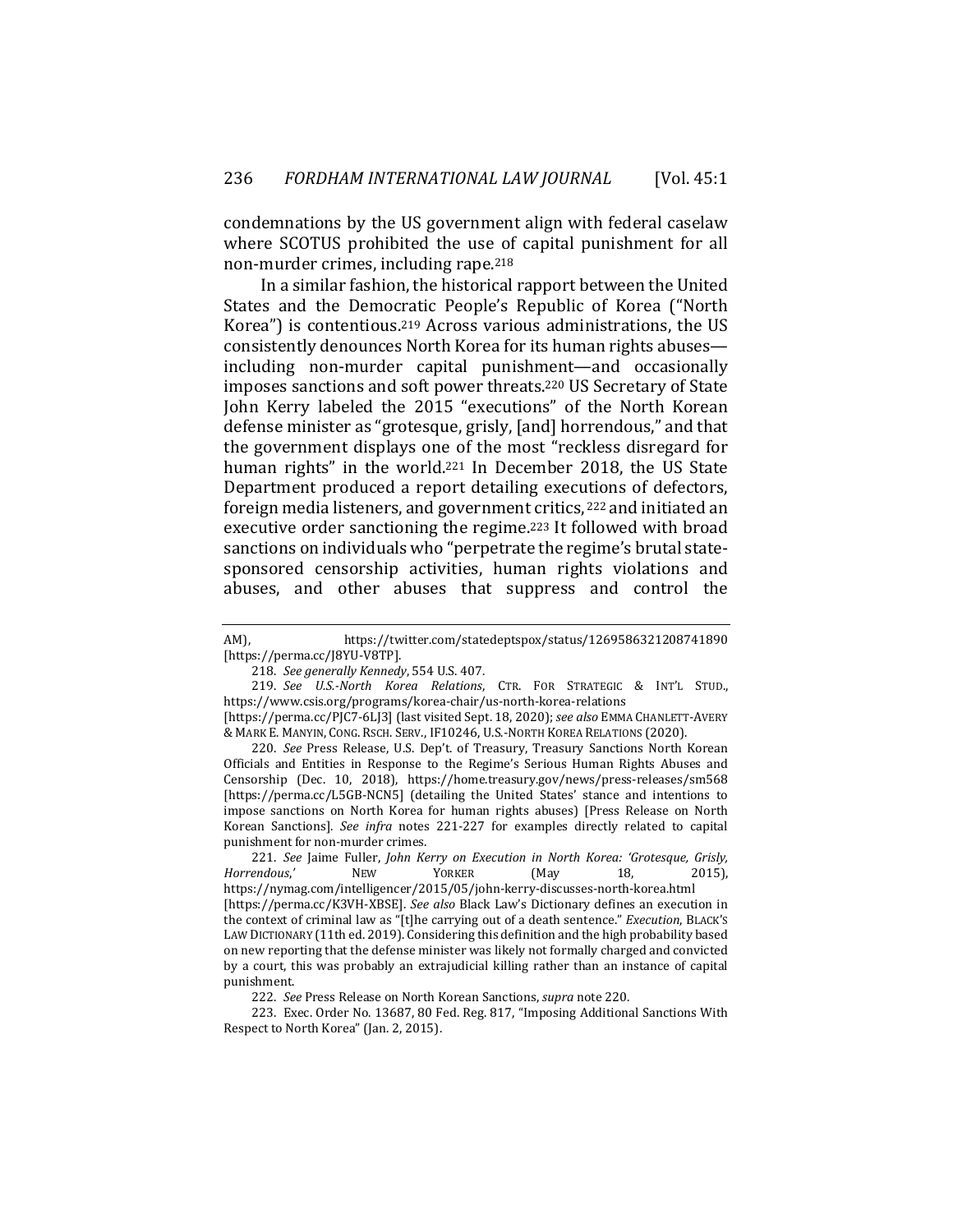population."224 The designation of the individuals under the Treasury Department's Office of Foreign Assets Control also furthered a 2015 Executive Order sanctioning the regime on account of its "human rights abuses" for the first time.225 Overall, the United States concluded that the North Korean government displays a "reckless disregard for human rights,"226 and vowed to consistently condemn North Korea's "flagrant and egregious" abuses against human rights and "fundamental freedoms." <sup>227</sup>

The United States' condemnations of Iran and North Korea reflect its disapproval in the lack of proportionality between crime and punishment, which it claims amount to human rights and due process violations. Yet, the United States continues to practice disproportionate punishment within its own criminal justice system via the felony murder rule. 228 It therefore violates its own standards of the proportionality principle.229 The international community does not overlook discrepancies in US rhetoric versus practice. It only hinders enforcement of human rights and criminal justice reform worldwide by damaging the credibility of condemnations and example-setting.230 For example, North Korea released a human rights report titled "News Analysis on Poor Human Rights Records in U.S.," which underscored many fundamental human rights issues throughout the United States.231

<sup>224.</sup> *See* Press Release on North Korean Sanctions, *supra* note 220.

<sup>225.</sup> Exec. Order No. 13687, 80 Fed. Reg. 817, "Imposing Additional Sanctions With Respect to North Korea" (Jan. 2, 2015).

<sup>226.</sup> *See* Press Release on North Korean Sanctions, *supra* note 220*.*

<sup>227.</sup> *See id.*

<sup>228.</sup> *See infra* Section III.A.4 (discussing capital felony murder); *infra* Part III.B.1 (discussing felony murder's impact on communities of color).

<sup>229.</sup> *See infra* Part III.A.1-2 for a discussion of the United States Supreme Court implementing the proportionality principle.

<sup>230.</sup> *See* Belkis Wille & Ida Sawyer, *The US Commits the Same Abuses it Condemns Abroad*, HUMAN RIGHTS WATCH (June 29, 2020), https://www.hrw.org/news/2020/06/29/us-commits-same-abuses-it-condemnsabroad# [https://perma.cc/2VN3-TGKT].

<sup>231.</sup> Adam Taylor, *North Korea Releases List of U.S. 'Human Rights Abuses': 'The U.S. is a Living Hell*,*'* WASH. POST (May 2, 2014), https://www.washingtonpost.com/news/worldviews/wp/2014/05/02/north-koreareleases-list-of-u-s-human-rights-abuses-the-u-s-is-a-living-hell/ [https://perma.cc/84JX-W3PY] (citing *News Analysis on Poor Human Rights Records in U.S*, KOREAN CENT. NEWS AGENCY (June 30, 2014), http://www.kcna.co.jp/item/2014/201404/news30/2014-0430-23ee.html

<sup>[</sup>https://web.archive.org/web/20140521171129/http://www.kcna.co.jp/item/2014/2 01404/news30/2014-0430-23ee.html].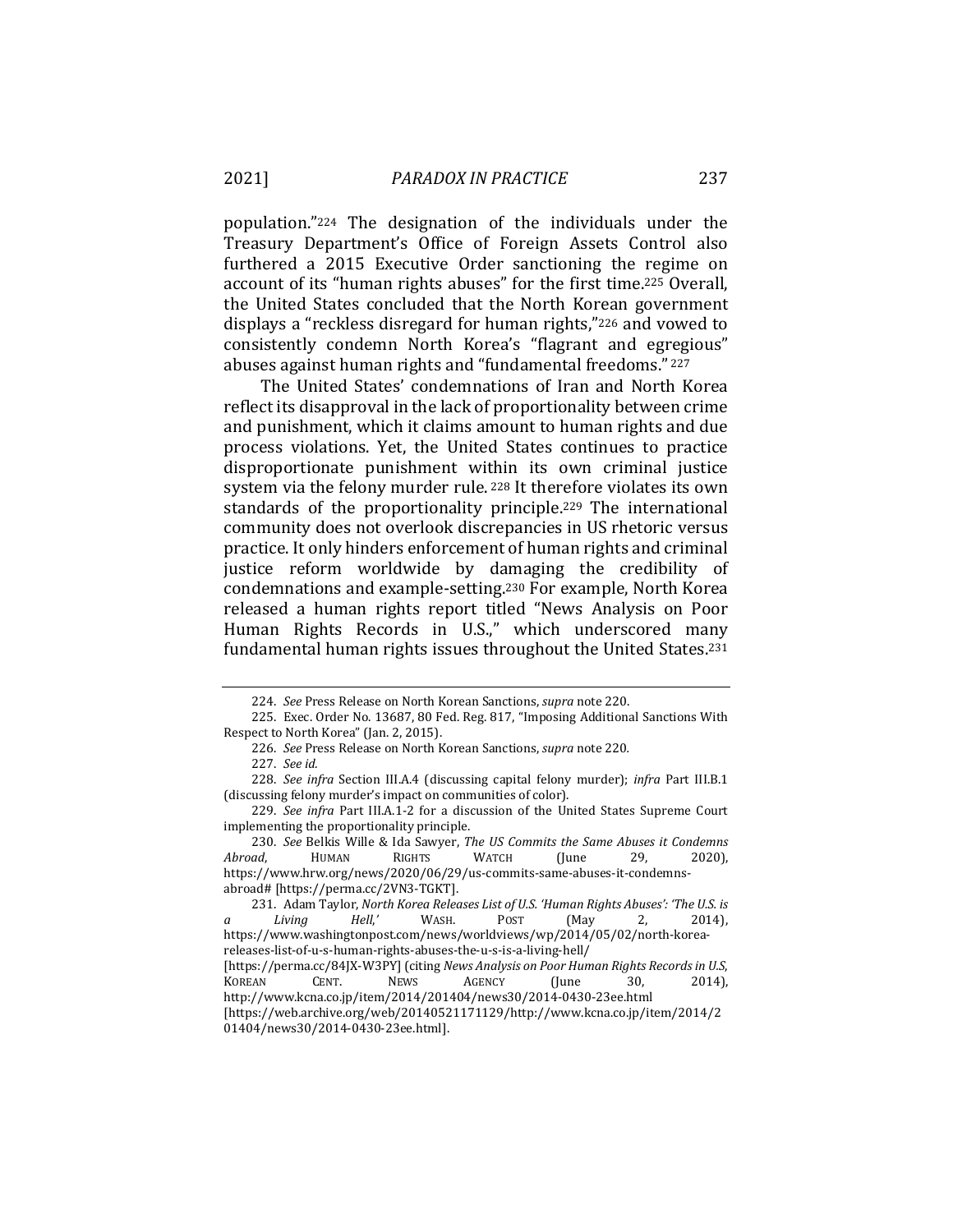Similarly, Iran published a 2018 report criticizing the human rights record of the United States.232 The report highlighted the hypocrisy of US policy that condemns select countries that it considers to be political foes, including Iran, for "violating human rights" while it commits similar atrocities at home. Not only are these hypocritical politics perpetrated by the United States paradoxical in practice, but the empty rhetoric curtails the ability to achieve actual reform in human rights, due process, and proportionality of punishment.

#### 4. Limiting the Scope of Capital Felony Murder

According to unpublished 1989 FBI data, felony murders and probable felony murders accounted for roughly one-fifth of the total criminal homicides investigated.233 While capital punishment for a felony murder conviction still flourishes within the United States, the Supreme Court partially limited its scope in *Enmund v. Florida*.234 *Enmund* considered whether the death penalty is constitutionally valid for a defendant "who neither took life, attempted to take life, nor intended to take life."235 The defendant waited in a parked car while his co-defendants robbed and killed two victims.236 *Enmund* concluded that a defendant's actual participation in a robbery that results in death should limit their criminal culpability.237 Thus, their personal responsibility in the crime and "moral guilt" should tailor their punishment.238 It concluded that a death sentence to avenge a killing that a defendant did not intend to commit does not constitute

<sup>232.</sup> *Iran Publishes Human Rights Report on US*, ISLAMIC REPUBLIC NEWS AGENCY (June 13, 2018), https://en.irna.ir/news/82942228/Iran-publishes-human-rights-report-on-US [https://perma.cc/AE5K-VSW2]; Jason Lemon, *Iran Publishes 47-Page Report Criticizing U.S. Human Rights Record*, NEWSWEEK (June 13, 2018), https://www.newsweek.com/iran-report-criticizing-us-human-rights-record-974851 [https://perma.cc/5V6G-NZSZ].

<sup>233.</sup> *See* Ruth D. Peterson & William C. Bailey, *Felony Murder and Capital Punishment: An Examination of the Deterrence Question*, 29 CRIMINOLOGY 367, 370 (1991). *See also*  Phyllis L. Crocker, *Crossing the Line: Rape-Murder and the Death Penalty*, 26 OHIO N. Univ. L. REV. 689 (2000) (stating that felony murder was the most prevalent type of murder conviction for defendants on death row).

<sup>234.</sup> *See generally* Enmund v. Florida, 458 U.S. 782 (1982).

<sup>235.</sup> *Id.* at 787.

<sup>236.</sup> *See id.* at 784.

<sup>237.</sup> *Id.* at 782.

<sup>238.</sup> *See id.* at 800.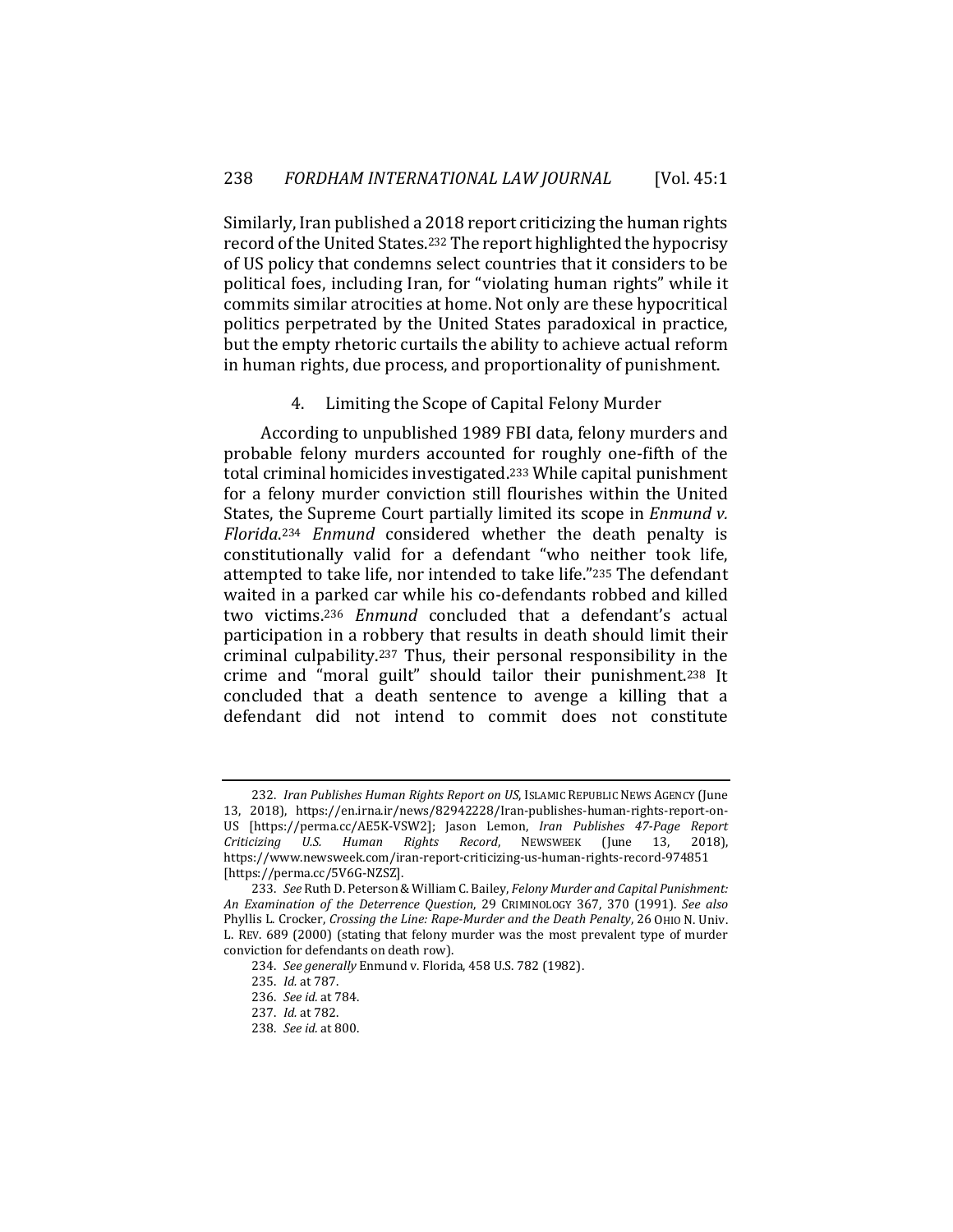retribution.239 The Court recognized that most of the legislature had previously come to the same conclusion.240 The death penalty would also likely not deter people who do not intend to kill, so neither deterrence nor retribution can be a sufficient justification for the death penalty in these circumstances.241

Five years later, the Supreme Court upheld the overall availability of capital felony murder in *Tison v. Arizona*.242 The defendants in *Tison* assisted in an armed robbery and abduction after helping their father escape from prison, resulting in four deaths perpetrated by their co-defendants.243 *Tison* held that a defendant's major participation in a felony in combination with reckless indifference to human life satisfies the *Enmund* culpability requirement to impose capital felony murder.244 Thus, a defendant who demonstrates reckless indifference (a culpability standard significantly lower than the *mens rea* of intent required for a typical murder conviction) and has major participation in the felony (but does not necessarily commit the *actus reus* of themself physically killing as required by typical murder) can be sentenced to death.245

The use of the death penalty in US felony murder cases is persistent across many states. Numerous studies historically demonstrate the vast majority of felony murders were, at one point, death possible (90 percent),246 the most common death row

<sup>239.</sup> *See id.* at 801.

<sup>240.</sup> *See id.*

<sup>241.</sup> *See id.* at 783. For a discussion on retributivist versus utilitarian views on the felony murder doctrine, *see* ROACH, *supra* note 12, at 47-48.

<sup>242.</sup> *See* Tison v. Arizona, 481 U.S. 137, 137-38 (1987). Scholars and experts of felony murder utilize the term "capital felony murder" to refer to instances of capital sentences for felony murder convictions. *See* Guyora Binder, Brenner Fissell & Robert Weisberg, *Capital Punishment of Unintentional Felony Murder*, 92 NOTRE DAME L. REV. 1141, 1151-52 (2017); BINDER, FELONY MURDER,*supra* note 22, at 35.

<sup>243.</sup> *See Tison*, 481 U.S. at 137.

<sup>244.</sup> *See id.* at 158.

<sup>245.</sup> *See Tison*, 481 U.S. at 159 (Brennan, J., dissenting) (recognizing that it is illogical to continue to use the felony murder rule while the US previously outlawed mandatory executions for all felonies); *see Enmund*, 458 U.S. at 825; *see also* DRESSLER, *supra* note 11, at 215. It is important to note that, upon analysis, the precedent in this case may not necessarily classify a bright line rule because finding a defendant's participation in a crime to be "major" is partially subjective. *Id.* 

<sup>246.</sup> *See* Leigh B. Bienen, et al., *The Reimposition of Capital Punishment in New Jersey: Felony Murder Cases*, 54 ALB. L. REV. 709, 752 (1990).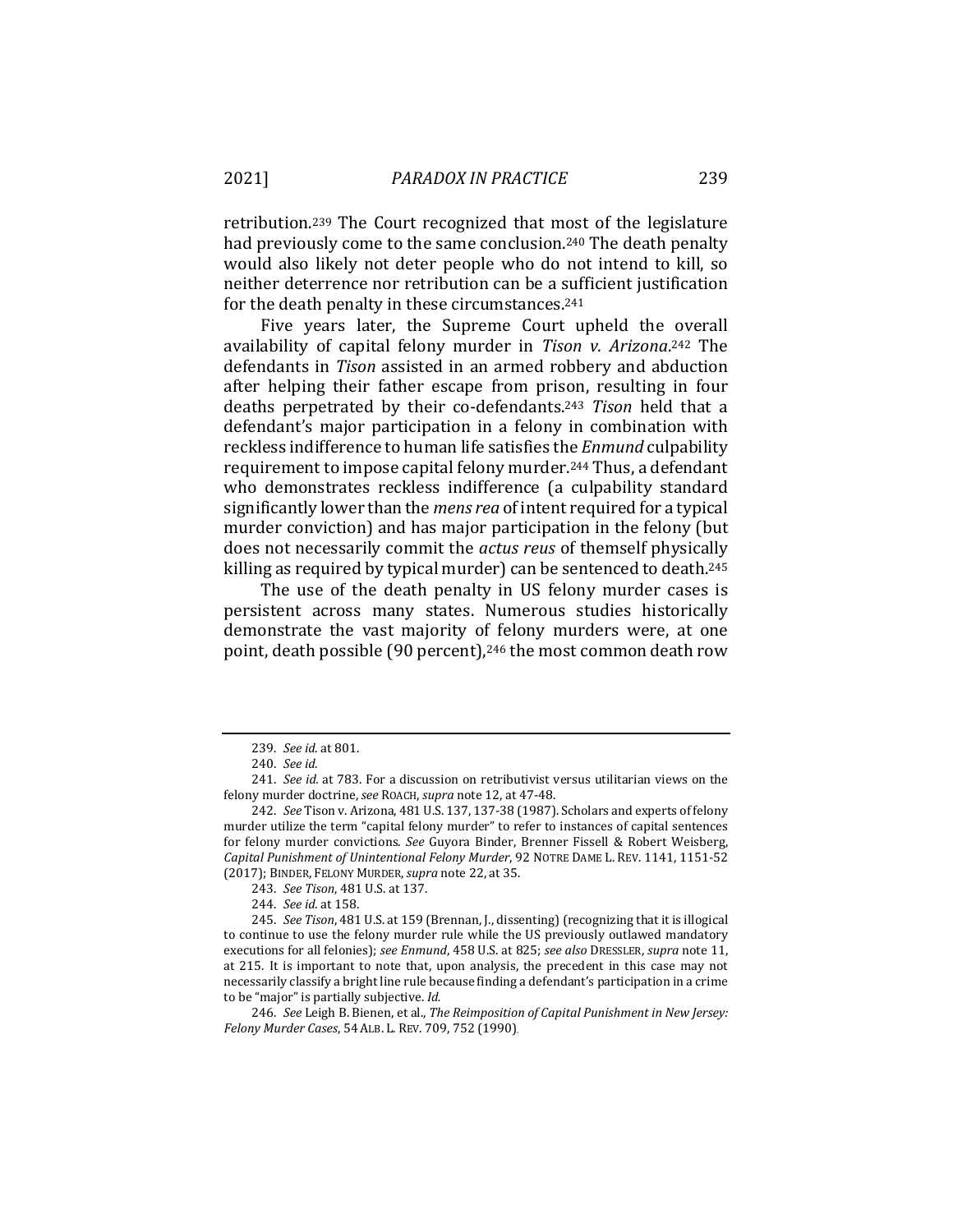conviction,247 or represented the majority of defendants on death row (80 percent) despite only accounting for a minority of homicides (17-27 percent).<sup>248</sup> At times, the threat of disproportionate capital punishment unnaturally forces a plea deal in exchange for a noncapital charge.249 Even though capital sentences are numerically infrequent considering the grand scheme of the sentencing system, just one disproportionate capital sentence is too many.250 Several studies found no evidence of deterrence by capital felony murder generally nor through cases of specific underlying felonies.251 While capital punishment is statistically seen as a "limited" practice,252 its extreme prevalence in felony murder cases exemplifies its importance in the context of the proportionality principle in punishment under this doctrine. Its frequency is a widespread problem that is a matter of life and death.253 The commonality of this result demonstrates that the use of capital felony murder therefore always results in unjust justice.

251. *See* Peterson & Bailey, *supra* note 233, at 379-83, 388.

<sup>247.</sup> *See* Crocker, *supra* note 233, at 695; *see* William J. Bowers & Glenn L. Pierce, *Arbitrariness and Discrimination under Post-Furman Capital Statutes*, 26 CRIME & DELINQUENCY 563 (1980).

<sup>248.</sup> *See* Crocker, *supra* note 233, at 696.

<sup>249.</sup> *See* Binder, Fissell & Weisberg, *supra* note 242, at 1144.

<sup>250.</sup> *See id.*

<sup>252.</sup> For a discussion on the death penalty's "limited" use, see generally Binder, Fissell & Weisberg, *supra* note 242, at 1144; Nina Totenberg, *Why Has The Death Penalty Grown Increasingly Rare?*, NPR (Dec. 7, https://www.npr.org/2015/12/07/457403638/why-has-the-death-penalty-grownincreasingly-rare [https://perma.cc/EG4K-SKGY]; John Gramlich, *California is One of 11 States that Have the Death Penalty but Haven't Used it in More than a Decade*, PEW RSCH. CTR. (Mar. 14, 2019), https://www.pewresearch.org/fact-tank/2019/03/14/11-states-thathave-the-death-penalty-havent-used-it-in-more-than-a-decade/ [https://perma.cc/97BF-U42U].

<sup>253.</sup> *See* Binder, Fissell & Weisberg, *supra* note 242, at 1144. *See generally* Norman J. Finkel & Stefanie F. Smith, *Principals and Accessories in Capital Felony-Murder: The Proportionality Principle Reigns Supreme*, 27 LAW & SOC'Y REV. 129 (1993).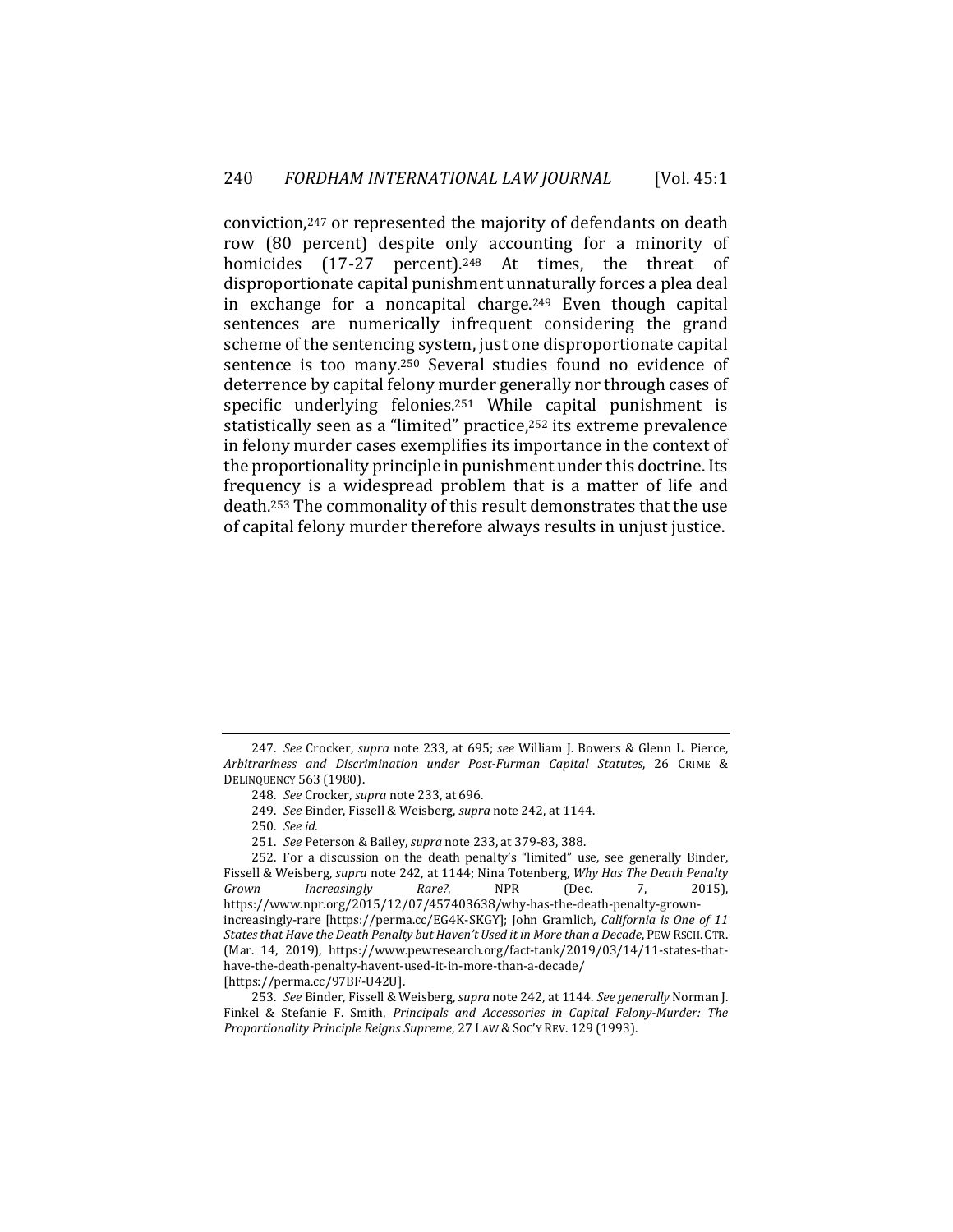# *B. Felony Murder's Historical, Disparate Impact Against People of Color*

### 1. The Historical Use of Prejudice in Felony Murder on Communities of Color

There is abundant, historical documentation of felony murder's egregious, racial impact.254 This impact is especially devastating for Black defendants in capital felony murder cases.255 It even persists in the disparate sentences for felony murder *against* Black victims. 256 The disproportionate application of felony murder combined with the special circumstances of robbery and burglary to Black and Latinx defendants highlights the historical injustice in discretion.257

However, there is lesser, *recent* data of this specific correlation between race and felony murder, likely because the charge is not regularly tracked separately.258 This does not mean there is a curtailment of felony murder's racial, inconsistent

256. In Florida and Georgia cases through 1977, there were only seven people sentenced to death for the killing of Black victims under felony murder circumstances. Contrarily, Black defendants in these jurisdictions were less likely to secure commutations for felony murders than white defendants*. See* Bowers & Pierce, *supra* note 247, at 605.

257. *See* Catherine M. Grosso et. al, *Death by Stereotype: Race, Ethnicity, and California's Failure to Implement Furman's Narrowing Requiremen*t, 66 UCLA L. REV. 1394, 1429 (2019) (detailing that Black felony murder defendants in New Jersey between 1978- 2002 charged with underlying felonies of robbery or burglary accounted for 43 percent of the cases, compared to 24 percent Latinx and 26 percent white defendants).

258. After extensive research within numerous databases and across news sources, there is little to no recent accredited studies or data on felony murder.

<sup>254.</sup> *See* Bienen, et al., *supra* note 246, at 752 (discussing Black defendants in New Jersey accounting for roughly three-fifths of all felony murder defendants at all processing stages through 1990); *see also* Catherine M. Grosso et al., *Death by Stereotype: Race, Ethnicity, and California's Failure to Implement Furman's Narrowing Requiremen*t, 66 U.C.L.A. L. REV. 1394, 1394 (2019).

<sup>255.</sup> *See* Crocker, *supra* note 233, at 695 (citing David C. Baldus, Charles Pulaski, & George Woodworth, *Comparative Review of Death Sentences: An Empirical Study of the Georgia Experience*, 74 J. CRIM. L. & CRIMINOLOGY 661 (1983)); *see also* Barbara O'Brien, et al., *Untangling the Role of Race in Capital Charging and Sentencing in North Carolin*a, 1990- 2009, 94 N.C. L. REV. 1997 (2016) (finding that North Carolina "[W]hite victim" cases between 1990-2009, "face odds of receiving a death sentence that are 2.17 times higher than the odds faced by all other cases," and is especially prevalent in capital felony murder case where Black defendants in cases with a white victim are *most* likely to receive the death penalty). See Bienen, et al., *supra* note 246, at 734-35. *See generally* Michael L. Radelet & Glenn L. Pierce, *Race and Prosecutorial Discretion in Homicide Cases*, 19 LAW & SOC'Y REV. 13 (1985) (explicating more studies and analyses of racial impact of felony murder in a multitude of states).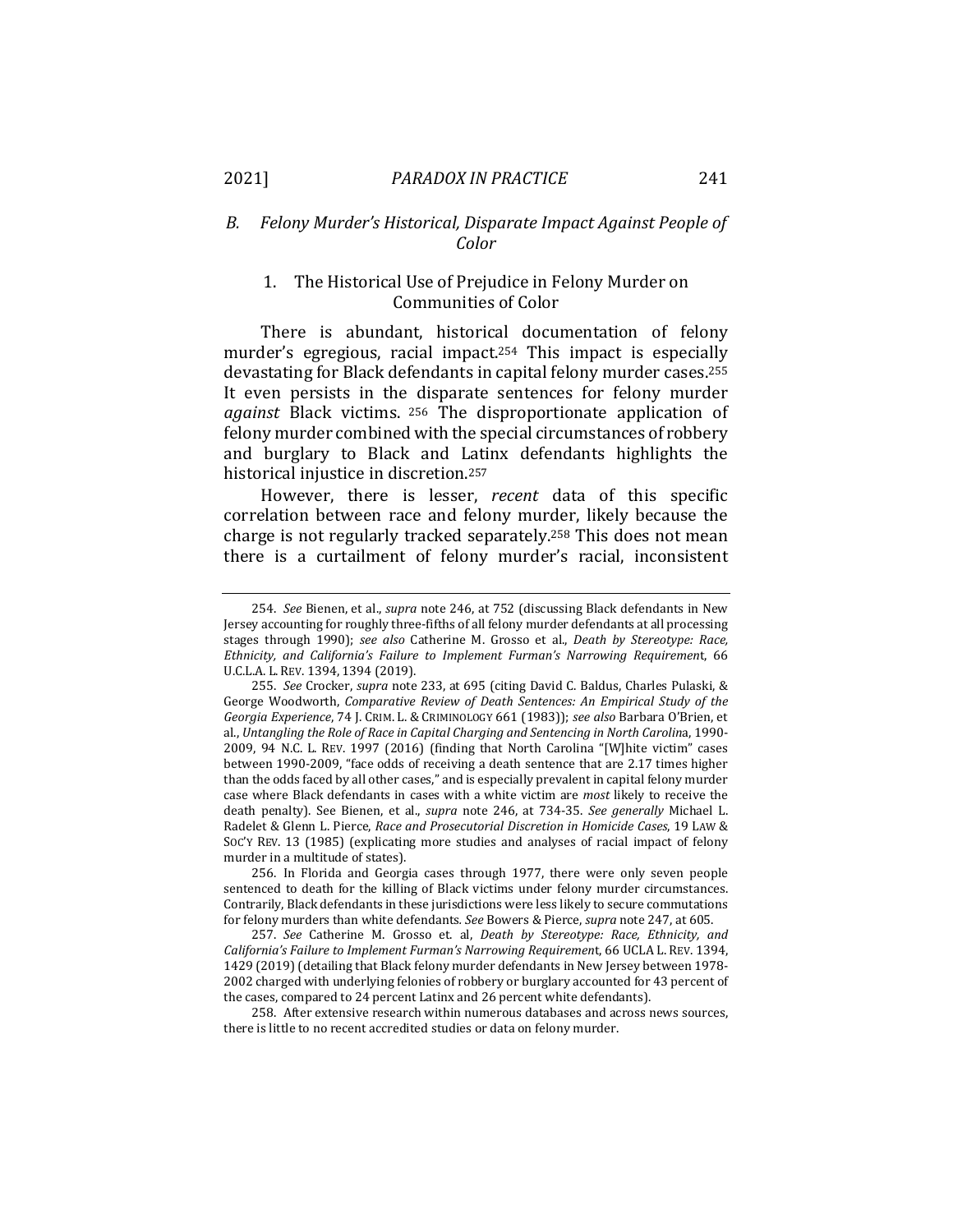impact—there are a multitude of current cases of defendants of color charged with felony murder and sentenced to death.259 For example, an open source reporting analysis of felony murder in Cook County, Illinois found that 7.8 percent of cases were of white defendants and 74.8 percent of cases and 81.3 percent of convictions were of Black defendants.260 Yet, Black individuals represent roughly 23.8 percent of the population and white individuals 65.4 percent.261

Second-degree felony murder disparities in Ramsey and Hennepin, Minnesota between 2012 and 2018 reveal that 80.2 percent of convictions were of people of color compared to 19.8 percent of their white counterparts.262 Minnesota's overall population is 83.8 percent white, while its St. Paul/Minneapolis metro population is 77.1 percent white.263 Defendants of color faced significantly higher sentences, lower chances of charge reduction, and initially received second-degree felony murder charges more frequently, whereas their white counterparts accepted plea deals to lessen their initial charges.264

The Non-profit "End Felony Murder Now" estimates that in 2018, 39.8 percent and 27.4 percent of Californian felony murder defendants were Black and Mexican/Hispanic respectively, while

<sup>259.</sup> *See* Ashoka Mukpo, *When the State Kills Those Who Didn't Kill*, ACLU (July 11, 2019), https://www.aclu.org/issues/capital-punishment/when-state-kills-those-whodidnt-kill [https://perma.cc/U38B-TTR5] (discussing various Black defendants sentenced to death for felony murder); *see also infra* notes 259-289 detailing various contemporary examples of felony murder's impact on Black defendants.

<sup>260.</sup> *See* Kat Albrecht, *Data Transparency & The Disparate Impact of the Felony Murder Rule*, DUKE CTR. FOR FIREARMS L. (Aug. 11, 2020), https://firearmslaw.duke.edu/2020/08/data-transparency-the-disparate-impact-of-thefelony-murder-rule/ [https://perma.cc/6KRR-QENV]. It is important to note that this research was completed based on what appears to be blunt percentage calculations, not accounting for outside variables usually utilized within complex research studies. While this does not discredit the ultimate outcome of racial disparities, the percentage takeaways might thus be over (or under) exaggerated without accounting for outside variables.

<sup>261.</sup> *See QuickFacts: Cook County, Illinois*, U.S. CENSUS BUREAU, https://www.census.gov/quickfacts/fact/table/cookcountyillinois/PST045219 [https://perma.cc/Q8YP-6Y5Z] (last visited Sept. 28, 2020).

<sup>262.</sup> Greg Egan, *Deadly Force: How George Floyd's Killing Exposes Racial Inequities in Minnesota's Felony-Murder Doctrine Among the Disenfranchised, the Powerful, and the Police*, 4 MINN. J. L. & INEQUALITY 1, 5 (2021).

<sup>263.</sup> *See id.*

<sup>264.</sup> *See id.* at 4, 6.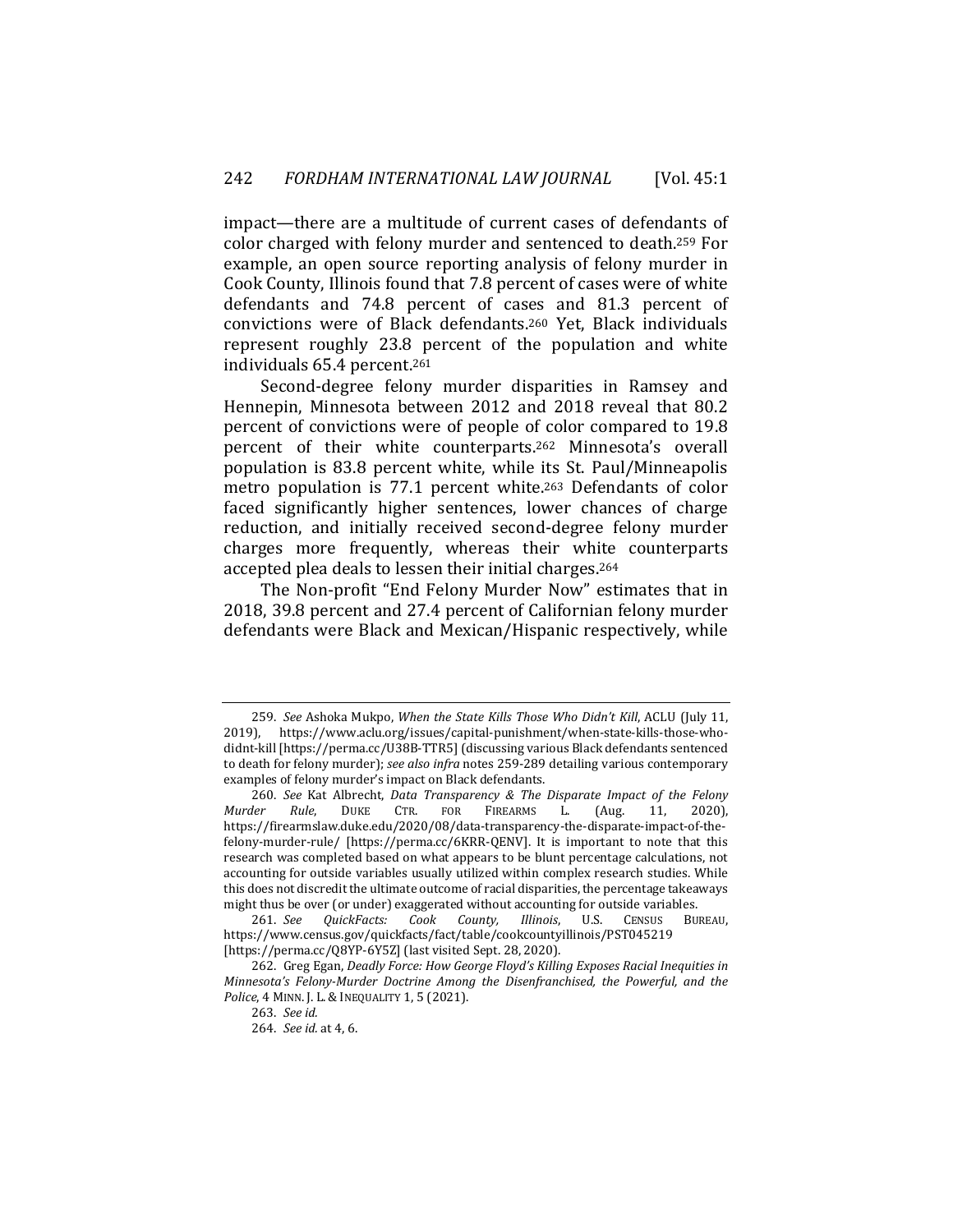only 22.3 percent were white.265 This impact is longstanding. National FBI data on felony murder between 1980 and 2008 shows that while 44.1 percent of victims and 59.9 percent of prosecuted offenders were Black, 53.1 percent of victims and 38.4 percent of prosecuted offenders were white.266 The average national populations between 1980 and 2010 were 12.18 percent Black and 77.63 percent white.267 These statistics illustrate how extreme the disparities instituted by felony murder rule currently apply to Black people and people of color.

2. Felony Murder as a Tool of Historical Prosecutorial Discretion

Numerous state and national studies illustrate the higher likelihood of arrests, convictions, and longer sentences for defendants of color.268 Prosecutorial discretion produces more serious initial charges against Black and Latinx defendants,269 which often results in their "steeper charge reductions," but ultimately exposes them to risks of longer or mandatory sentences and impacts their plea bargain negotiations.270 In tandem, these

266. *See* Alexia Cooper & Erica L. Smith, *Homicide Trends in the United States, 1980- 2008*, U.S. DEP'T JUST.: BUREAU JUST. STATS. (Nov. 2011), https://www.bjs.gov/content/pub/pdf/htus8008.pdf [https://perma.cc/RK5F-2GBA].

267. *See A Look at the 1940 Census*, U.S. CENSUS BUREAU, https://www.census.gov/newsroom/cspan/1940census/CSPAN\_1940slides.pdf [https://perma.cc/ALT6-TRGJ] (last visited Sept. 28, 2020).

268. *See Report to the United Nations on Racial Disparities in the U.S. Criminal Justice System*, SENTENCING PROJECT (Apr. 19, 2018), https://www.sentencingproject.org/publications/un-report-on-racial-disparities/ [https://perma.cc/6DDD-QX2A]; Anna-Leigh Firth, *Most Judges Believe the Criminal Justice System Suffers from Racism*, NAT'L JUD. COLL. (July 14, 2020), https://www.judges.org/news-and-info/most-judges-believe-the-criminal-justicesystem-suffers-from-racism/ [https://perma.cc/T76U-RUFY]; Radley Balko, *There's Overwhelming Evidence that the Criminal Justice System is Racist. Here's the Proof.*, WASHI. Post 61, 2020), post 61, 10, 2020), post 61, 10, 2020), post 61, 10,  $\frac{1}{2}$  2020), post 61,  $\frac{1}{2}$  2020),  $\frac{1}{2}$  2020),  $\frac{1}{2}$  30,  $\frac{1}{2}$  30,  $\frac{1}{2}$  30,  $\frac{1}{2}$  30,  $\frac{1}{2}$  30,  $\frac{1}{2}$  30,  $\frac{1}{2}$ https://www.washingtonpost.com/graphics/2020/opinions/systemic-racism-policeevidence-criminal-justice-system/ [https://perma.cc/2585-B9K3]. For a discussion on over one million cases studied in Massachusetts, *See* ELIZABETH TSAI BISHOP ET AL., CRIM. JUST. POL'Y PROGRAM, HARV. L. SCH., RACIAL DISPARITIES IN THE MASSACHUSETTS CRIMINAL SYSTEM (Sept. 2020), http://cjpp.law.harvard.edu/assets/Massachusetts-Racial-Disparity-Report-FINAL.pdf [https://perma.cc/8DP4-K4NN].

<sup>265.</sup> *See Statistics*, END FELONY MURDER NOW (last visited Sept. 28, 2020) https://www.endfmrnow.org/statistics [https://perma.cc/87UT-SCLK]. Notes 290-291, 304-314 are not accredited legal sources, but represent data gathered by credible nonprofits and news sources.

<sup>269.</sup> *See id.* at 62-63.

<sup>270.</sup> *See id.* at 63.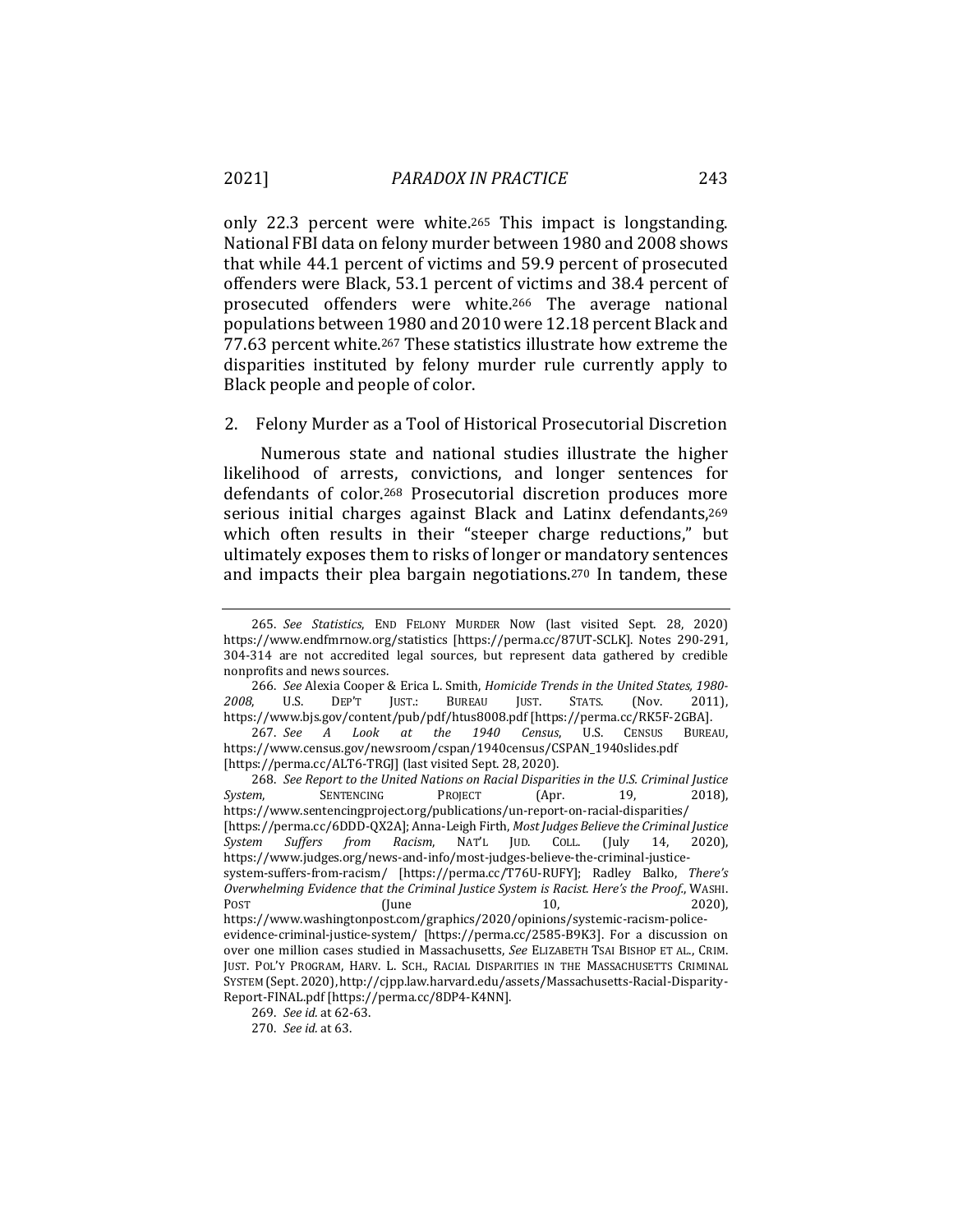disparities raise important means in which racial injustice permeates throughout the criminal justice system.271 One could argue that if defendants of color are more likely to receive higher initial charges and thus higher sentences, they are also more likely to receive felony murder charges because it accomplishes both of these results.272

It is evident across decades and leading to the present moment that the death penalty impacts Black people and people of color at an astonishingly high rate.273 From the beginning of colonial times through the height of slavery, within Jim Crow, and now during a "post" civil rights era: Black people have always been disproportionately executed in comparison to their white counterparts.274 While there is minimal recent felony murder data, the parallels between trends in capital punishment to the historical tendencies of felony murder suggest that the disparate racial patterns of the doctrine's application still heavily pervade the justice system.

<sup>271.</sup> *See id.* (While this study only discusses the criminal justice system in Massachusetts, its conclusions are applicable to the overarching system throughout the United States which has historically and routinely reflected these findings).

<sup>272.</sup> History already demonstrates this notion, see *supra* notes 249-57.

<sup>273.</sup> *See generally* NGOZI NDULUE, ENDURING JUSTICE: THE PERSISTENCE OF RACIAL DISCRIMINATION IN THE U.S. DEATH PENALTY, DEATH PENALTY INFO. CTR. (ed. Robert Dunham) (Sept. 2020), https://files.deathpenaltyinfo.org/documents/reports/r/Enduring-Injustice-Race-and-the-Death-Penalty-2020.pdf [https://perma.cc/ZL2S-KPHB]. Additionally, more than forty-five percent of those on death row in 1980 were people of color. *See id.* For additional studies demonstrating that Black defendants with white victims have a much higher likelihood of receiving a death sentence, *SEE* FRANK R. BAUMGARTNER ET AL., #BLACKLIVESDON'TMATTER: RACE-OF-VICTIM EFFECTS IN US EXECUTIONS,<br>1976–2013, POLITICS GROUPS AND IDENTITIES (Ian. 29. 2015). 1976–2013, POLITICS GROUPS AND IDENTITIES (Jan. 29, 2015), https://fbaum.unc.edu/articles/BlackLives-2015.pdf [https://perma.cc/8KE9-YBJJ]; U.S. GEN. ACCT. OFF., GAO/GDD-90-57, DEATH PENALTY SENTENCING: RESEARCH INDICATES PATTERN OF RACIAL DISPARITIES 6 (1990), http://archive.gao.gov/t2pbat11/140845.pdf [https://perma.cc/E46Q-KGQK]*.*

<sup>274.</sup> *See id.* at 3 (discussing executions per capita in colonial times and the number of crimes other than murder punishable by death for Black versus white people including "small infractions" and "rape), 53 (discussing the death penalty during Jim Crow). The reference to a "post" civil rights era strictly describes the period of time after the civil rights movement in the 1950s-60s and does not, in any sense, insinuate a notion that the United States is currently experiencing a "post-civil rights era" in practice. Additionally, in 2019, forty-two percent of all death row inmates were Black, thirteen percent Latinx, and fortytwo percent white – the latter made up roughly 60.4 percent of the US population. *See id.* at 35. Capital punishment is extremely prevalent in felony murder sentencing and was, at least at one point, "[t]he single most common type of murder represented on death row." Crocker, *supra* note 233.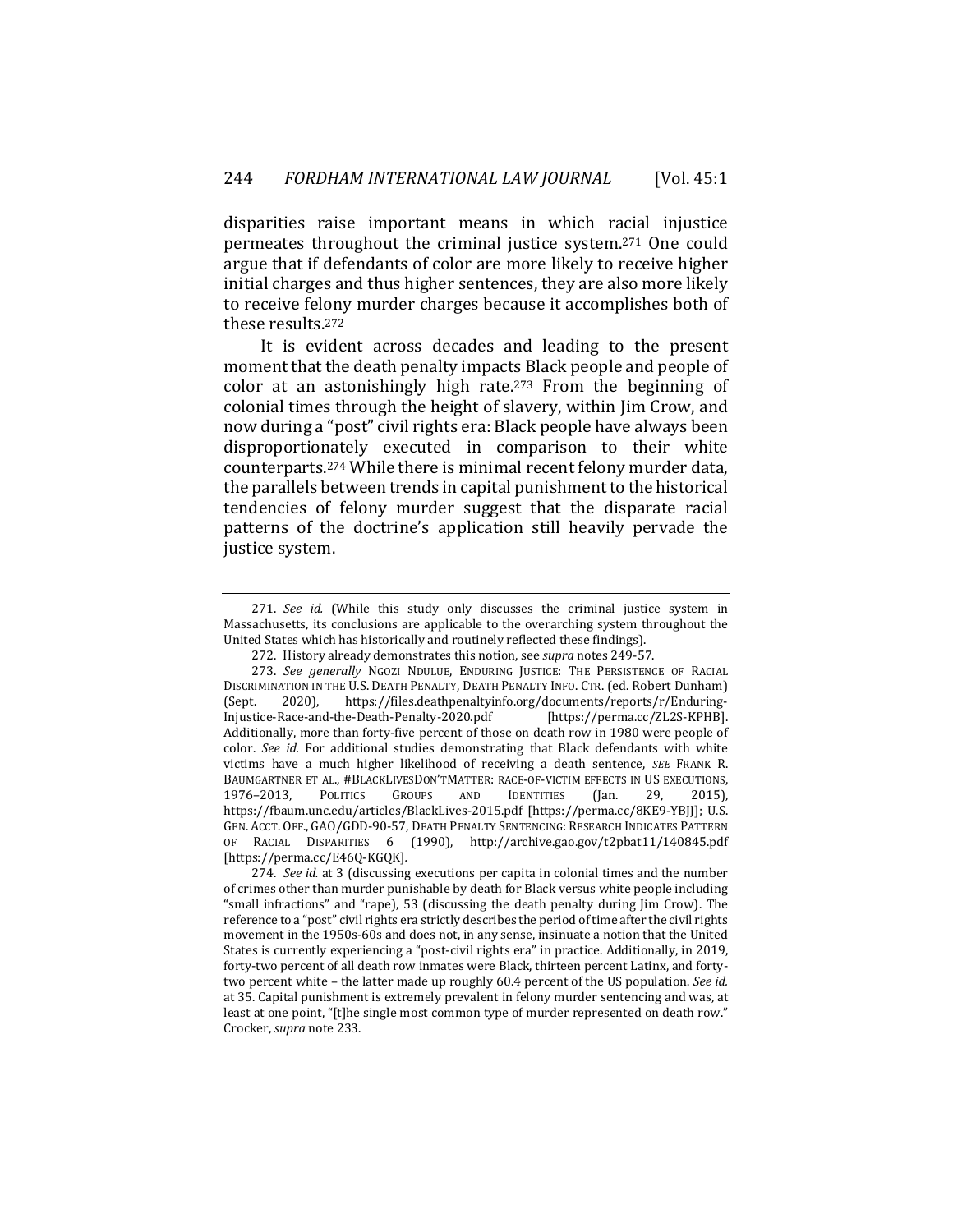Felony murder is a prosecutorial tool that lowers the standard of proof for the prosecution.275 Though each jurisdiction typically lists its own number of enumerated underlying felonies, the most common type of felony resulting in homicide is robbery.276 According to FBI data between 1976-1987 robbery-related killings ranged between 1,605 and 2,162 during that period.277 While many jurisdictions consider robbery to be "violent" (along with commonly enumerated felonies designated as violent: rape, arson, or burglary), it is not inherently *assaultive* in nature. 278 Yet, prosecutors continue to actively charge robbery defendants with felony murder.279

Prosecutorial discretion in up-charging felony murder is overt among race: studies show there is a direct relationship between the severity of a charge and a defendant's race or ethnicity.280 There is also evidence shown in police reports that of the cases police characterized with no or only suspected felony murder circumstances, prosecutors were most likely to characterize those involving a Black defendant and white victim as felony murder.281 Black Americans charged with the murder of white victims were the most severely prosecuted when compared to all other defendant-victim racial combinations.282 The same is true for capital sentencing outcomes, which are more likely for Black

<sup>275.</sup> *See* Wes Dutcher-Walls, *Aggravated Disproportionality: The Merger Doctrine, Contemporaneous Felony Aggravators, and Intuitive Fairness*, 3 CRIM. L. PRAC. 5, 2 (2017) (citing Claire Finkelstein, *Merger and Felony Murder*, in DEFINING CRIMES: ESSAYS ON THE SPECIAL PART OF THE CRIMINAL LAW 219, 219 (R.A. Duff & Stuart Green eds., 2005)).

<sup>276.</sup> *See* Peterson & Bailey, *supra* note 233, at 380.

<sup>277.</sup> *See id.*

<sup>278.</sup> *See generally* Binder, *Making the Best of Felony Murder*, *supra* note 133.

<sup>279.</sup> For contemporary examples of prosecutors charging people accused of robbery and theft-related crimes with felony murder, see *supra* notes 2-6, and *infra* notes 287-289. *See also* George Joseph, *An Alabama Prosecutor Locked up 4 Black Teens for a Murder They Didn't Commit. Now He's Trying 2 More*, THE APPEAL (Oct. 4, 2018), https://theappeal.org/alabama-prosecutor-locked-up-4-black-teens-for-a-murder-theydidnt-commit-now-hes-trying-2-more/ [https://perma.cc/L7DG-GNQ5].

<sup>280.</sup> *See* Christine Martin, *Influence of Race and Ethnicity on Charge Severity in Chicago Homicide Cases: An Investigation of Prosecutorial Discretion*, 4 RACE & JUST. 152, 169 (2014). This study included 672 Chicago defendants between 1994 and 1995.

<sup>281.</sup> *See* Radelet & Pierce, *supra* note 255. These reports were of 346 Florida felony murder cases in 1980.

<sup>282.</sup> *See id.* The study considered numerous variable controls and still came to the same conclusion.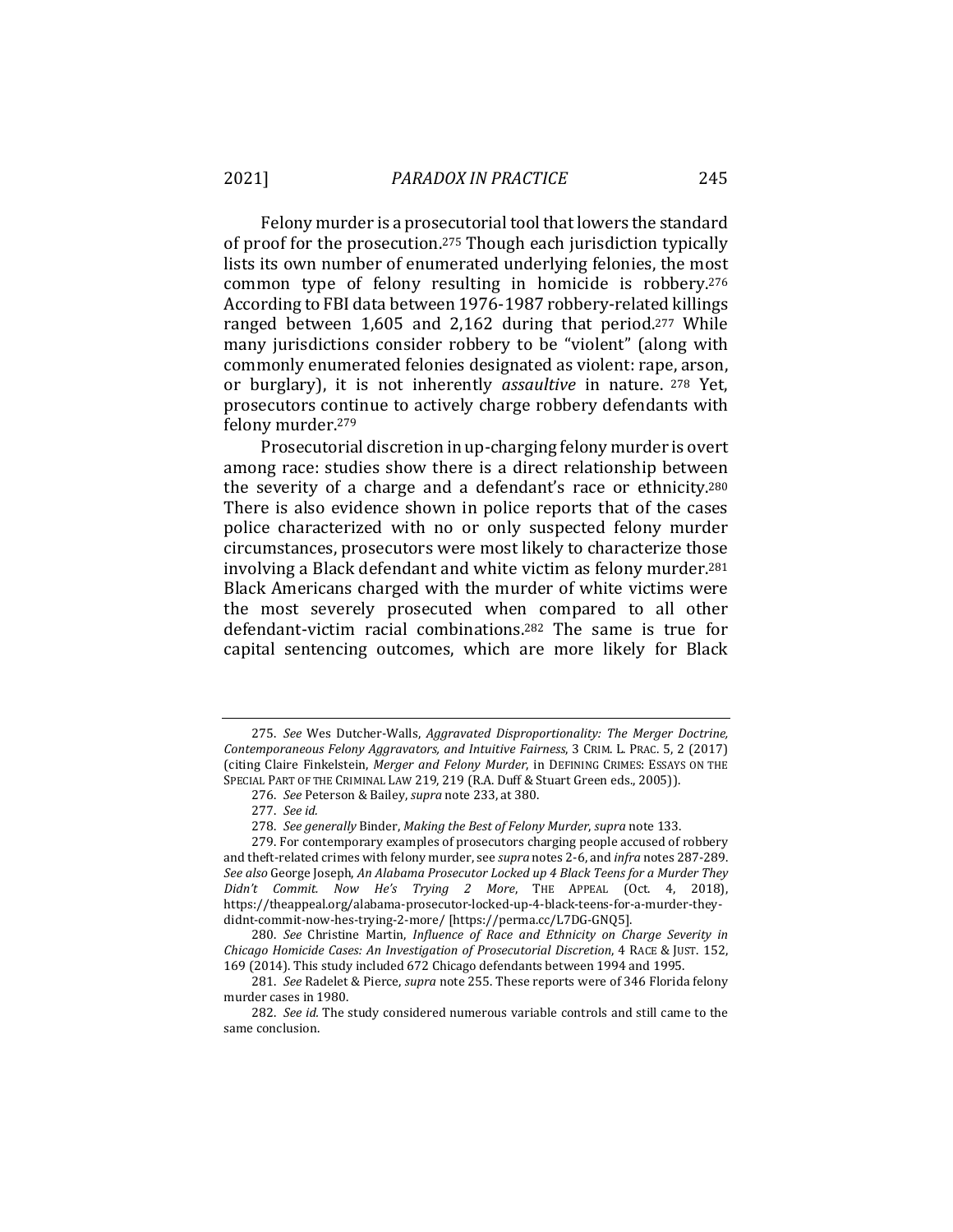defendants.283 Some studies find this "selective upgrading" to be a key reason behind the high proportion of Black defendants on death row for the killing of white victims.284 Others conclude that this is the result only *in part* because of the prosecutor's higher likelihood to charge Black offender/white victim circumstances with felony murder.285 Regardless of the overall measure that the prosecutorial discretion results in charging Black defendants with felony murder, there are considerable instances where Black offender/white victim homicides filed as nonfelony killings later become felony murder charges by prosecutors.286

a. Felony Murder in the National and International Spotlight

Recent felony murder cases of note capture the attention of the national and international community.287 In 2005, Nathaniel Woods, a Black man, was sentenced to death after being convicted of a felony-murder that resulted from a shootout between his codefendant and police during a drug bust.288 The Alabama Supreme Court denied Woods a stay, despite a slew of petitions advocating against it, and executed him in March 2020.289 Many other

288. *See* Eliott C. McLaughlin, Martin Savidge & Ray Sanchez, *Alabama Executes Inmate Nathaniel Woods*, CNN (Mar. 5, 2020), https://www.cnn.com/2020/03/05/us/alabama-nathaniel-woods-execution/index.html [https://perma.cc/5XAS-DGHF]*.*

<sup>283.</sup> *See supra* notes 262-64 (noting sentencing disparities between Black and white defendants in Michigan).

<sup>284.</sup> *See* Radelet & Pierce, *supra* note 255, at 592.

<sup>285.</sup> *See* Crocker, *supra* note 233, at 697.

<sup>286.</sup> *See* Bowers & Pierce, *supra* note 247, at 612 (emphasis added).

<sup>287.</sup> The fifty-five-year conviction of then fifteen-year-old Lakeith Smith is not considered an uncommon result of felony murder sentencing, but its outcome astonishes those learning about it across the United States and around the world. *See* Krista Johnson, *Accomplice Law Case of Lakeith Smith, Sentenced to 55 Years, Gains Renewed Interest*, MONTGOMERY ADVERTISER (June 11, 2020), https://www.montgomeryadvertiser.com/story/news/crime/2020/06/11/alabamacase-lakeith-smith-inmate-sentenced-55-years-gains-renewed-interest/5344257002/ [https://perma.cc/7FXA-7WK9]; Jessica Lussenhop, *In the US, You Don't Have to Kill to Be a Murderer*, BBC (Apr. l 9, 2018), https://www.bbc.com/news/world-us-canada-43673331 [https://perma.cc/WGK4-WGCK].

<sup>289.</sup> *See Petition: Nathaniel Woods is Innocent: Stop His Senseless Execution*, CHANGE.ORG, https://www.change.org/p/it-s-not-too-late-to-save-nate-governorkayiveysavenate-readthefacts [https://perma.cc/2LS7-GN7V] (last visited Sept. 28, 2020); *Petition*: *Stop the Execution of Nathaniel Woods in Alabama on March 5*, ACTION NETWORK, https://actionnetwork.org/petitions/stop-the-execution-of-nathaniel-woods-in-

alabama-on-march-5-2 [https://perma.cc/2R6H-D243] (last visited Sept. 28, 2020); *Nathaniel Woods Execution Reveals Disturbing Bias in Alabama*, EQUAL JUST.INITIATIVE (Mar.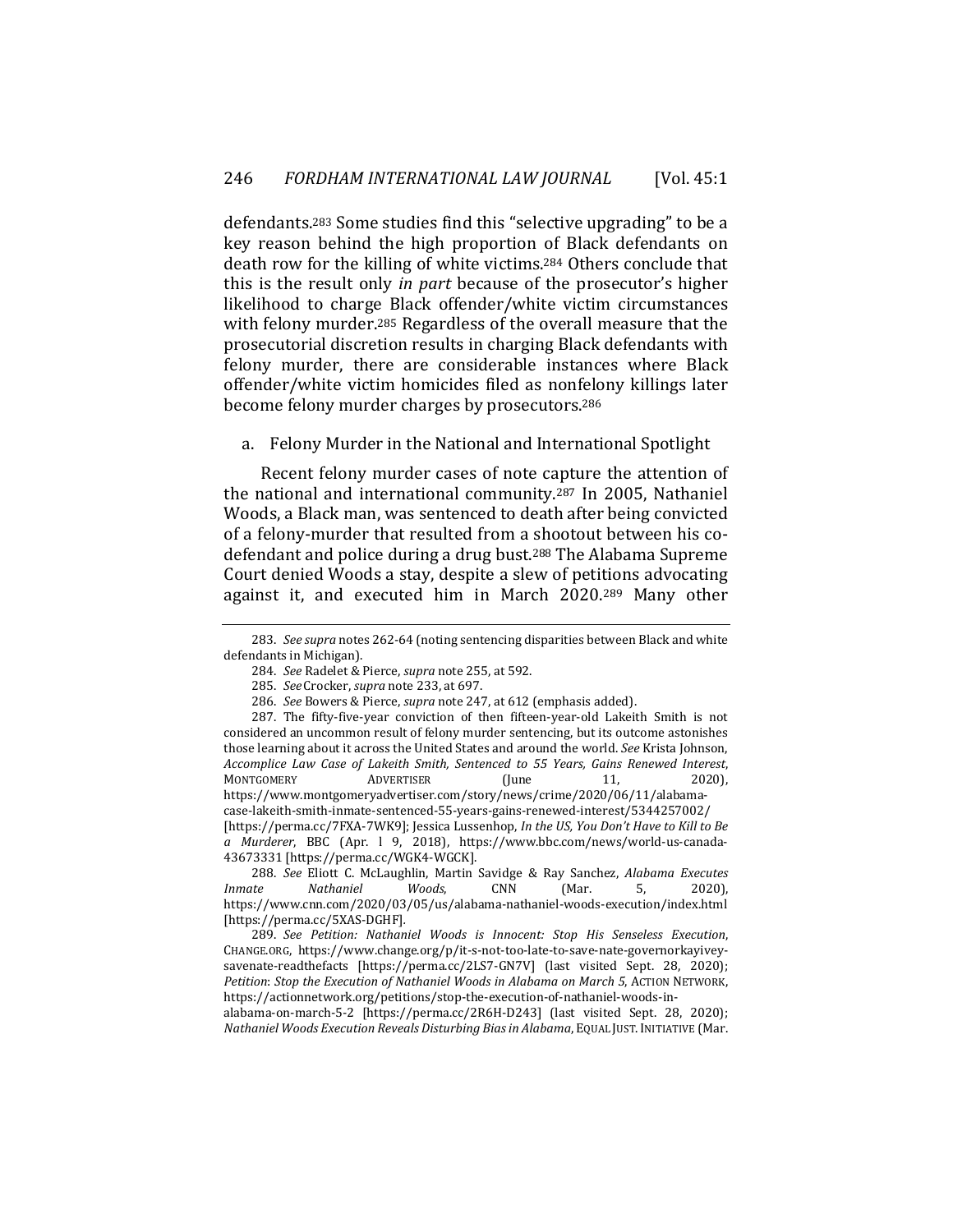examples include juveniles, such as charges resulting from a carjacking ending in the fatal shooting of their friend by a civilian.290 A then sixteen-year-old received a life sentence, and his co-conspirators received thirty-year sentences, after a police officer's fatality.291 Many of these viral examples include Black defendants ranging from young adults recently charged<sup>292</sup> to those

291. *See* Lila Meadows, *Abolish Felony Murder in Maryland*, BALT. SUN (June 7, 2019), https://www.baltimoresun.com/opinion/op-ed/bs-ed-op-0610-felony-murder-20190607-story.html [https://perma.cc/Y9AZ-92J9]; Mike Hellgren, *Teens Derrick Matthews, Eugene Genius Sentenced To 30 Years in Connection with Amy Caprio Case*, CBS LOCAL (Sept. 16, 2019), https://baltimore.cbslocal.com/2019/09/16/derrick-matthewseugene-genius-to-be-sentencing-amy-caprio-case/ [https://perma.cc/3S4Y-Y7NN]. *See*  Mike Hellgren, '*I Didn't Want To Hurt Her': Dawnta Harris Sentenced to Life in Prison in Ofc. Amy Caprio's Death*, BALT. SUN (Aug. 21, 2019), https://baltimore.cbslocal.com/2019/08/21/dawnta-harris-sentencing-teen-convictedamy-caprio-death-baltimore-county-police/ [https://perma.cc/NUC4-5UAD]; Bill Chappell, *Teen Gets Life Sentence for Killing Police Officer in Baltimore County*, NPR (Aug 21. 2019), https://www.npr.org/2019/08/21/753177968/teen-gets-life-sentence-forkilling-police-officer-in-baltimore-county [https://perma.cc/Q6Z4-84DU].

292. In April 2019, prosecutors brought felony murder charges against three Black defendants in Alabama after a fatal drug transaction. *See* Kirsten Fiscus, *Two More Charged with Murder After Drug Transaction Turned Deadly*, MONTGOMERY ADVERTISER (June 19, 2019), https://www.montgomeryadvertiser.com/story/news/crime/2019/06/18/twomore-men-charged-murder-after-drug-transaction-turned-deadly/1493618001/ [https://perma.cc/F5X9-UA9M]; *Police: Fatal Shooting near Governor's Mansion Was Not Home Invasion*, WSFA 12 NEWS (June 18, 2019), https://www.wsfa.com/2019/06/18/police-fatal-shooting-near-governors-mansionwas-not-home-invasion/ [https://perma.cc/W4S2-PY93]. An August 2020 shootout resulted in the death of a seventeen year old boy in Montgomery Alabama and two Black defendants – who reportedly did not shoot their friend – were charged with felony murder. *See* Krista Johnson, *Montgomery Police Arrest Two Suspects in Saturday Afternoon Shooting of 17-year-old*, MONTGOMERY ADVERTISER (Apr. 19, 2020), https://www.montgomeryadvertiser.com/story/news/crime/2020/04/19/montgomer y-police-arrest-rodrequis-managan-jacques-simmons-shooting-brian-daniels-woodlanddrive/5161777002/ [https://perma.cc/T774-WP2B]; *2 Charged with Murder in Shooting of Montgomery Teen*, WSFA 12 NEWS (April 19, 2020), https://www.wsfa.com/2020/04/19/charged-with-murder-shooting-montgomeryteen/ [https://perma.cc/YDK7-6U9Z]. In September 2016, prosecutors charged three young men with felony murder after their co-conspirator was fatally shot by a resident during an attempted home invasion. *See Three former Faulkner Athletes Charged in Man's Death*, **ASSOCIATED** PRESS (Sept. 21, 2016), https://apnews.com/article/f5e715db433e4bb68e99405724d8c729

<sup>5, 2020),</sup> https://eji.org/news/nathaniel-woods-execution-reveals-disturbing-bias-inalabama/ [https://perma.cc/3KGG-XW7L].

<sup>290.</sup> *See 5 Teens Charged with Murder After Attempted Car Theft Led to Fatal Shooting of 14-year-Old*, FOX 32 CHICAGO (Aug. 14, 2019), https://www.fox32chicago.com/news/5 teens-charged-with-murder-after-attempted-car-theft-led-to-fatal-shooting-of-14-yearold [https://perma.cc/H9P5-HU4C]. The charges resulted in calls for Illinois to change its felony murder statute. *Id.*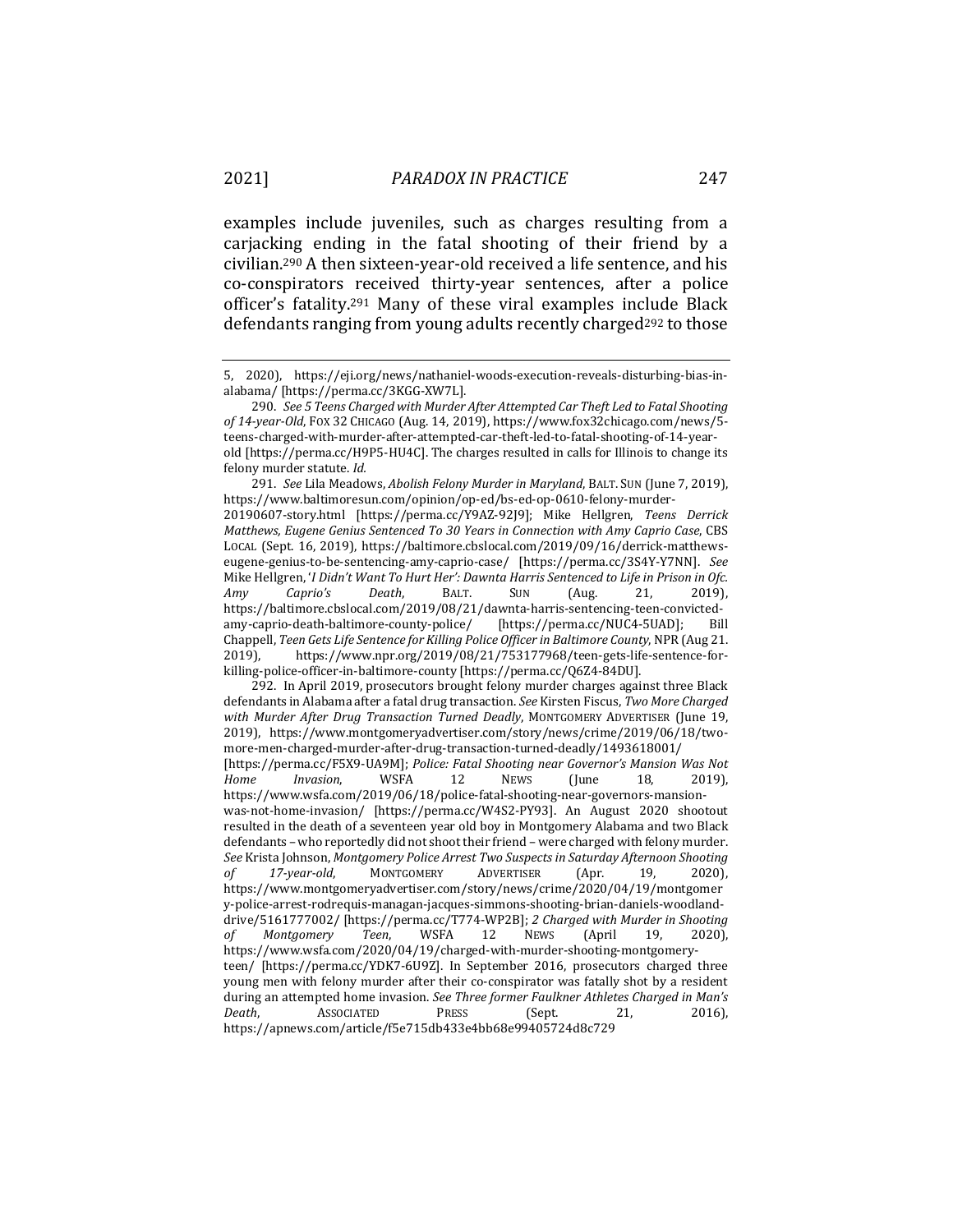serving prolonged felony murder sentences with renewed calls for reform. 293 These high-profile cases represent what is likely a fraction of those actually charged with felony murder—an undiscoverable statistic due to lack of circumstantial reporting, awareness, and a uniform statutory classification across states.

## b. A New Trend: Applying Felony Murder to Cases of Excessive Force

Following the tragic killing of George Floyd on May 25th, 2020, a recharged and revived national protest movement ignited across the country against police brutality.294 The Black Lives Matter ("BLM") movement subsequently brought other recent killings of unarmed Black people to the forefront of the national conversation.295 A number of these cases are important in the

https://www.azcentral.com/story/news/local/arizona/2020/06/25/navajo-countycase-neko-wilson-highlights-debate-over-inmates-during-covid-19/3224732001/ [https://perma.cc/TES6-5ZCU]; Chris Gelardi, *Two of His Sons Are Incarcerated During Pandemic. A Third is Fighting to Get Them Out*, APPEAL (May 27, 2020), https://theappeal.org/wilson-family-mass-incarceration-covid-19/

[https://perma.cc/DB6M-ZE3N]).

<sup>[</sup>https://perma.cc/27TQ-PUVM]; *3 Former Faulkner Student Athletes Indicted on Murder Charge*, WSFA 12 NEWS (Sept. 20, 2016), https://www.wsfa.com/story/33140960/3 former-faulkner-student-athletes-indicted-on-murder-charge/ [https://perma.cc/JM97- 7D3U].

<sup>293.</sup> Changes to California's felony murder law freed Niko Wilson in October 2018. *See* Abbie VanSickle, *California Law Says this Man Isn't a Murderer. Prosecutors Disagree*, MARSHALL PROJECT (May 16, 2019), https://www.themarshallproject.org/2019/05/16/california-law-says-this-man-isn-t-amurderer-prosecutors-disagree [https://perma.cc/H3G5-BTTN]. Wilson was sent back to jail in 2019 and held on no bond for violating probation of a seventeen-year0old marijuana charge; his case then returned to the national spotlight amidst COVID-19 concerns of overcrowded prisons in conjunction with his asthma complication. *See* Cleo Krejci, *Navajo County Case Highlights Debate over Treatment of Inmates During COVID-19*, ARIZ. REPUBLIC (June 25, 2020),

<sup>294.</sup> *See* Larry Buchanan, Quoctrung Bui & Jugal K. Patel, *Black Lives Matter May Be the Largest Movement in U.S. History*, N.Y. TIMES (July 3, 2020), https://www.nytimes.com/interactive/2020/07/03/us/george-floyd-protests-crowdsize.html [https://perma.cc/CHG3-WBJP]; David Crary & Aaron Morrison, *Black Lives Matter Goes Mainstream After Floyd's death*, ASSOCIATED PRESS (June 11, 2020), https://apnews.com/article/347ceac3ea08978358c8c05a0d9ec37c [https://perma.cc/7N33-H9L9].

<sup>295.</sup> *See* Li Cohen, *It's Been over 3 Months Since George Floyd Was Killed by Police. Police Are Still Killing Black People at Disproportionate Rates*, CBS (Sept. 10, 2020), https://www.cbsnews.com/news/george-floyd-killing-police-black-people-killed-164/ [https://perma.cc/87QJ-3YSX]; *Breonna Taylor: Timeline of Black Deaths Caused by Police*,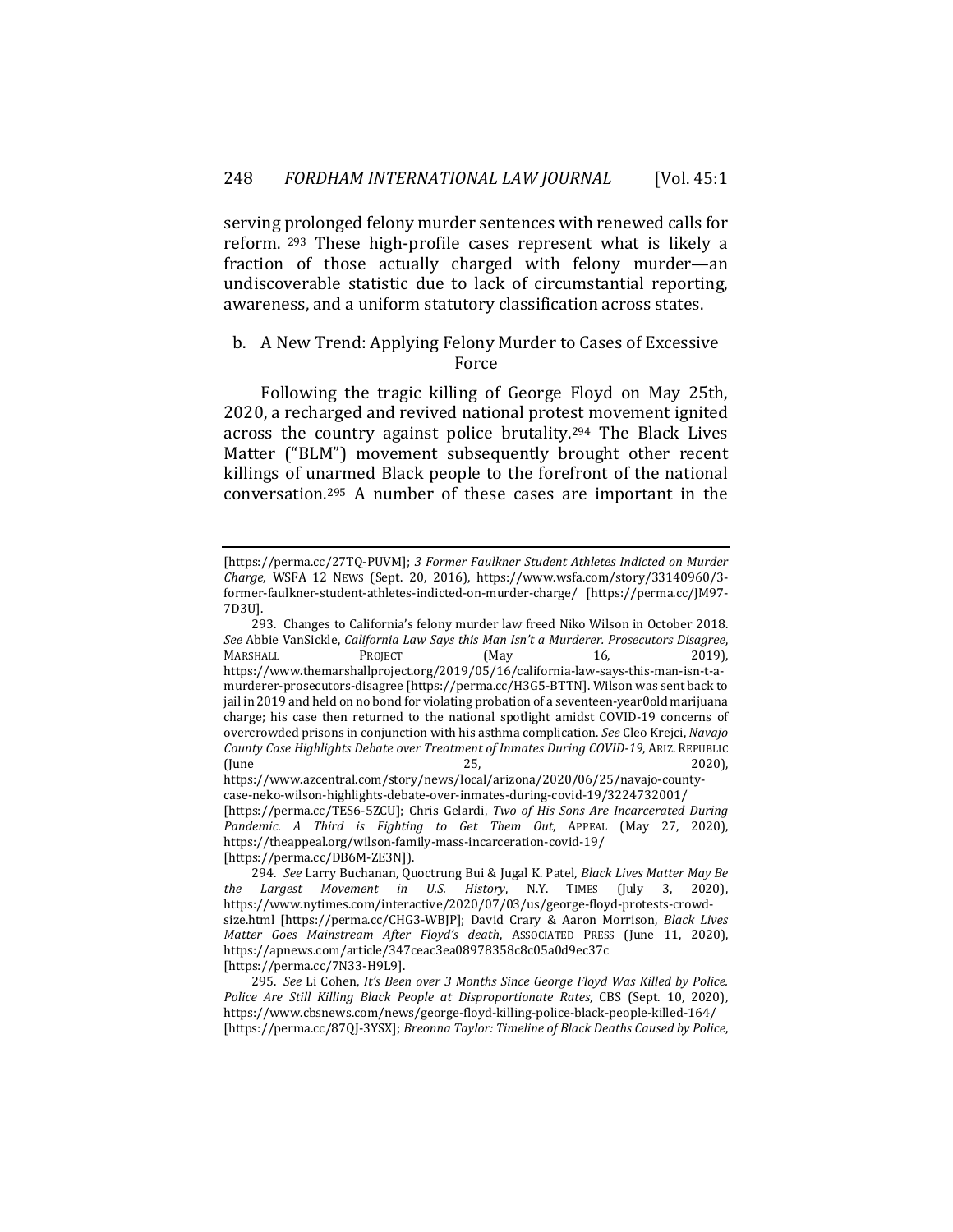context of felony murder. Most predominant was the case arising from Floyd's killing and the charge and ultimate conviction of Derek Chauvin for second-degree felony murder, with assault as the underlying felony.296 States brought felony murder charges297 against a few other officers and individuals in 2019 and 2020 with underlying felonies including assault with a deadly weapon,298

297. Prosecutors dropped then reinstated Officer James Burns' charges of felony murder in 2019 for the 2016 killing of Deravis Cane Rogers. *See* Sudin Thanawala, *Video Shows Encounter that Led to Charge for Atlanta Officer*, WASH. POST (Aug 18, 2020), https://www.washingtonpost.com/national/video-shows-encounter-that-led-to-chargefor-atlanta-officer/2020/08/18/67243bfa-e18e-11ea-82d8-5e55d47e90ca\_story.html [https://perma.cc/GRY2-2T3J]; Katie Mettler, *Atlanta Grand Jury Issues Murder Indictment in Fatal Police Shooting of Unarmed Man*, WASH. POST (Sept. 1, 2016), https://www.washingtonpost.com/news/morning-mix/wp/2016/09/01/in-rare-moveatlanta-grand-jury-indicts-fired-police-officer-on-murder-charge-in-fatal-shooting/ [https://perma.cc/FL83-SBK8].

298. After the mid-June killing of Rayshard Brooks, Fulton County prosecutors charged officer Garrett Rolfe with felony murder. *See* Aimee Ortiz, *What We Know About the Death of Rayshard Brooks*, N.Y. TIMES (Sept. 10, 2020), https://www.nytimes.com/article/rayshard-brooks-what-we-know.html [https://perma.cc/GMC3-PDS9]; Jacob Gershman, *The Controversial Legal Doctrine at the Heart of the Floyd, Brooks, Arbery Cases*, WALL ST. J. (July 9, 2020), https://www.wsj.com/articles/the-controversial-legal-doctrine-at-the-heart-of-thefloyd-brooks-arbery-cases-11594295529 [https://perma.cc/A8JW-VH3P].

BBC (Sept. 23, 2020), https://www.bbc.com/news/world-us-canada-52905408 [https://perma.cc/Y2BV-E7H5].

<sup>296.</sup> For details of the all the charges against Chauvin, see Em Carpenter, *Derek Chauvin's Charges, Explained*, ORDINARY TIMES (June 5, 2020), https://ordinarytimes.com/2020/06/05/derek-chauvins-charges-explained/ [https://perma.cc/X9G9- 7X57]; *George Floyd Death: New Charges for all Four Sacked Officers*, BBC (June 3, 2020), https://www.bbc.com/news/world-us-canada-52915019 [https://perma.cc/HB2S-TQMV]. For details of all the charges jurors convicted Chauvin of, see Timothy Bella, *As Chauvin is Convicted on all Counts, what's Next for Him and the Other Police Officers Tied to George Floyd's Death?,* WASH. POST (Apr. 21, 2021, 2:16 PM), https://www.washingtonpost.com/nation/2021/04/21/chauvin-trial-verdict/ [https://perma.cc/V66H-6G5R]; Ashley Southall & Johanna Barr, *Derek Chauvin Trial: Chauvin Found Guilty of Murdering George Floyd*, N.Y. TIMES (Apr. 20, 2021), https://www.nytimes.com/live/2021/04/20/us/derek-chauvin-verdict-george-floyd [https://perma.cc/AC5S-VBK3].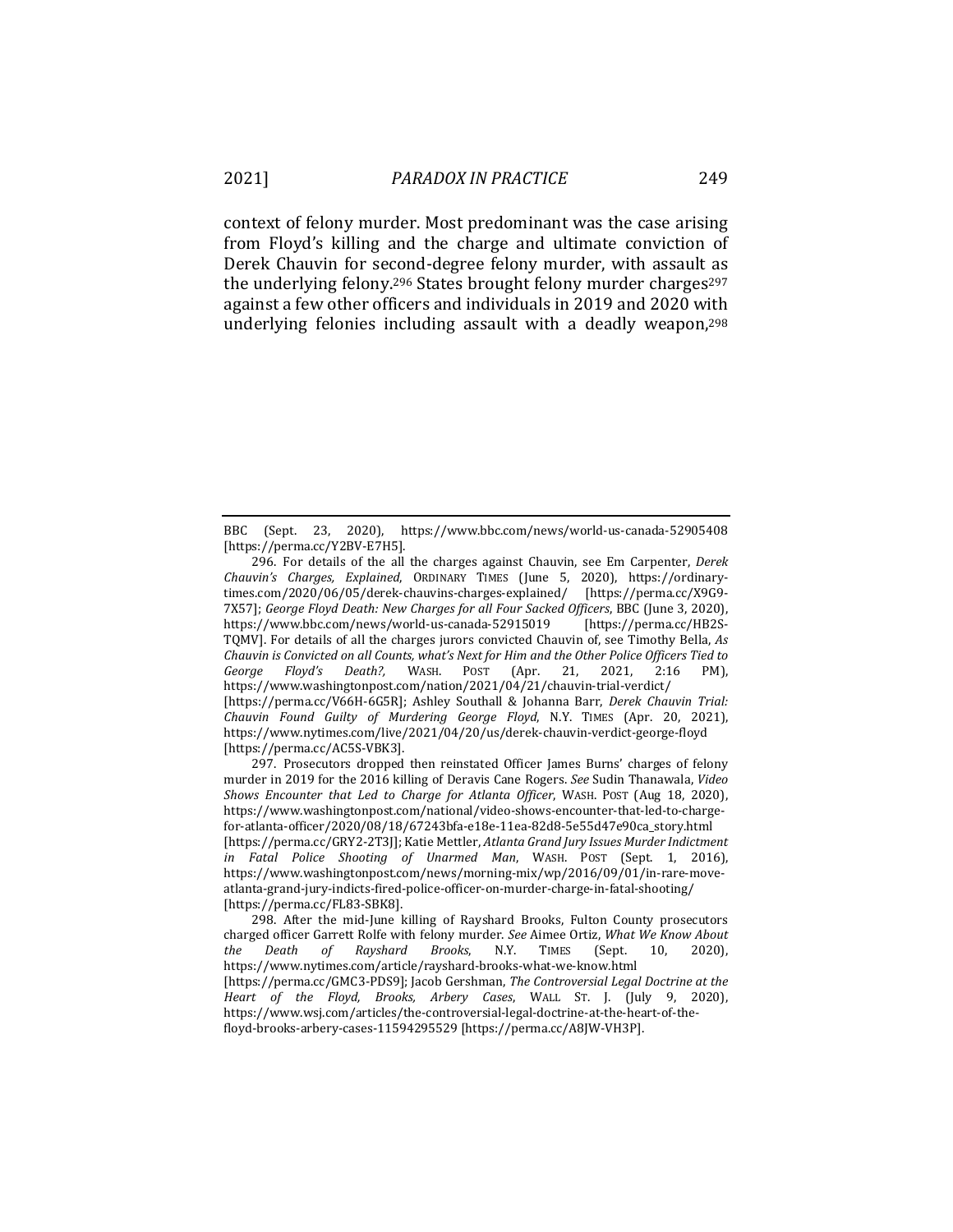aggravated assault,299 malice murder, and false imprisonment.300 In October 2019, a jury acquitted former officer Robert Olsen of felony murder but found him guilty of aggravated assault for the killing of Anthony Hill.301 The use of felony murder in these cases diverges from how it is typically used, which is to "up-charge" in cases lacking culpable *mens rea* for intentional killings,302 whereas these cases still encompass circumstances of high culpability based on felonies that are mostly assaultive in nature.303

Initial investigations into the attempted siege of the US Capitol raised the possibility of prosecutors bringing felony murder charges.304 The ordeal resulted in five deaths: one Capitol Police

arbery/story?id=70576804 [https://perma.cc/QB6Q-WZ7S].

301. *See* Rick Rojas & Richard Fausset, *Former Georgia Officer Who Killed a Black Man Is Convicted, but Not of Murder*, N.Y. TIMES (Oct. 14, 2019), https://www.nytimes.com/2019/10/14/us/robert-olsen-anthony-hill-shooting.html [https://perma.cc/F62K-AACM]; *see also* Maria Cartaya et al., *Former Police Officer Found Not Guilty of Murder in Shooting Death of Unarmed Black Veteran*, CNN (Oct. 14, 2019), https://www.cnn.com/2019/10/14/us/anthony-hill-robert-olsen-trial-notguilty/index.html [https://perma.cc/J96W-CG6Z].

302. All of the victims in the aforementioned cases were Black. *See* discussion *supra*  notes 280-286 explicating each case.

303. *See supra* notes 294-301 for a discussion of these cases.

304. *See* Kristine Phillips & Kevin Johnson, *Capitol Police Officer's Death Investigated as Homicide; Trump's Legal Exposure Questioned*, USA TODAY (Jan. 8, 2021, 10:08 AM), https://www.usatoday.com/story/news/politics/2021/01/08/capitol-riots-briansicknicks-death-being-investigated-homicide/6593630002/ DPMZ]; *see also* Jan Wolfe & Sarah N. Lynch, *Explainer: What Crimes Can the U.S. Capitol Rioters Be Charged With?*, REUTERS (Jan. 9, 2021, 1:16PM), https://www.reuters.com/article/us-usa-trump-capitol-crimes/explainer-what-crimes-

<sup>299.</sup> In mid-August, the Georgia Bureau of Investigation charged former state trooper Jacob Thompson with felony murder and aggravated assault for the killing of Julian Edward Roosevelt Lewis during a traffic stop earlier that month. *See* Allyson Waller, *Georgia Trooper Is Charged in Fatal Shooting of Black Driver*, N.Y. TIMES (Aug. 15, 2020), https://www.nytimes.com/2020/08/15/us/georgia-state-trooper-charged-murder.html [https://perma.cc/6FCH-N4HW]; Russ Bynum, *Georgia Trooper Charged with Murder in Traffic Stop Shooting*, AP NEWS (Aug. 14, 2020), https://apnews.com/article/shootingsarrests-savannah-ahmaud-arbery-racial-injustice-a0150795ca1837b86458791f731f88f0 [https://perma.cc/9H3N-PHBY].

<sup>300.</sup> Ahmaud Arbery was the first of these felony murder cases after international pressure subsequent to George Floyd's killing. In early May, a leaked video surfaced – taken by William Bryan who allegedly tried to block the victim's escape – of Travis and Gregory McMichael. Prosecutors charged the offenders days later, but almost three months after the killing. Richard Fausset et al., *Ahmaud Arbery Shooting: A Timeline of the Case*, N.Y. TIMES (June 24, 2020), https://www.nytimes.com/article/ahmaud-arbery-timeline.html [https://perma.cc/JD5K-CV7J]; Christina Carrega, *Timeline: Events Leading up to the Arrests of 3 Men in the Murder of Ahmaud Arbery*, ABC NEWS (May 21, 2020), https://abcnews.go.com/US/events-leading-arrest-men-murder-ahmaud-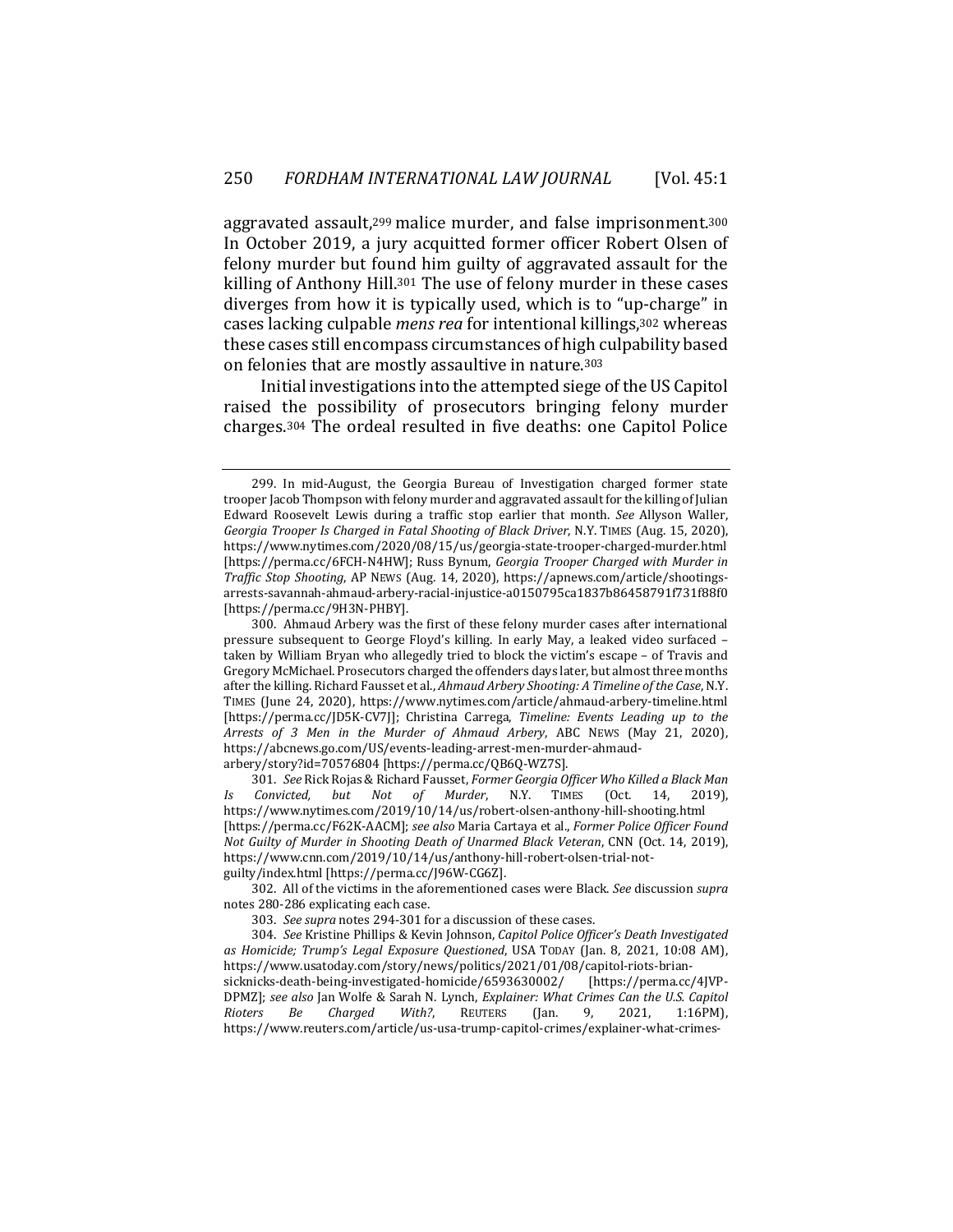officer beaten by the crowd while thin blue line flags flew nearby, and four rioters.305 Speculation around the charges commented that felony murder charges would be "aggressive" but "legally valid" in order to send a message and ultimately deter violent actions that can result in death.306 However, the federal felony murder statute's list of underlying felonies does not include the most applicable felonies such as rioting or inciting riots,307 so these charges have not solidified.

## *IV. THE CASE FOR THE UNITED STATES TO ABOLISH FELONY MURDER*

#### *A. Global Outlook on Criminal Justice*

The United States condemns other countries for perpetrating injustice and human rights abuses through non-murder capital punishment, highlighting that these executions violate due process and lack deterrence.308 Yet, similar gross disproportionality and injustice still exist under the United States' use of the felony murder doctrine.309 The United States should end the inhumane practice of felony murder to discontinue this hypocrisy. More importantly, abolishing felony murder is a reformative step that would bolster credibility and enforcement of human rights concerns.

can-the-u-s-capitol-rioters-be-charged-with-idUSKBN29E0ND [https://perma.cc/LPJ3- L4HM].

<sup>305.</sup> Jack Healy, *These Are the 5 People Who Died in the Capitol Riot*, N.Y. TIMES (Jan. 11, 2021), https://www.nytimes.com/2021/01/11/us/who-died-in-capitol-buildingattack.html [https://perma.cc/V9L5-8T65] (last updated Feb. 22, 2021); Peter Hermann & Steve Thompson, *D.C. Medical Examiner Releases Cause of Death for Four People Who Died During Capitol Riot*, WASH. POST (Apr. 7, 2021, 7:24PM), https://www.washingtonpost.com/local/public-safety/trump-riot-death-medicalexainer/2021/04/07/53806608-97cf-11eb-a6d0-13d207aadb78\_story.html [https://perma.cc/QZ7S-KWXZ].

<sup>306.</sup> *See* Phillips & Johnson, *supra* note 304.

<sup>307.</sup> *See* 18 U.S.C. § 1111. *See* Elura Nanos, *Could the Capitol Rioters Really Be Charged with Felony Murder for Death of Ashli Babbitt?*, LAW AND CRIME (Jan. 7, 2021), https://lawandcrime.com/legal-analysis/could-the-capitol-rioters-really-be-chargedwith-felony-murder-for-death-of-ashli-babbit/ [https://perma.cc/G3WT-78GN].

<sup>308.</sup> *See supra* Part III.A.3 (discussing US criticism of Iran and North Korean human rights standards).

<sup>309.</sup> *See supra* Part III.B (discussing the disparate impact of felony murder on people of color).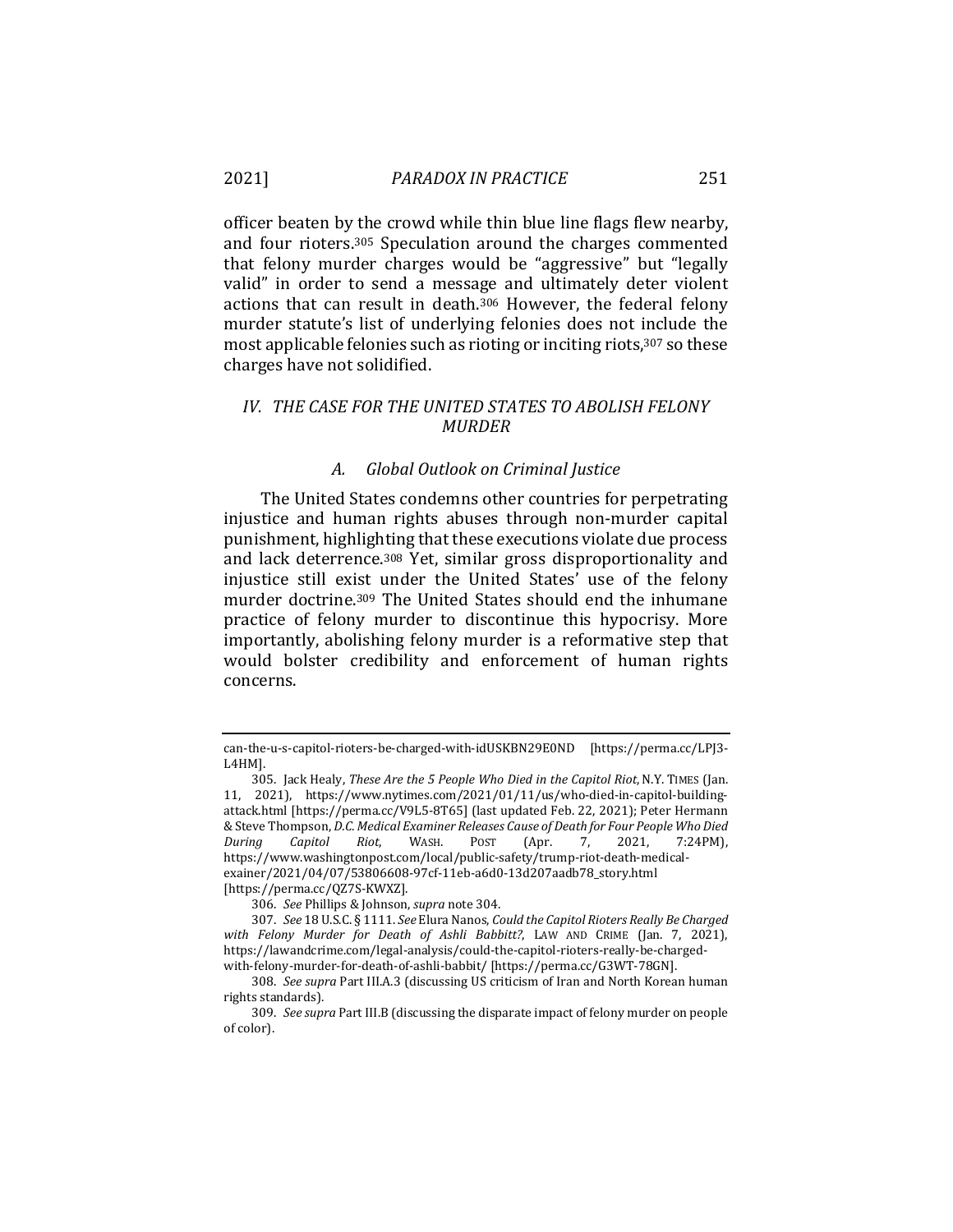The United States actively chooses to utilize language such as "injustice" and "human rights abuses" to "strongly condemn" the Iranian and North Korean governments for their use of nonmurder capital punishment.310 It suggests that these executions violate due process and lack deterrent impact.311 In its two landmark decisions that outlaw the death penalty for non-murder crimes, the US Supreme Court cites the sentence as "grossly disproportionate" amounting to "cruel and unusual punishment."312 The Court references the "national consensus" against its use.313 Similar language in the United Kingdom and Canada—describing felony murder as "harsh and severe" and its use leading to "fundamental injustice" that denies a person "procedural fairness"—led to its outlaw within.314 While the United States condemns countries such as Iran and North Korea for human rights abuses rooted in severe punishment and due process violations, similar practices still exist under the United States' use of the felony murder doctrine. The implications of this contradictory rhetoric by the United States—condemning selected rival countries for human rights and capital punishment abuses while these actions still take place within its borders—further deter worldwide progress in human rights.315

Instead, the United States should contribute to criminal justice reform by reckoning with its own history of disproportionate punishment. It should eliminate inconsistencies in its own paradoxical practice as compared to its international exhortation.316 The United States cannot expect the international community to comply with its call for the human rights standards that it cannot meet itself.317 When these empty condemnations do not reflect domestic practice, they become meritless and deter the

<sup>310.</sup> *See supra* notes 213-228 for examples of this language and other condemnations.

<sup>311.</sup> *See supra* notes 213-228 detailing these instances and the US response.

<sup>312.</sup> *Supra* notes 188-189 explicating the court's decision in this case.

<sup>313.</sup> *See Coker*, 433 U.S. at 584.

<sup>314.</sup> *See supra* Section II.B (explicating Canada's reasoning behind abolishing constructive murder).

<sup>315.</sup> *See supra* notes 213-28 (discussing U.S. condemnation of international nonmurder capital punishment).

<sup>316.</sup> *See supra* Section III.A.3 (discussing US condemnation of international nonmurder capital punishment).

<sup>317.</sup> *See* Willie & Sawyer *supra* note 232.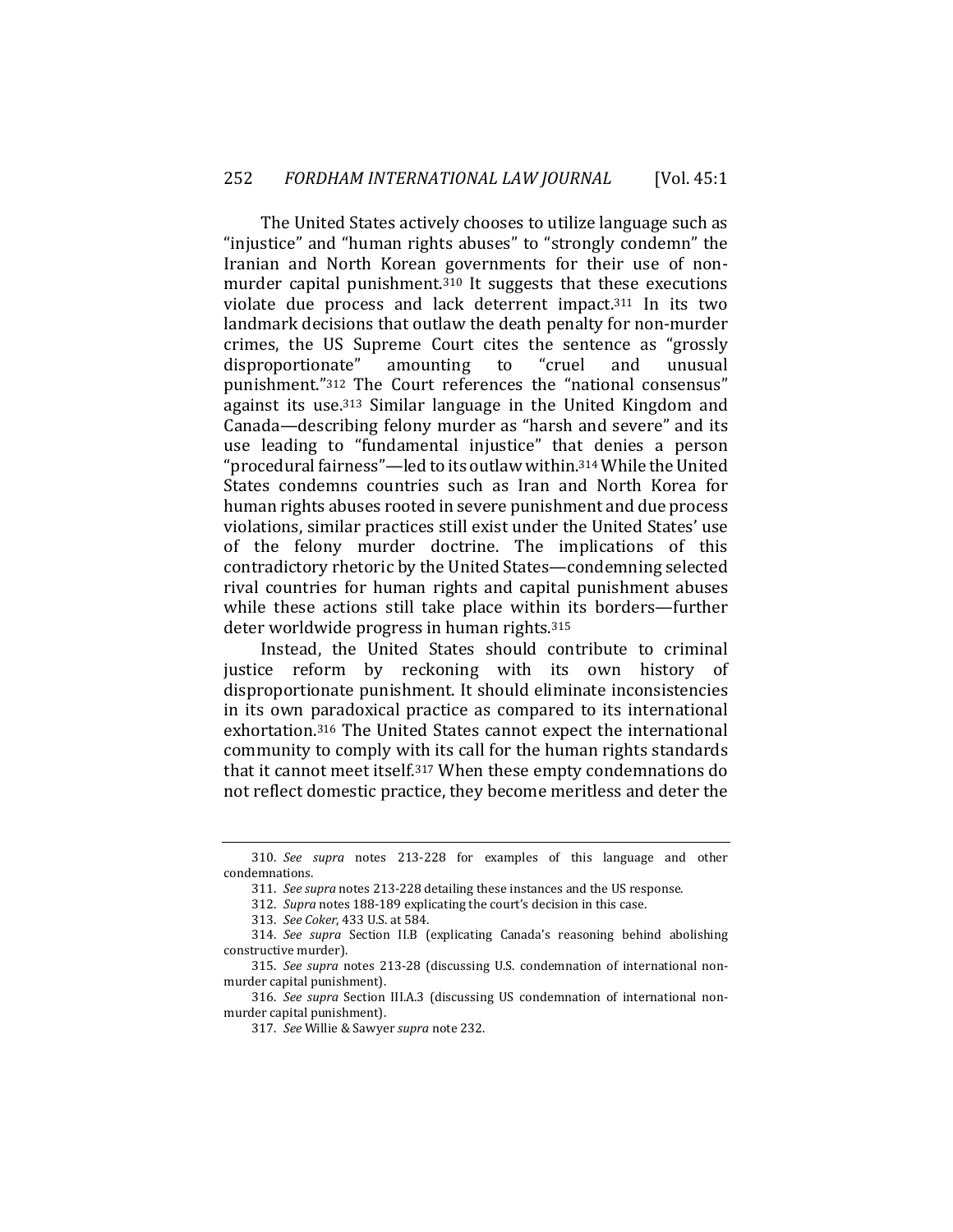ability to enforce human rights worldwide.318 Abolition of felony murder could contribute to the global call for criminal justice reform and strengthen the merit of human rights concerns and their overall enforcement.

## *B. Abolishing Felony Murder Through the Federal Government – A Congressional or Judicial Approach*

The United States should abolish felony murder through its federal government. In addition to state statutes, felony murder is presently codified federally within 18 U.S.C. § 1111.319 The appropriate solution is for the federal government to abolish it through federal means. Congress expanded the federal statute on multiple occasions by including additional underlying felonies as well as "if death results" provisions to the statute. <sup>320</sup> Thus, the expansion of federal felony murder has led to confusion in its application.321 Following the steps taken by the United Kingdom and Canada, the United States should abolish felony murder—by either the federal statute or the doctrine entirely—through its federal government.322 In the present moment, the United States faces a widespread appeal to reform its criminal justice system.323

<sup>318.</sup> *See id.*

<sup>319.</sup> *See* 18 U.S.C. § 1111.

<sup>320.</sup> The federal statute originally applied to only offenses of "arson, rape, burglary, or robbery." *See id.* The 1984 Comprehensive Crime Control Act expanded the statute's reach to include felony offenses of "escape, murder, kidnapping, treason, espionage, [and] sabotage." *See id. See also* Comprehensive Crime Control Act, Pub. L. No. 98-473, § 1004, 98 Stat. 1976, 2138 (1984); Nelson E. Roth & Scott E. Sundby, *Felony-Murder Doctrine Through the Federal Looking Glass*, 69 INDIANA L.J. (1994) (discussing various federal statutes that contain "if death results" provisions such as arson, bank robbery, aircraft piracy, drug robberies, and others).

<sup>321.</sup> *See* Henry S. Noyes, *Felony-Murder Doctrine Through the Federal Looking Glass*, 69 INDIANA L. J. 540-41(1994)

<sup>322.</sup> *See supra* Part II (detailing the United Kingdom and Canada's methodologies of abolishing felony murder).

<sup>323.</sup> Although calls for criminal justice reform are not new, the intensity of the Black Lives Matter movement during 2020 across the US and around the world has led to the call for change against injustice to be at the forefront of the national conversation. *See* Mark Berman & Tom Jackman, *After a Summer of Protest, Americans Voted for Policing and Criminal Justice Changes*, WASH. POST (Nov. 14, 2020, 8:00 AM), https://www.washingtonpost.com/national/criminal-justice-

election/2020/11/13/20186380-25d6-11eb-8672-c281c7a2c96e\_story.html

<sup>[</sup>https://perma.cc/K694-EK5R]; Melissa Chan, *From Easing Drug Laws to Increasing Police Oversight, Criminal Justice Reform Won Big in the 2020 Election*, TIME (Nov. 5, 2020, 12:09PM), https://time.com/5907794/2020-election-criminal-justice/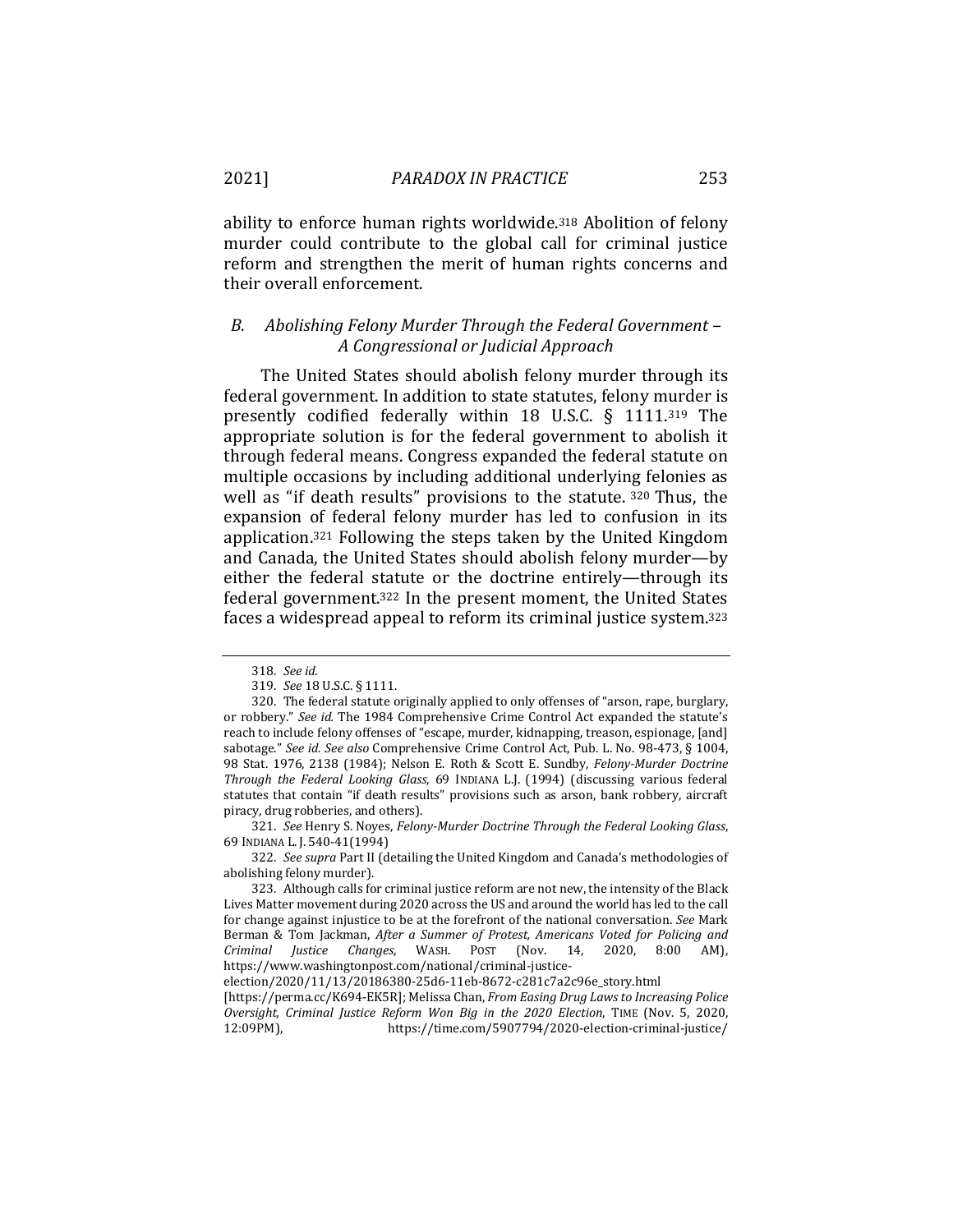In response to this call for action, the US federal government can take strides toward reform by abolishing felony murder in these two ways.

Emulating Canada's process, the US legislature should institute its own version of the Canadian Charter to strengthen protections of the people in its justice system.324 Through its Charter, Canada's legislature solidified a person's "right to life, liberty, and security" and "fundamental justice," which in turn provided a baseline to constructive murder's abolition.325 These rights mirror the founding "unalienable rights" introduced in the US Declaration of Independence and afforded by the US Constitution.326 They represent bedrock principles of US society.327 Like Canada, modern, rejuvenated US legislation could thus permit the US Supreme Court to nationally abolish felony murder.328 The US Supreme Court upheld the proportionality principle on numerous occasions by limiting harsh sentences of life without the possibility of parole and the death penalty.329 In its decisions to limit capital punishment for felony murder and outlaw capital punishment for all non-murder crimes, SCOTUS took into consideration the national consensus against this practice looking at the trends of states and juries.330 The US version of the Canadian Charter should contain language reinvigorating a person's right to life, liberty, and security, while also upholding principles of fundamental justice. The implementation of a US Charter in conjunction with the restriction and abolition of felony

<sup>[</sup>https://perma.cc/4PBS-F6BS]; Jeffrey Toobin, *The Halted Progress of Criminal-Justice Reform*, NEW YORKER (July 12, 2020), https://www.newyorker.com/magazine/2020/07/20/the-halted-progress-of-criminaljustice-reform [https://perma.cc/8LKQ-RQ68]; *Protests Nationwide Demand Justice-System Overhauls*, CRIME REPORT (June 8, 2020), https://thecrimereport.org/2020/06/08/protests-nationwide-demand-justice-systemoverhauls/ [https://perma.cc/5YFK-VTLX].

<sup>324.</sup> *See generally* Canadian Charter, *supra* note 105.

<sup>325.</sup> *See id.*

<sup>326.</sup> *See* THE DECLARATION OF INDEPENDENCE para. 2 (U.S. 1776). U.S. CONST. amend. XIV.

<sup>327.</sup> *See id.* 

<sup>328.</sup> *See supra* Section II.B (explicating Canada's reasoning behind abolishing constructive murder).

<sup>329.</sup> *See supra* notes Section II.B (outlining various SCOTUS decisions that limit capital and life without parole sentences).

<sup>330.</sup> *See id.*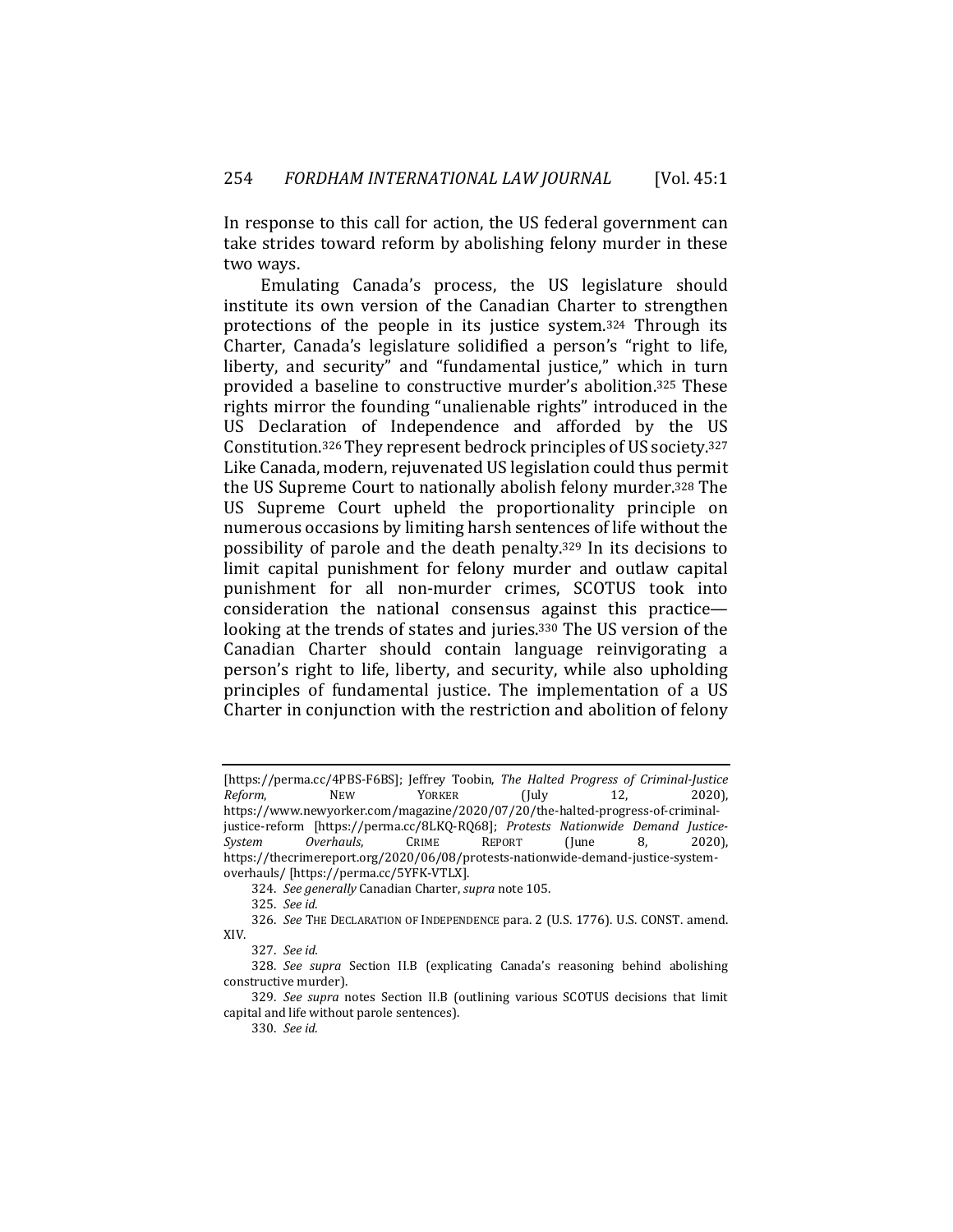murder in many states lays the groundwork for the US Supreme Court to abolish the doctrine completely.331

Like the United Kingdom, the US federal legislature should abolish felony murder altogether.332 Much of the United Kingdom's consideration of felony murder's abolition consisted of debate around the use of capital felony murder and its disproportionality to the crime committed.333 Vast, international movements demanding criminal justice reform in the United States and beyond call on the US federal government to address reformist agendas through the federal legislature and the executive branch.334 A June 2020 poll indicated 95 percent of Americans are in favor of reform.335 This national consensus should pressure the new leadership in both legislative and executive branches to take decisive action. Abolishing felony murder via federal means accomplishes paramount criminal justice reform.

Advocates of felony murder cite deterrence even though harsh punishment like the death penalty does not deter those without intention to kill.<sup>336</sup> This leaves felony murder's remaining advocacy rooted in vengeance<sup>337</sup> and the denunciation theory.<sup>338</sup> Therefore, at the very minimum, the United States should abolish *capital* felony murder by federal means. A 2020 poll indicated that fewer than six in ten Americans favor the death penalty.339 As of April 2021, twenty-six states either abolished or imposed a

<sup>331.</sup> *See Coker*, 433 U.S. at 593.

<sup>332.</sup> *See supra* Section II.A (explicating the United Kingdom's resoning behind abolishing felony murder).

<sup>333.</sup> *See supra* notes 87-97 (discussing the role of capital punishment in the United Kingdom and its abolition of felony murder).

<sup>334.</sup> *See generally* RAM SUBRAMANIAN ET AL., BRENNAN CTR. FOR JUST. NYU, A FEDERAL<br>IDA FOR CRIMINAL JUSTICE REFORM (Dec. 9. 2020). AGENDA FOR CRIMINAL JUSTICE REFORM (Dec. 9, 2020), https://www.brennancenter.org/sites/default/files/2021-

<sup>01/</sup>FederalAgendaCriminalJustice\_Final.pdf [https://perma.cc/7DX2-BHGH].

<sup>335.</sup> Colleen Long & Hannah Fingerhut, *AP-NORC Poll: Nearly All in US Back Criminal Justice Reform*, AP NEWS (June 23, 2020), https://apnews.com/article/ffaa4bc564afcf4a90b02f455d8fdf03 [https://perma.cc/Q5UT-6LCY].

<sup>336.</sup> *See Enmund* 458 U.S. at 798-99.

<sup>337.</sup> *See* Weiler *supra* note 69, at 336.

<sup>338.</sup> *See* DRESSLER, *supra* note 11, at 20-21.

<sup>339.</sup> Jeffrey M. Jones, *U.S. Support for Death Penalty Holds Above Majority Level*, GALLUP (Nov. 19, 2020), https://news.gallup.com/poll/325568/support-death-penalty-

holds-above-majority-level.aspx [https://perma.cc/QK7A-EHBY].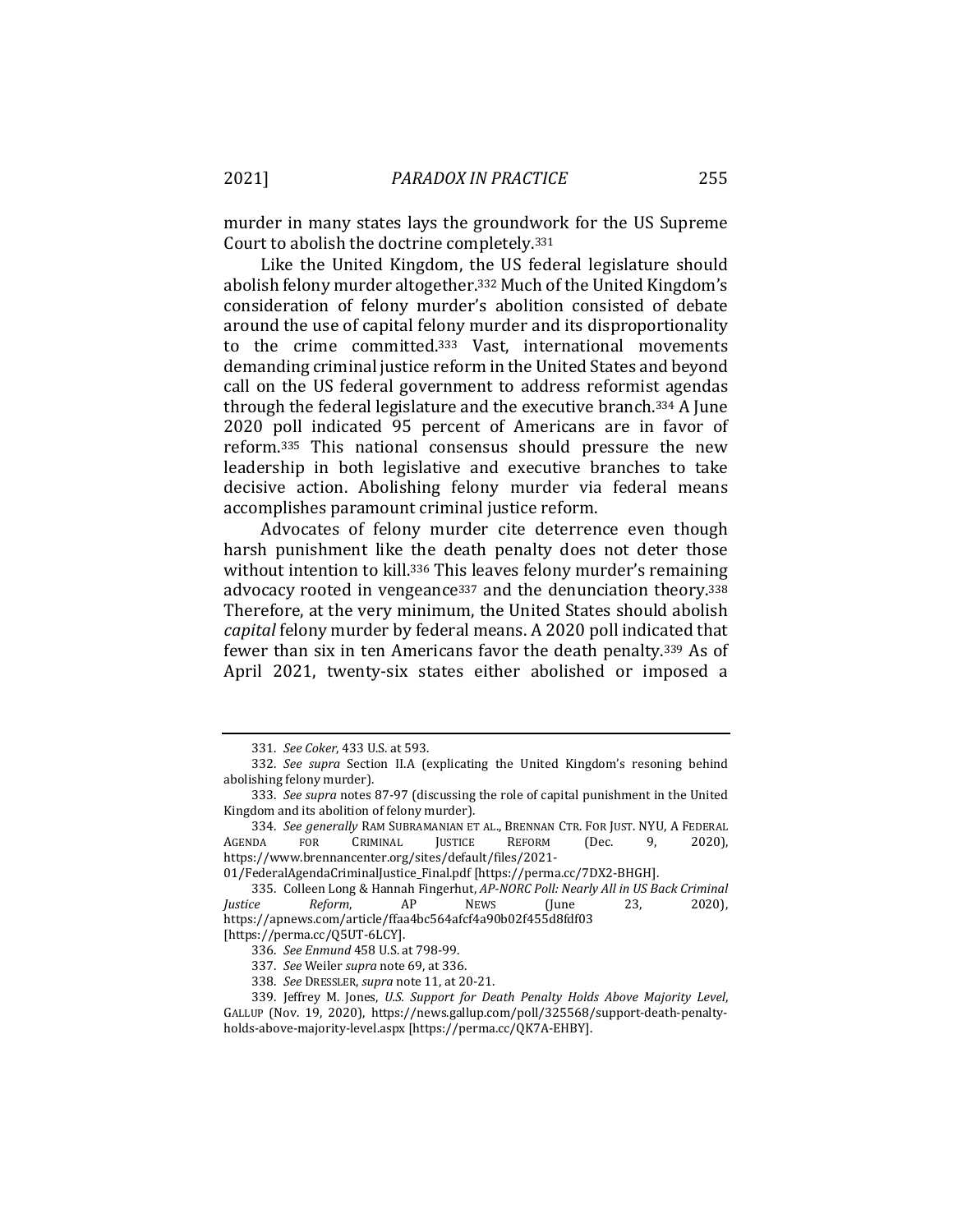moratorium on executions.340 Before Trump's presidency, federal executions had not taken place since 2003.341 To block the unjust executions of those who are least culpable, the federal government should minimally eliminate capital felony murder.

In 1977 and 1978 the Judiciary Committees in the Senate and House each proposed legislation that would allow broader defenses to federal felony murder defendants.342 The basis for reform was "that the killing was not a reasonably foreseeable consequence of the defendant's act."343 The bill passed the Senate but did not survive in the House.344 This trend, coupled with federal felony murder's expansion in the 1980s, 345 possibly indicates that the direction of federal law is thus unlikely to abolish the doctrine. However, with new leadership in the US House, Senate, and Presidency, alongside a recharged call for comprehensive justice reform, the US federal government should abolish felony murder by enacting legislation with similar language to the Judiciary Committees' bills.

#### *C. Federalism in Practice – States Abolishing Felony Murder*

The United Kingdom and Canada took federal action to abolish felony murder through their legislatures and courts.346 However, in consideration of the nature of US federalism in conjunction with the recent trends of many US states taking steps toward its abolition, each individual state should abolish felony murder. Thus far, four states abolished felony murder by their

<sup>340.</sup> *States With and Without the Death Penalty*, DEATH PENALTY INFO. CTR., https://deathpenaltyinfo.org/state-and-federal-info/state-by-state [https://perma.cc/WGG5-73K7] (last visited Apr. 11, 2021).

<sup>341.</sup> *See* Tom Jackman & Mark Berman, *Despite Recent Federal Flurry, Number of U.S. Executions is Lowest Since 1991*, WASH. POST (Dec. 16, 2020), https://www.washingtonpost.com/nation/2020/12/16/us-executions-decline/

<sup>[</sup>https://perma.cc/S6N2-QR3D].

<sup>342.</sup> *See* S. 1437, 95th Cong. § 1601(c) (1978); H.R. 2311, 95th Cong. (1977).

<sup>343.</sup> S. 1437, 95th Cong., 2d Sess § 1601(c) (1978)*.*

<sup>344.</sup> *See id.*

<sup>345.</sup> *See* Noyes, *supra* note 321, at 540-41.

<sup>346.</sup> *See supra* Part I (discussing the methods of the United Kingdom and Canada in abolishing felony murder).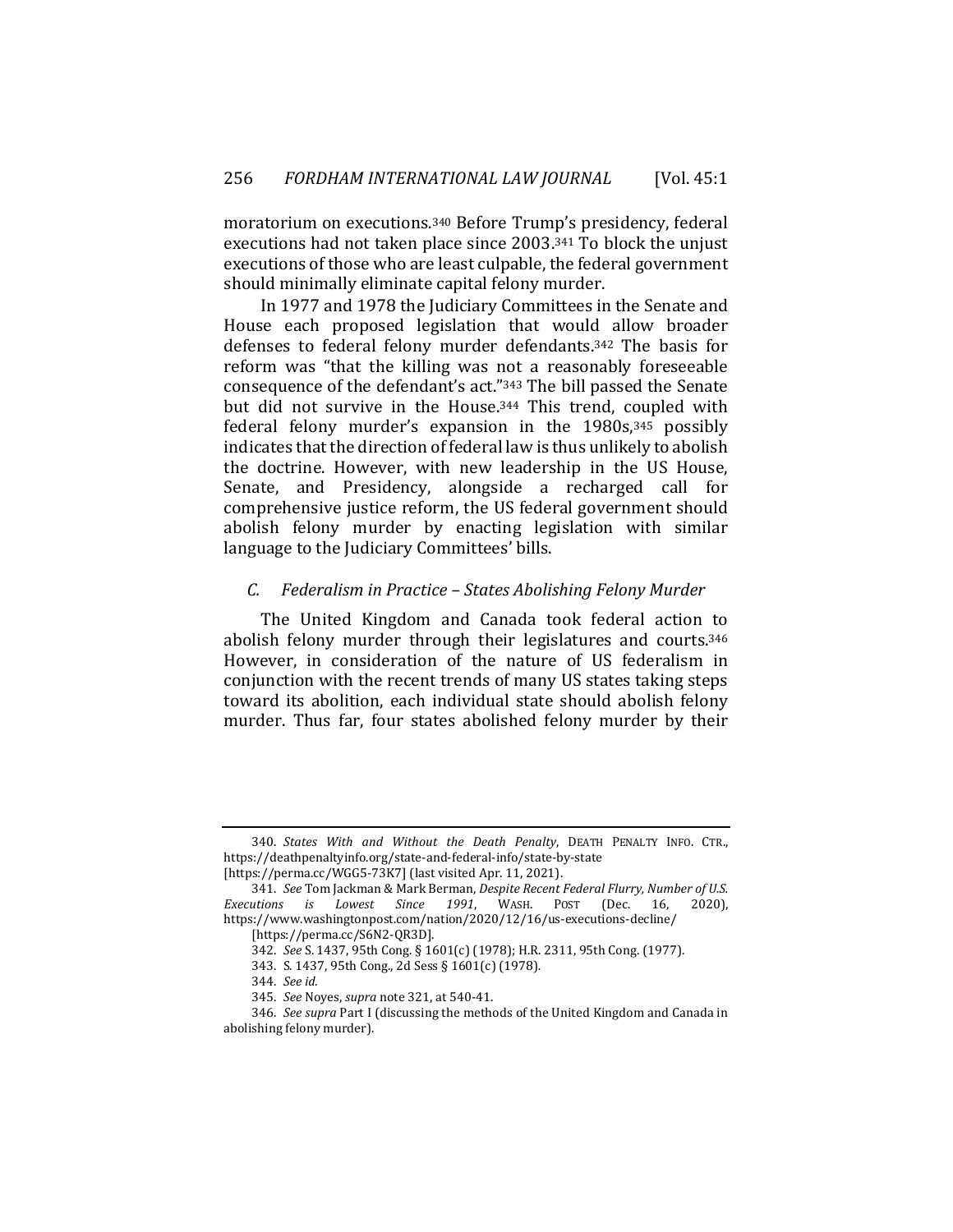legislature or courts347 and bills introduced in many other states propose severe limits to its application.348

Each state's Supreme Court should abolish felony murder altogether, or at least, limit its scope. Michigan is the only state to fully abolish felony murder through its Supreme Court in the 1980 case *People v. Aaron*.349 The lower court convicted the defendant under felony murder for a fatal armed robbery.350 *Aaron* deemed felony murder a doctrine that "completely ignores the concept of determination of guilt on the basis of individual misconduct" and abolished it.351

In 2017, the Massachusetts Supreme Court essentially eliminated first-degree felony murder in a ruling that it determined in "the interests of justice."352 The court upheld felony murder's general constitutionality, however, it recommended a reduction to second-degree murder.353 Further, the Court proposed narrowing felony murder's scope of liability, necessitating future trials to prove one of the prongs of malice, and is now limited to the statutory role as an aggravating element of murder.354 State Supreme Courts should therefore impose any of the following options: 1) abolishing felony murder altogether, or 2) institute either *or* a combination of a) reducing criminal liability to second (or even third) degree murder, and b) limiting its role as an aggravating element of murder.

Legislation is a much quicker way to abolish felony murder through the states, and they should take decisive action. Hawaii and Kentucky both outright abolished felony murder in the 1970s

<sup>347.</sup> Michigan, Hawaii, Kentucky, and Massachusetts all abolished felony murder through their state legislature or state Supreme Court. *See infra* notes 348-353.

<sup>348.</sup> Bills introduced in Ohio, Pennsylvania, California, and Maryland either seek to abolish or severely limit the scope of felony murder. *See infra* notes 354-370.

<sup>349.</sup> *See generally* People v. Aaron, 409 Mich. 672 (1980).

<sup>350.</sup> *See id.* at 708.

<sup>351.</sup> *See id.*

<sup>352.</sup> *See generally* Commonwealth v. Brown, 477 Mass. 805, 806 (2017); Patrick Johnson, *SJC Ruling Narrows Massachusetts Definition of Felony Murder*, MASS LIVE (Sept.  $20,$  2017),

https://www.masslive.com/news/2017/09/sjc\_ruling\_in\_woburn\_murder\_co.html [https://perma.cc/8J4L-STXF]; VanSickle, *supra* note 37.

<sup>353.</sup> *See generally Brown*, 477 Mass. at 824.

<sup>354.</sup> *See id.* at 807-08. In Massachusetts, felony murder is no longer considered an independent liability theory for murder. *See id.*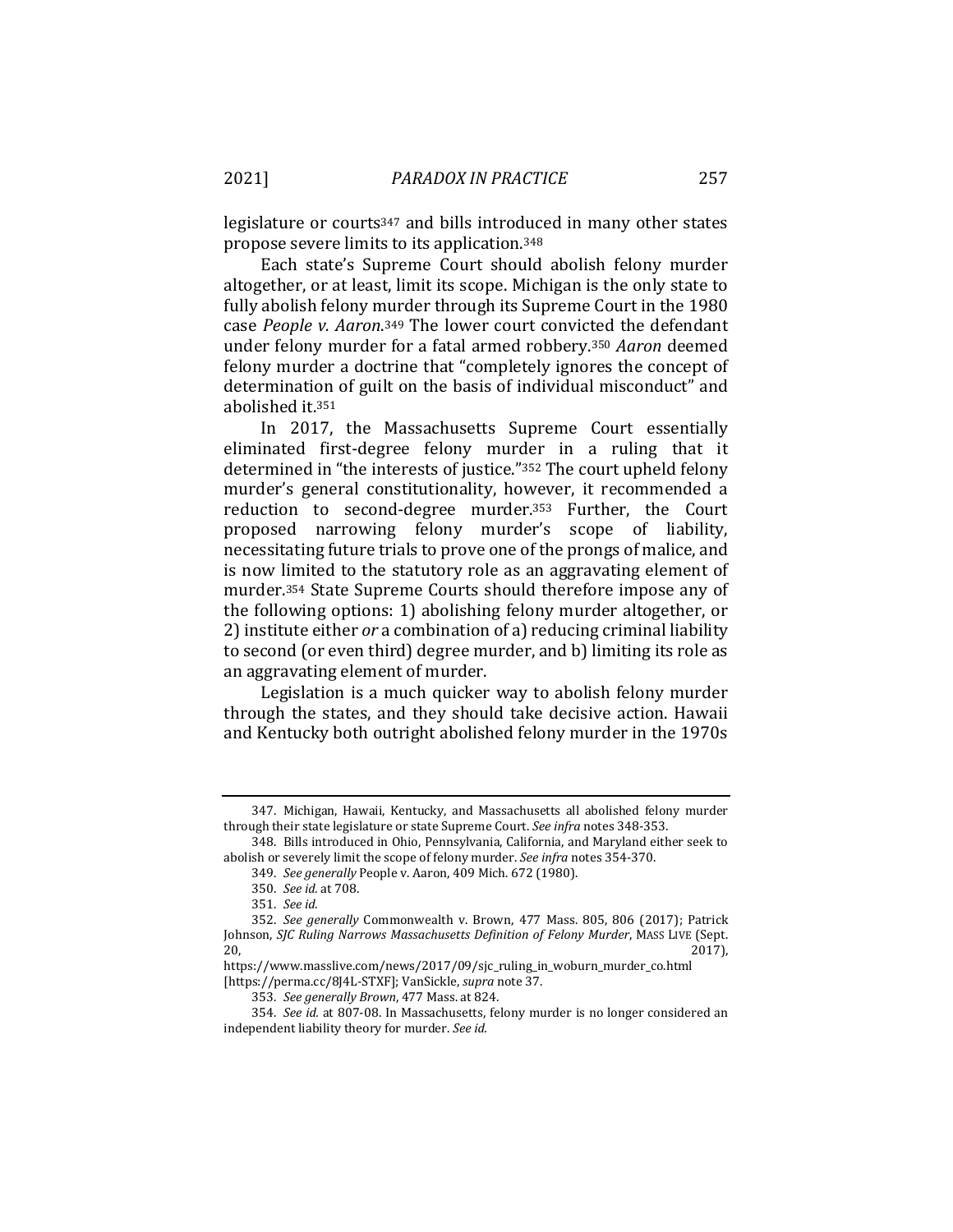through their legislatures.355 These states recodified statutes to require specific *mens rea* culpability standards for murder.356 Ohio is thought to have effectively eliminated the felony murder doctrine through an involuntary manslaughter statute that encompassed what was previously felony murder."357

There are also at least two states—Pennsylvania and Maryland—with ongoing efforts to abolish felony murder through their state legislatures. In February 2020, a Pennsylvania state senator recognized the "unjust results" of felony murder and introduced legislation to eliminate it through the criminal code.358 The current Pennsylvania statute automatically punishes felony murder convicts with life without parole.359 Two state representatives plan to introduce a new 2021 bill that incorporates language of intent in second-degree murder and allows for resentencing.360

In March 2020, Maryland's state legislature introduced a crime bill that would alter first- and second-degree murder provisions to abolish felony murder and authorize courts to vacate

https://www.legis.state.pa.us/cfdocs/Legis/CSM/showMemoPublic.cfm?chamber=S&SPi ck=20190&cosponId=30847 [https://perma.cc/H7EJ-QG3G].

<sup>355.</sup> *See* Haw. Rev. Stat. §707-701 (2021) (stating "A person commits the offense of murder in the first degree if the person intentionally or knowingly causes the death"); Ky. Rev. Stat. § 507.020 (2021) (stating "(1) A person is guilty of murder when: (a) With intent to cause the death of another person, he causes the death of such person or of a third  $person...$  (b) Including, but not limited to, the operation of a motor vehicle under circumstances manifesting extreme indifference to human life, he wantonly engages in conduct which creates a grave risk of death to another person and thereby causes the death of another person.").

<sup>356.</sup> *See id.*

<sup>357.</sup> *See* KEVIN E. MCCARTHY, PRINCIPAL ANALYST, CONN. GEN. ASSEMBLY, OLR RESEARCH REPORT: FELONY MURDER (2008), https://www.cga.ct.gov/2008/rpt/2008-r-0087.htm [https://perma.cc/93CG-DAAH].

<sup>358.</sup> *See* S.1044, Gen. Assemb., Sess. Of 2020 (Pa. 2020); *see* Memorandum from State Senator Daylin Leach to All Senate Members on Eliminating the Felony Murder Doctrine (Jan. 2020), 3, 2020), 3, 2020), 3, 2020), 3, 2020, 3, 2020, 3, 2020, 3, 2020, 3, 2020, 3, 2020, 3, 2020, 3, 20

<sup>359.</sup> *See* An-li Herring, *Sentenced for Life, Prisoners Convicted of Felony-Murder Sue for Chance at Release*, WESA (July 8, 2020), https://www.wesa.fm/post/sentenced-lifeprisoners-convicted-felony-murder-sue-chance-release#stream/0

<sup>[</sup>https://perma.cc/DUL6-RQWP]. More than 1,100 people are currently serving sentences – Five people who served between 23-47 years in prison for felony murder filed a lawsuit challenging the statute in July 2020. *See id.*

<sup>360.</sup> Memorandum from Reps. Christopher M. Rabb & Dan L. Miller to All House Members on Reforming Felony Murder (Mar. 10, 2021) https://www.legis.state.pa.us/cfdocs/Legis/CSM/showMemoPublic.cfm?chamber=H&SP ick=20210&cosponId=35013 [https://perma.cc/K62K-22SF].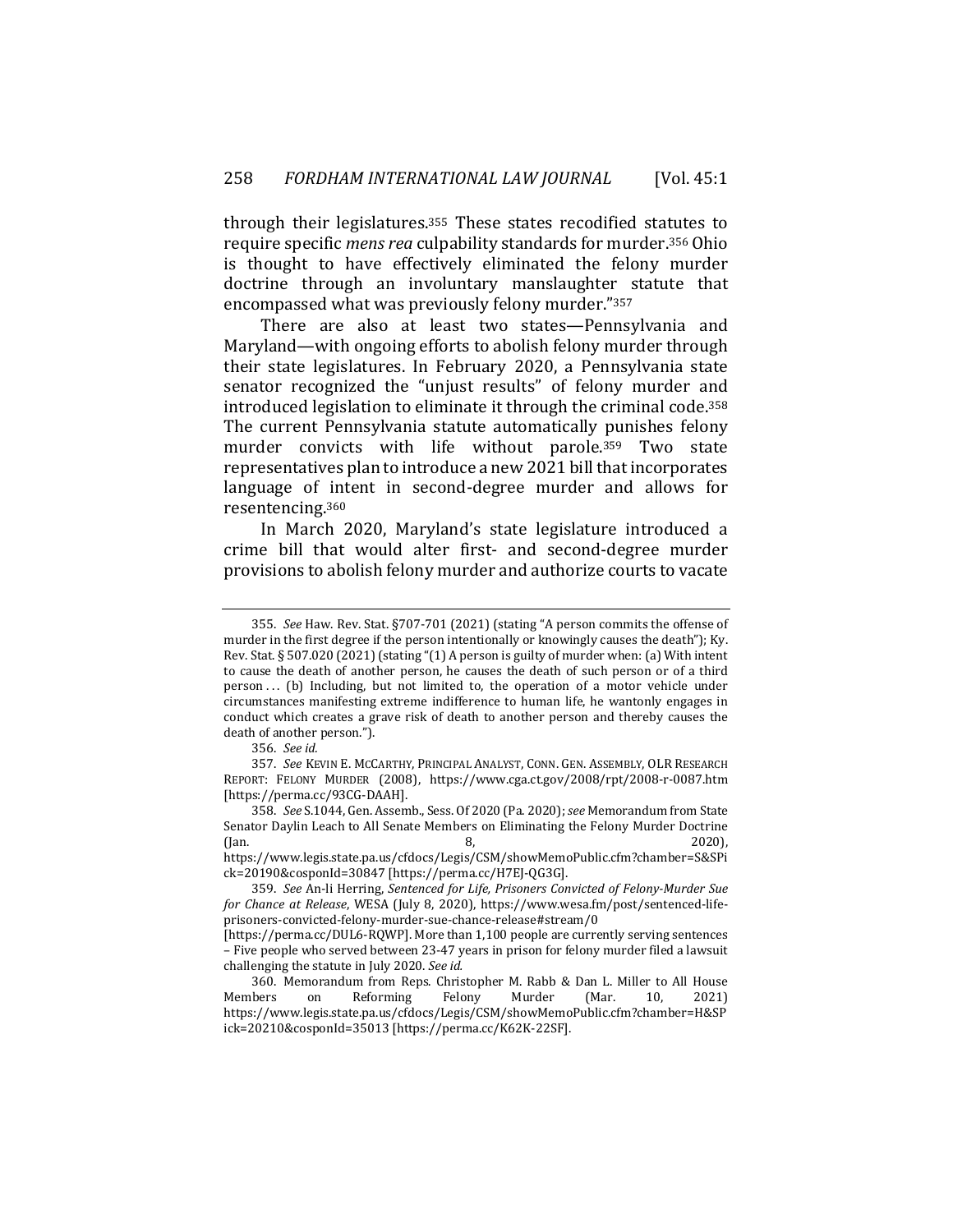or resentence individuals convicted under the rule.361 Various state legislatures are actively attempting to abolish or severely limit felony murder, and all US states should strive to follow suit. Importantly, these states should also ensure that the legislation is retroactive which will allow for the resentencing of individuals previously convicted under felony murder.

California almost entirely eliminated felony murder through a combination of its Supreme Court decisions and legislative actions. The California Supreme Court first limited the scope of seconddegree felony murder in the 1989 case *People v. Patterson* by limiting the scope of what constituted an "inherently dangerous" felony.362 The defendant in *Patterson* sold cocaine to a woman who consequently died of acute cocaine intoxication.363 In September 2018, then-Governor Jerry Brown signed a bipartisan bill that severely limited the scope of felony murder to people who are the actual killer or who possess the requisite *mens rea* of reckless indifference to human life as a major participant in the crime.364 These distinctions confront both the *mens rea* and *actus reus* issues presented by felony murder.365 The bill applies retroactively and allows resentences for those formerly convicted under the felony murder doctrine through a state-wide mandate. As a result, 800 inmates became eligible for relief.366 Employing a comprehensive judicial and legislative solution, states should seek to limit felony

<sup>361.</sup> *See* S. B0951, "Felony First-Degree Murder – Limitation and Resentencing Procedure" (Md. 2020).

<sup>362.</sup> *See* People v. Patterson, 49 Cal. 3d 615, 617 (1989); Sharon Pomeranz, *People v.*  Patterson: The Death of the Second Degree Felony Murder Rule in California, 20 SW. U. L. REV. 123, 124-25 (1991).

<sup>363.</sup> *See Patterson*, 49 Cal. at 618-20.

<sup>364.</sup> *See* S. 1437, ch. 1015 (Cal. 2018) ("An act to amend Sections 188 and 189 of, and to add Section 1170.95 to, the Penal Code, relating to murder"); Jazmine Ulloa, *California Sets New Limits on Who Can Be Charged with Felony Murder*, LA TIMES (Sept. 30, 2018), https://www.latimes.com/politics/la-pol-ca-felony-murder-signed-jerry-brown-20180930-

story.html#:~:text=The%20new%20law%2C%20which%20goes,know%20a%20homici de%20took%20place [https://perma.cc/24HP-PQVB]; Jordan Smith, *Landmark California Law Bars Prosecutors From Pursuing Murder Charges Against People Who Didn't Commit Murder*, INTERCEPT (Nov. 13, 2018), https://theintercept.com/2018/11/23/californiafelony-murder-rule/ [https://perma.cc/R6NS-MMGN].

<sup>365.</sup> *See supra* notes 10-17 discussing the different elements of a crime; *see supra*  notes 18-28 discussing the elements of felony murder.

<sup>366.</sup> *See Adnan Khan Is First to Be Released From Prison Under New Law*, RESTORE JUST. (Aug. 17, 2019), https://restorecal.org/npr-kqed-adnan-khan-is-first-to-be-releasedfrom-prison-under-new-law/ [https://perma.cc/B2JU-JUSJ].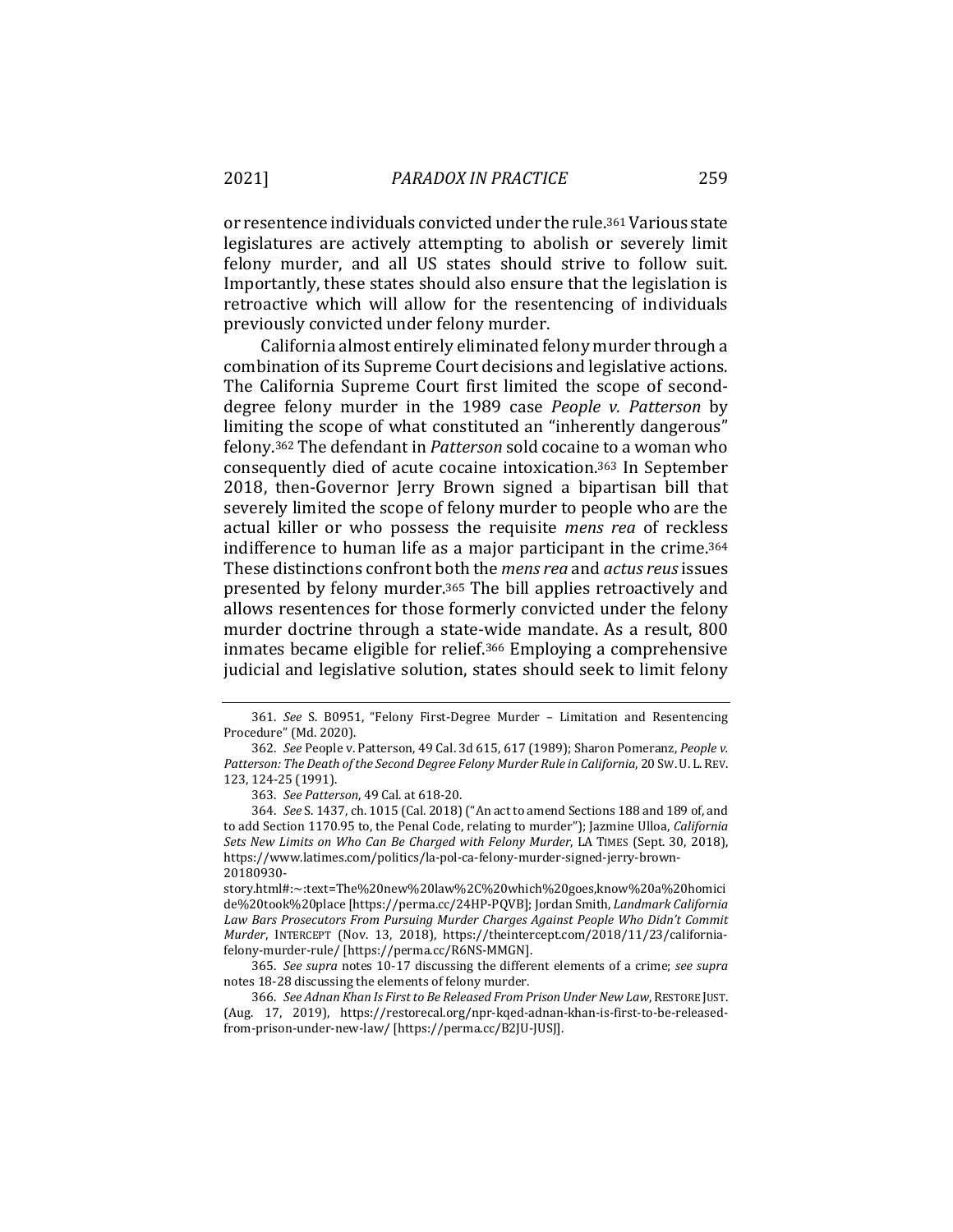murder by introducing legislation that limits it or abolishes it entirely.

While some state courts were previously unwilling to do so, state supreme courts should abolish or limit felony murder anyway. For example, the criminal code of Illinois has one of the broadest interpretations of the felony murder doctrine in the country, but the US Supreme Court declined to hear an appeal of a 2012 felony murder conviction in November 2019.367 Nonetheless, lawyers and advocates for those convicted under felony murder in the state should not become complacent or be deterred from filing appeals. Actively challenging the doctrine of felony murder is the only way to abolish it through the courts.

Advocates may also confront challenges through state legislatures or officials who actively seek to increase criminal liability despite calls for reform. For example, Florida State Senator Randolph Bracy proposed a July 2020 bill to the state legislature that would heighten the sentencing guidelines for future and retroactive felony murder convictions.368 It died in committee.369 In stark contrast, Florida Governor Ron DeSantis proposed an "anti-mob" bill in November 2020 that would expand the state's "stand your ground" law, allowing people to use physical and sometimes lethal force against others who engage in looting, criminal mischief, and arson "that results in the interruption or impairment of a business operation."370 There is perverse irony of

<sup>367.</sup> *See* Peter Hancock, *U.S. Supreme Court Won't Review Illinois 'Felony Murder'Llaw,*  CAPITAL NEWS ILL. (Nov. 27, 2019), https://www.illinoistimes.com/springfield/ussupreme-court-wont-review-illinois-felony-murder-law/Content?oid=11546904 [https://perma.cc/Q73V-XTQQ]; Robert McCopkin, *The Felony Murder Rule Has Roots Dating Back Centuries. This Week, It Was Applied to 5 Chicago Teens Charged in a Fatal Lake County Shooting*, CHI. TRIB. (Aug. 15, 2019), https://www.chicagotribune.com/news/breaking/ct-cb-old-mill-creek-felony-murderrule-20190815-bdfgucyyr5ftnlcvf67xrfppxu-story.html [https://perma.cc/C9F4-MGPF].

<sup>368.</sup> *See* S.11-00222-20, 2020564 (Fla. 2020); Green, *supra* note 36.

<sup>369.</sup> *See id.*

<sup>370.</sup> *See* Ana Ceballos & David Ovalle, *DeSantis Pushes Expansion of Stand Your Ground Law as Part of 'Anti-Mob' Crackdown*, SUNSENTINEL (Nov. 10, 2020), https://www.miamiherald.com/news/politics-government/statepolitics/article247094007.html [https://perma.cc/DXU7-GAYC]; Erik Ortiz, *'Stand Your*  Ground' in Florida Could Be Expanded Under DeSantis' 'Anti-Mob' Proposal, NBC NEWS (Nov. 12, 2020), https://www.nbcnews.com/news/us-news/stand-your-ground-florida-couldbe-expanded-under-desantis-anti-n1247555 [https://perma.cc/PA9X-UX7V].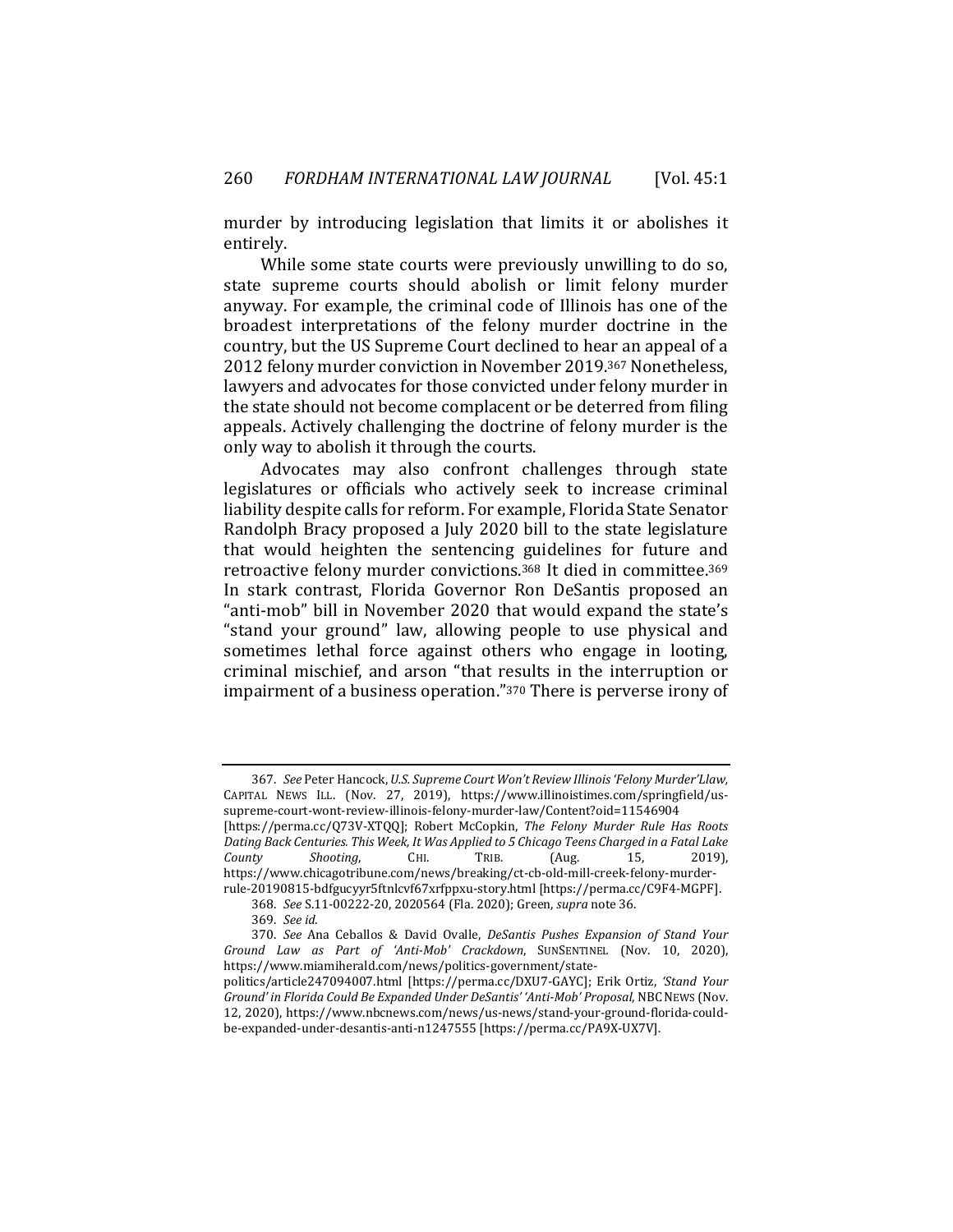the law's expansion when juxtaposed with felony murder.371 Despite these political attempts, state legislatures and officials should enact legislation that abolishes or severely limits felony murder.

In addition to overwhelming calls for blanket criminal justice reform, there are also numerous grassroots organizations in various states that indicate public support for abolishing felony murder. The California Coalition for Women Prisoners' project on felony murder alongside the non-profit End Felony Murder Now advocated for California's changes to its code that severely narrowed felony murder's application.372 Projects on felony murder at the Maryland Alliance for Criminal Justice Reform, Restore Justice, and AZ Roots seek to educate the public and support bills that abolish felony murder.<sup>373</sup> As previously discussed, a national consensus toward criminal justice reform, further indicated by the advocacy of a multitude of organizations, fundamentally obliges the states to abolish—or limit—felony murder by their legislatures or courts.

On appeal, state courts should interpret felony murder with principles of proportionality of punishment, fundamental justice, and the relationship between a person's *mens rea* and moral blameworthiness to the actual crime committed. In doing so, they will effectively abolish or severely limit felony murder's scope. State legislative or other officials should abolish felony murder completely by introducing legislation that recodifies statutes to strictly include specific *mens rea* culpability standards in first- and

<sup>371.</sup> This law would legalize lethal force as self-defense when a person *believes* they are in imminent danger of death for a gravely expansive number of crimes, whereas felony murder allows a murder conviction without the typical, necessary *mens rea* required to prove murder. *See* Ceballos & Ovalle, *supra* note 370; Ortiz, *supra* note 370. *See also supra*  notes 18-28 (discussing the lack of *mens rea* in felony murder).

<sup>372.</sup> *See California Coalition for Women Prisoners*, WOMENPRISONERS.ORG, https://womenprisoners.org/ [https://perma.cc/9QNK-XE64] (last visited Sept. 28, 2020) (hereinafter *California Coalition*); Smith, *supra* note 364.

<sup>373.</sup> *See Know More: Felony-Murder*, RESTORE JUST., https://restorejustice.org/aboutus/resources/know-more/know-more-felony-murder/ [https://perma.cc/3TVN-UEDD] (last visited Sept. 18, 2020); *Felony Murder Rule*, MD. ALL. FOR JUST. REFORM, https://www.ma4jr.org/felony-murder-rule/ [https://perma.cc/5JU4-MH5W] (last visited Sept. 18, 2020); *ACLU of Arizona – in Our Shoes 6: Felony Murder Facts, Stats and Stories*, AZ ROOTS (Apr. 22, 2021), https://azroots.info/event/aclu-of-arizona-in-ourshoes-6-felony-murder-facts-stats-and-stories/

<sup>[</sup>https://www.facebook.com/watch/live/?ref=watch\_permalink&v=487023255754822].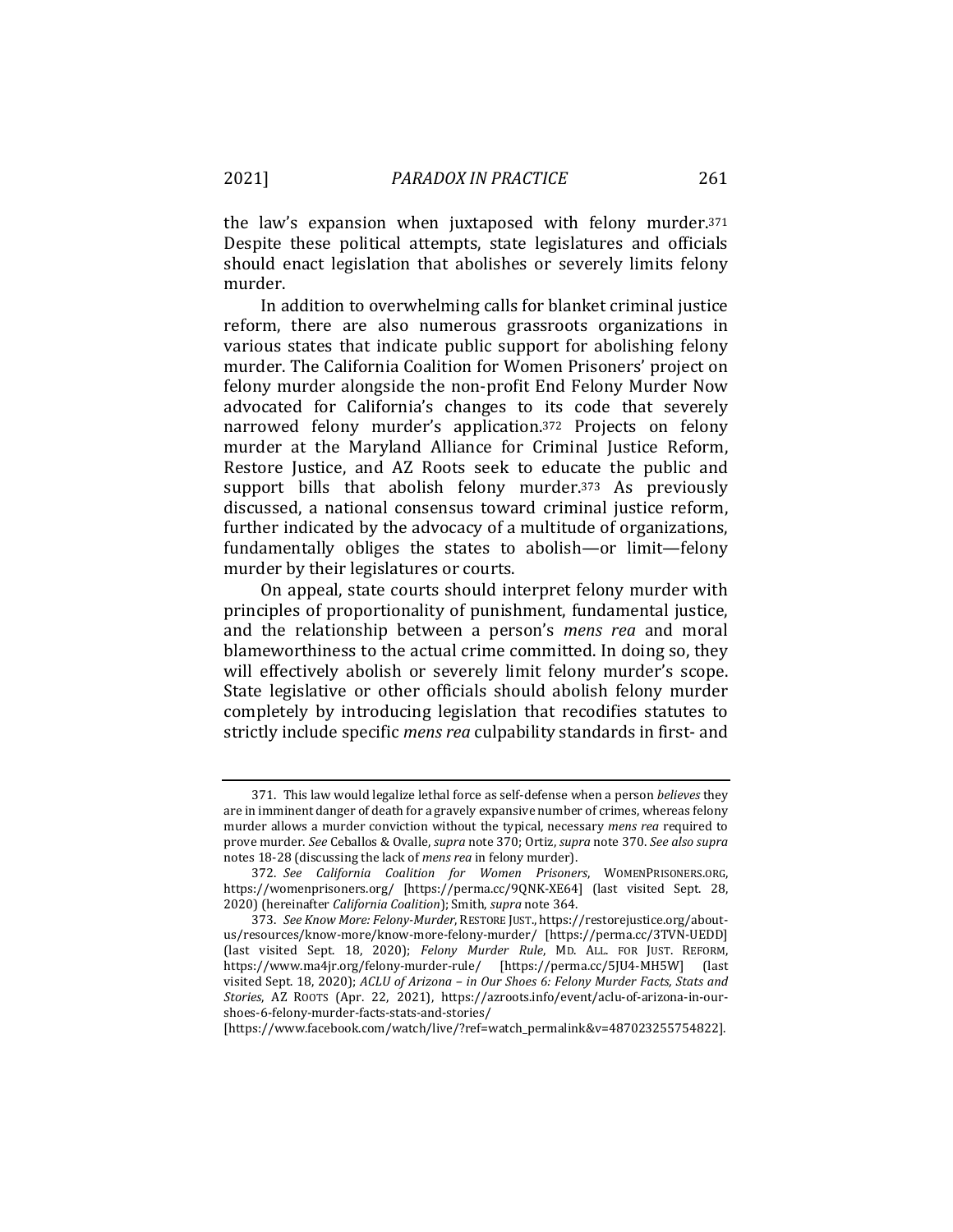second-degree murder charges. These legislative measures should eradicate the "commission of [an underlying felony]"374 and alike language to rid the code of the doctrine entirely. Minimally, the legislature should reduce felony murder's scope by narrowing the enumeration of underlying felonies, what constitutes a violent felony, or reducing the culpability from first-degree to seconddegree and subsequent levels of murder liability. Regardless if states abolish or limit felony murder, these legislative actions should all contain retroactive provisions that allow for the resentencing of individuals previously sentenced under the doctrine.

## *D. A Reckoning of Racial Injustice*

The extreme disparate impact this rule has on people of color within the United States provides a compelling reason to abolish felony murder.375 This racial impact is apparent across historically and across state lines, through all phases of felony murder's implementation.376 It is most notable in both the high likelihood of Black defendants facing capital trial and the proportion of those defendants ultimately receiving a death penalty sentence.377 However, the United States must first institute better methods of

<sup>374.</sup> For an example of this type of language, see Okla. R. Crim. App. 701.1(B), http://okcca.net/ouji-cr/4-65/ [https://perma.cc/TG8S-JXUQ]; *see generally supra* notes 19-24 describing felony murder statutes.

<sup>375.</sup> *See supra* Part II.B. discussing the disparate impact of felony murder on people of color in the US. In addition to its grave racial impact, felony murder also disproportionately impacts women and youth. In 2005, an estimated "26 percent of juveniles serving life without parole were convicted of felony murder." *See* Smith, *supra* note 364 (citing *United States: Thousands of Children Sentenced to Life Without Parole*, HUM. RIGHTS WATCH (Oct. 1, 2005), https://www.hrw.org/news/2005/10/11/united-statesthousands-children-sentenced-life-without-parole [https://perma.cc/HX6X-75LD]). "72 percent of women serving a life sentence in California did not kill anyone," and the California Coalition for Women Prisoners finds that the majority of women imprisoned for felony murder were accomplices "navigating intimate partner violence, criminalized for survival acts." *See* Smith, *supra* note 364; *California Coalition*, *supra* note 372. The effect of this rule once estimated that twenty percent of all first-degree murder convicts nationwide were imprisoned under felony murder. *See* Smith, *supra* note 364 (citing Anup Malani, *Does the Felony-Murder Rule Deter? Evidence from FBI Crime Data*, N. Y. TIMES (2002), https://www.nytimes.com/packages/pdf/national/malani.pdf [https://perma.cc/9BZE-QQAR]).

<sup>376.</sup> *See supra* Part II.B (discussing the disparate impact of felony murder on communities of color).

<sup>377.</sup> *See id.*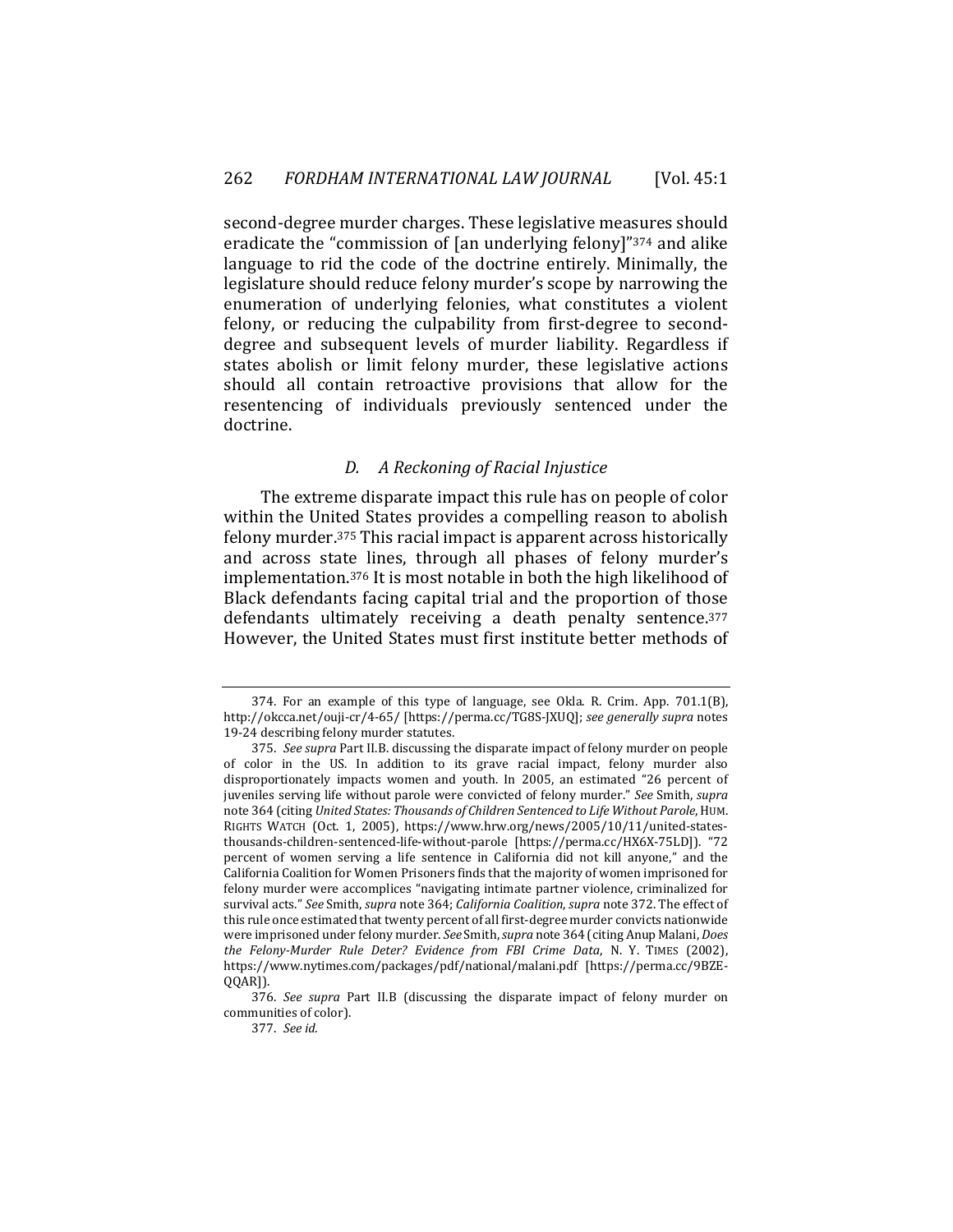collecting data on felony murder in order to use contemporary statistics to underscore the racial element of the doctrine and abolish it altogether.

Very little recent, formal data on the correlation of felony murder and race exists.378 One way to correct this lack of data is through open source reporting on murder circumstance and race of offenders within individual counties or states.379 District attorney offices and police departments should implement open source reporting in order to conduct contemporary studies on the use of felony murder generally, in addition to its relationship with race and sentencing/conviction outcomes.380

Researchers and advocates should also utilize data aggregation resources—such as the Minnesota Sentencing Guidelines Commission that track specific statutes and biographical data—in order to more efficiently showcase felony murder's detrimental impact on race.381 Examples in Cook County, Illinois and Ramsey and Hennepin, Michigan demonstrate the grave racial disparities that exist via felony murder's use on Black defendants today.382 Considering the doctrine's abundant, historical impact on race across state lines, open source reporting and aggregated research would allow for the study and exposure of felony murder's current racial impact.383 Advocacy for its abolition without this applicable data will prove difficult to accomplish actual rectification.

One counterargument to felony murder's eradication is to continue to use it to prosecute civilians and law enforcement personnel who kill or severely harm Black people and people of

<sup>378.</sup> After extensive searches conducted on numerous legal and academic databases, there is no indication that current data and statistics on felony murder have been procured. There are consequently no studies on the contemporary correlation between race and felony murder either.

<sup>379.</sup> For an example of open source reporting leading to valuable insight on the use of felony murder and its relationship with race see Albrecht, *supra* note 260.

<sup>380.</sup> *See id.*

<sup>381.</sup> *Data Requests*, MINN. SENT'G GUIDELINES COMM'N, https://mn.gov/sentencingguidelines/contact/data-requests.jsp [https://perma.cc/25FU-PT28] (last visited Apr. 11, 2021).

<sup>382.</sup> *See id.*; Egan, *supra* note 262, at 5. Minnesota's overall population is 83.8 percent white, while its St. Paul/Minneapolis metro population is 77.1 percent white. *See id.*

<sup>383.</sup> *See id.*; Albrecht, *supra* note 260*.*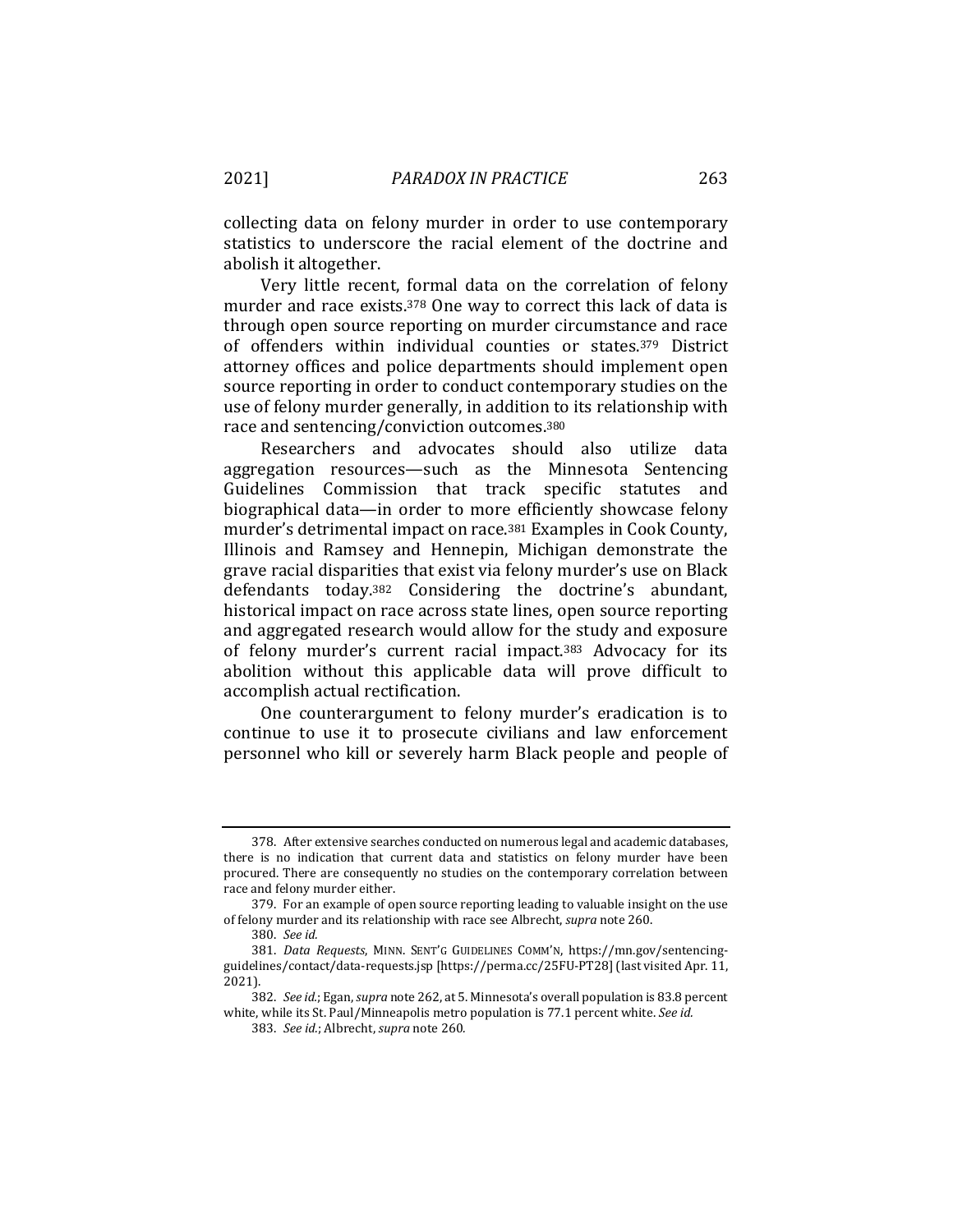color without justification.384 In the excessive force cases mentioned previously, many advocates called for high crime indictments of these individuals in order to seek justice.385 Moreover, advocates continue to demand accountability for police brutality and lethal societal racism that permeates US society.386 While these arguments may be valid, they do not consider the impact of the felony murder rule outside of these individual cases on Black communities and communities of color.387 Nor do they consider the ways it can, and historically has, been used against people who are far from morally culpable.388 This historical practice showcases the doctrine's ability to result in misuse against individuals or groups of people in the future. It is true that one way to seek individual justice for the victims of lethal racism is outright criminal accountability.389 Derek Chauvin's conviction showcases

384. *See supra* notes 283-92 discussing the use of felony murder statutes in excessive force cases resulting in the deaths of unarmed Black people. Another counterargument to abolishing felony murder is the possibility of its use to prosecute those engaged in the attempted siege on the capitol. Investigations are ongoing, but prosecutors already charged over to 600 individuals – none of which include charges of felony murder*. The Capitol Charges*, NPR (last accessed Sept. 18, 2021), https://www.npr.org/2021/02/09/965472049/the-capitol-siege-the-arrested-andtheir-stories#database [https://perma.cc/R7RC-6N8U]; *Large Majority of the Public Views Prosecution of Capitol Rioters as 'Very Important*,*'* PEW RSCH. CTR. (Mar. 18, 2021), https://www.pewresearch.org/politics/2021/03/18/large-majority-of-the-publicviews-prosecution-of-capitol-rioters-as-very-important/ [https://perma.cc/X5JZ-U2VP]). Therefore, the United States criminal justice system is already ripe with ample (and arguably, an oversaturation of) criminal statutes that can hold perpetrators responsible for the direct actions they are morally culpable for. For a discussion on overcriminalization from a constitutional framework perspective, see *Overcriminalization*, HERITAGE FOUND., https://www.heritage.org/crime-and-justice/heritageexplains/overcriminalization [https://perma.cc/UL5R-95C9] (last visited Apr. 11, 2021). *See also* Eli Lehrer, *America Has too Many Criminal Laws*, HILL (Dec. 9, 2019, 1:00 PM), https://thehill.com/opinion/criminal-justice/473659-america-has-too-many-criminallaws [https://perma.cc/B7VW-B826]).

- 387. *See supra* Part II.B.
- 388. *See id.*
- 389. While rare, prosecutors have charged a handful of police officers for the killings of unarmed Black people across the US; while some of these instances resulting in charges are seemingly inadequate for the resulting life lost, the justice system does have the capacity to charge and convict these individuals, finding them culpable for these tragic deaths without the use of felony murder. *See Cases in Which Police Officers Were Charged in Shootings*, ASSOC. PRESS (Oct. 14, 2019),

<sup>385.</sup> *See id.*; *see also* Douglas Belkin et al., *Derek Chauvin and Three Other Ex-Officers Face New Charges in George Floyd's Killing*, WALL ST. J. (June 4, 2020), https://www.wsj.com/articles/unrest-eases-as-protests-continue-despite-curfews-11591194391 [https://perma.cc/7TEK-5753].

<sup>386.</sup> *See* Belkin et al., *supra* note 385.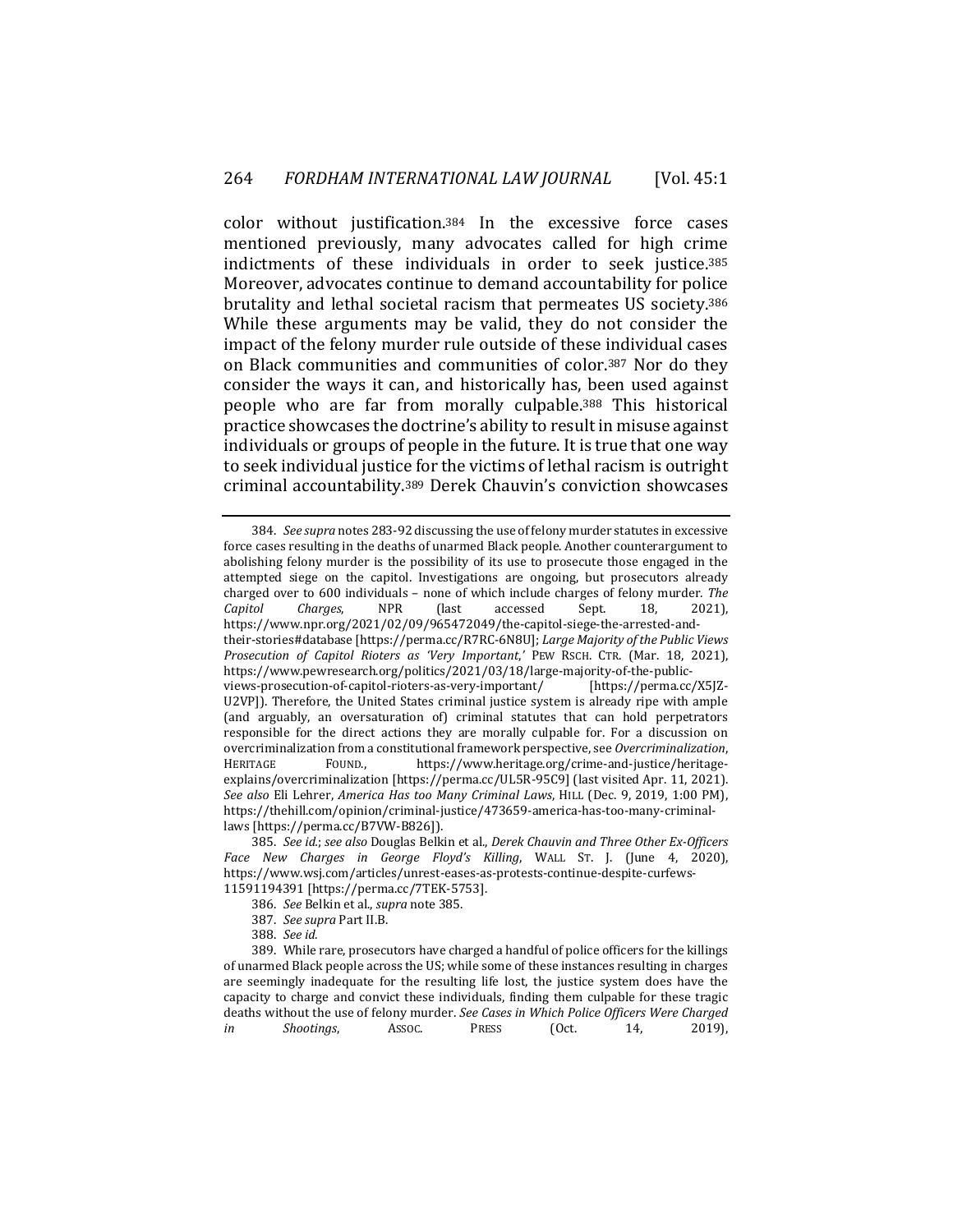one recent example of individual accountability.390 But this outcome stands as an anomaly.391 Regardless, individual cases of criminal liability do not confront the root of the problem of policing and systemic racism or mass incarceration.392 Once again, felony murder is used in these circumstances as a tool of prosecutorial discretion. The outcome of its use may provide for circumstantial justice, but this limited outcome must be weighed against its simultaneous use to inflict mass, unjust convictions against Black people and people of color.393 As a bright line standard that avoids misapplication and continued perpetuation of abuse, the United States should instead abolish the felony murder rule.

#### *V. CONCLUSION*

The logic of the continued use of the felony murder rule in the United States is paradoxical and unjust. Its continued use makes the proportionality principle of punishment unattainable. These conclusions are evident in the rationale to eliminate the doctrine in all common law countries other than the United States. The

[https://perma.cc/93MT-36MJ] (indicating cases of charges brought against Police Officers for excessive force against unarmed Black people); *but see* Shaila Dewan, *Few Police Officers Who Cause Deaths Are Charged or Convicted*, N.Y. TIMES (Sept. 24, 2020), https://www.nytimes.com/2020/09/24/us/police-killings-prosecution-charges.html [https://perma.cc/V9NL-4FWY](demonstrating the rarity of these charges against Police

391. *See* Philip M. Stinson, Sr. & Chloe A. Wentzlof , On-Duty Shootings: Police Officers Charged with Murder or Manslaughter, 2005-2019, BOWLING GREEN STATE UNIV. (2019) https://www.bgsu.edu/content/dam/BGSU/health-and-humanservices/document/Criminal-Justice-Program/policeintegritylostresearch/-9-On-Duty-Shootings-Police-Officers-Charged-with-Murder-or-Manslaughter.pdf [https://perma.cc/C645-K3HU]; Mark Berman, *How Derek Chauvin Became the Rare Police Officer Convicted of Murder*, WASH. POST (Apr. 21, 2021), https://www.washingtonpost.com/nation/2021/04/20/chauvin-police-officer/

[https://perma.cc/EC8N-TKYU].

https://apnews.com/article/037b5bbf3a1d44f1bcf204a6c27a76bc

Officers actually coming to fruition).

<sup>390.</sup> *See* Bella, *supra* note 296.

<sup>392.</sup> For a discussion on how the Chauvin verdict is a necessary form of individual accountability, but should not be misinterpreted as an example of the type of radical change needed to confront the systemic issues of our criminal justice system, *see* Jerusalem Demsas, *Derek Chauvin's Conviction Shouldn't Obscure How Broken Our Criminal Justice System Is*, VOX (Apr. 21, 2021, 10:10 AM), https://www.vox.com/2021/4/21/22395068/derek-chauvin-george-floyd-verdictprotests-change [https://perma.cc/M9RX-K5AX].

<sup>393.</sup> *See supra* Part II.B (discussing the disparate impact of felony murder on communities of color).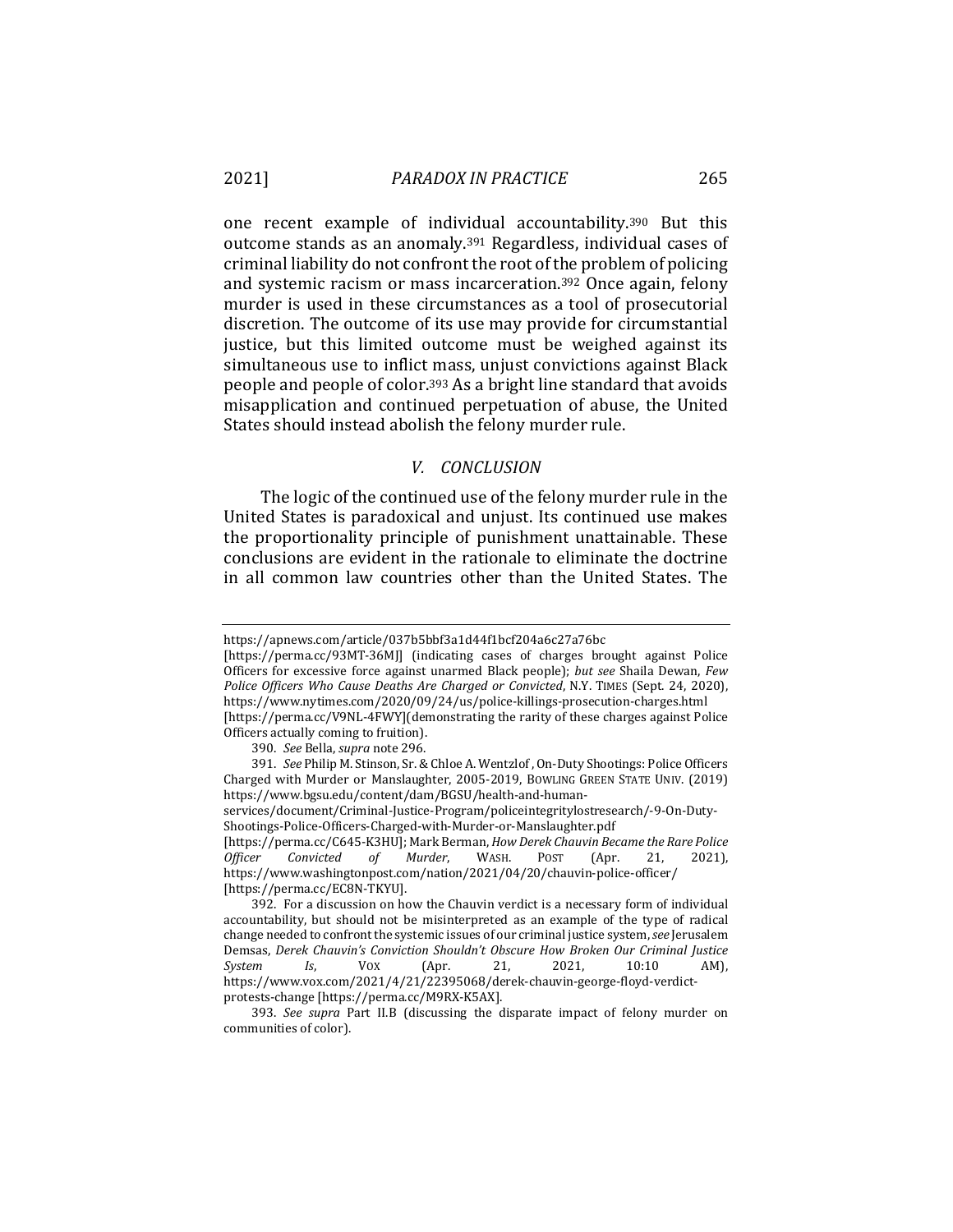Eighth Amendment of the US Constitution obliges proportionality between crime and punishment. Felony murder's ability to result in a capital or life sentence demonstrates that this disproportional punishment still exists by its means. Accordingly, the United States legislature can emulate that of the United Kingdom and outright abolish felony murder in its entirety. Or, it can pass legislation similar to the Canadian Charter that underscores the fundamental rights laid out in the US Constitution, paving the way for the US Supreme Court to abolish felony murder. The United States constantly condemns other nations that execute for crimes other than murder, citing human rights and due process abuses. Yet, these outcries represent empty rhetoric because practices such as felony murder still exist within US borders. Accordingly, these principles and rationales provide the core premise to abolish felony murder within the United States.

The felony murder doctrine also disproportionately impacts Black people and people of color from indictment to sentencing commonly resulting in their capital sentences. The necessity to end felony murder extends beyond its illogical nature: but also to reckon with the grave injustice it inflicts on Black people and people of color. The racism effected by felony murder should impose its abolition as a matter of logical policy, a racial reckoning, and restoration of justice.

The present moment in US history calls for profound change in its criminal justice system. There is something exceptionally repugnant about trying and convicting people for murder, often resulting in punishments of life without parole or even the death penalty, when they did not intend to kill or actually kill in the first place. A conviction and punishment so severe for the crime of *existing at the wrong place at the wrong time*, albeit occasionally through a choice to do some other, far less heinous wrongdoing, is barbaric. It is reflective of an antiquated criminal justice system that exists to systematically oppress.

Taking stock of a national consensus that demands the restoration of justice, the US government should take steps to abolish felony murder outright through federal legislation. Alternatively, it can institute justice-oriented legislation to precipitate its future abolition by the Supreme Court. Minimally, the United States should outlaw *capital* felony murder by either of these means. Individual states, some of which already abolished